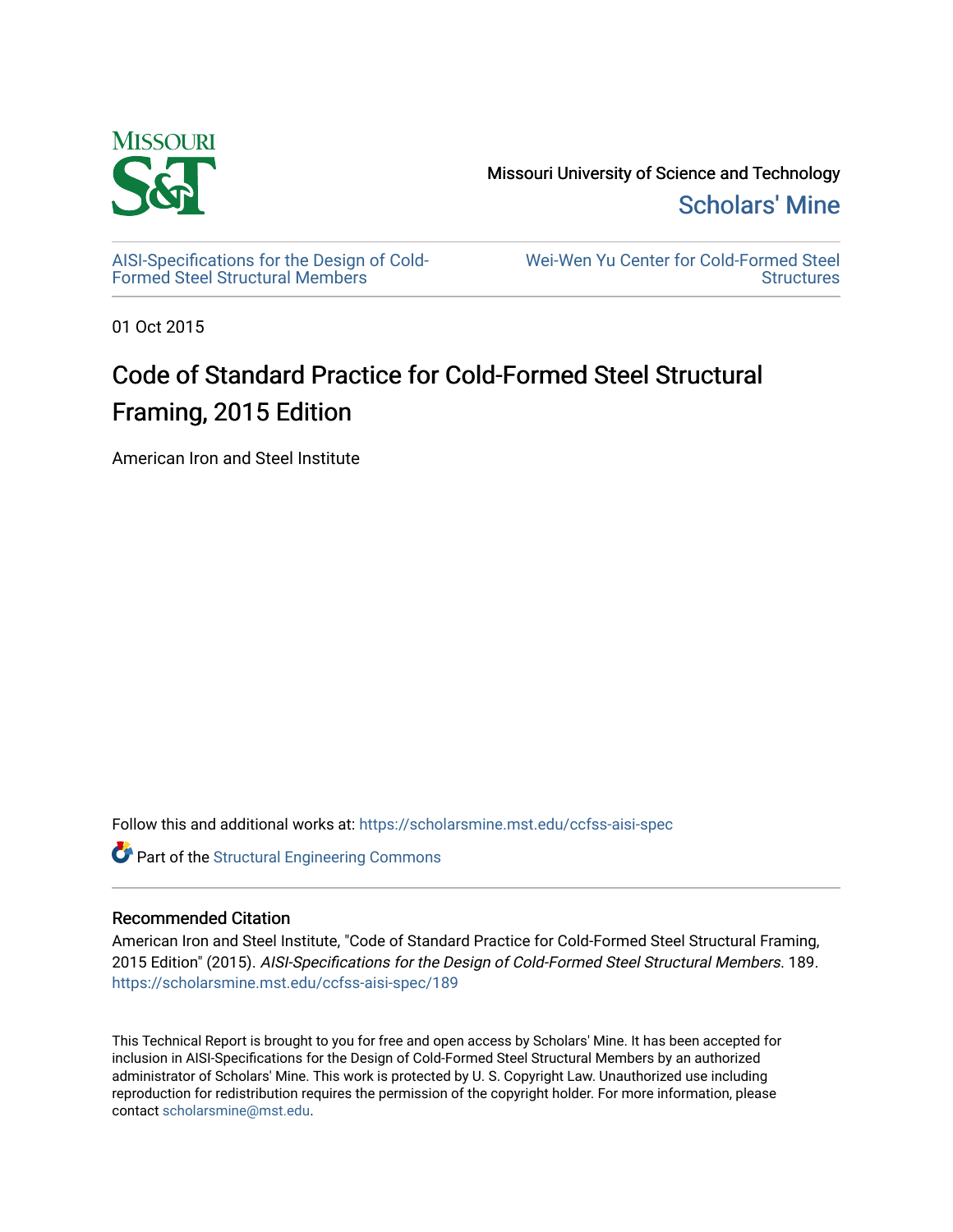



# **AISI** STANDARD

# Code of Standard Practice

for Cold-Formed Steel

Structural Framing

2015 Edition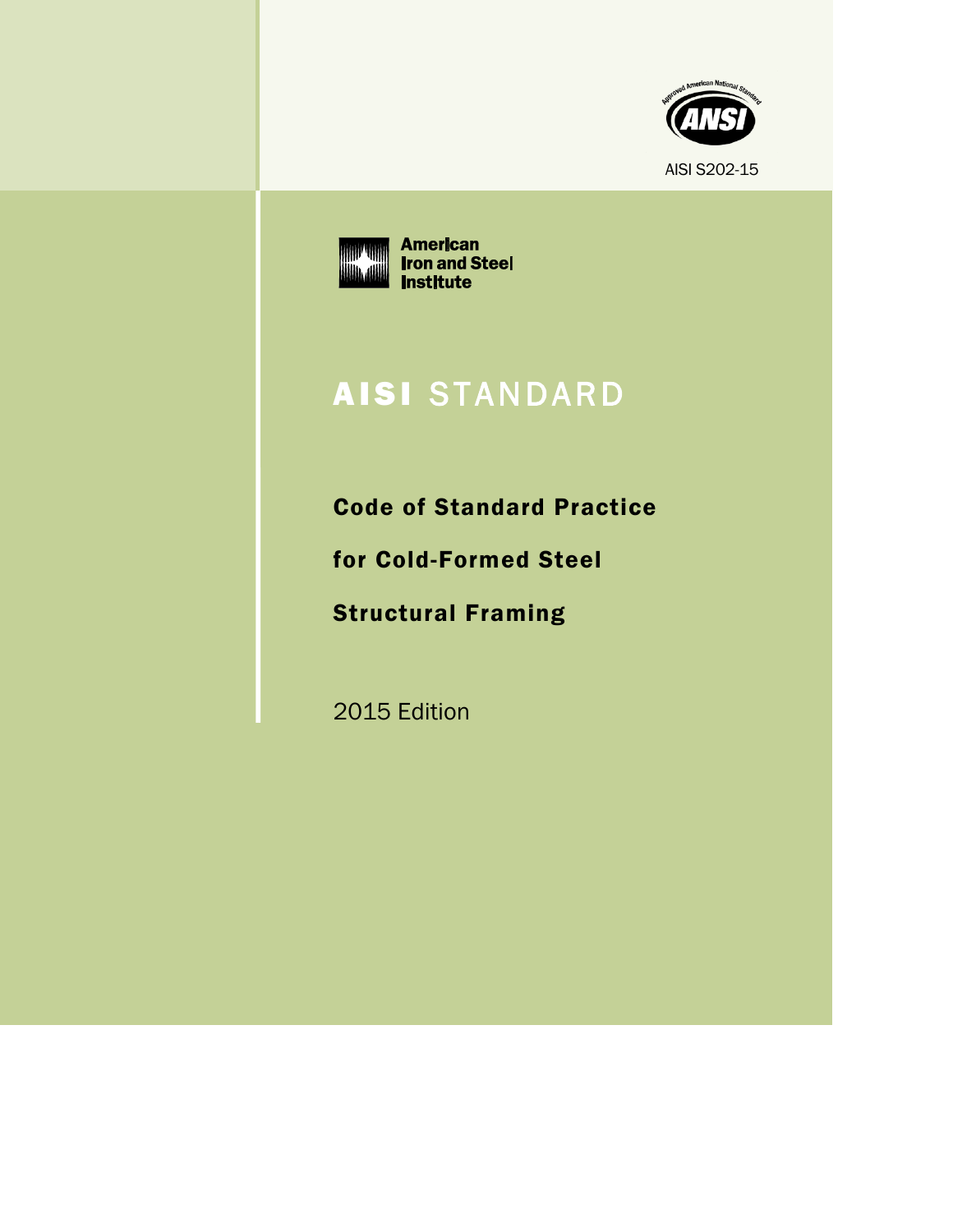

AISI S202-15



# AISI STANDARD

# Code of Standard Practice

# for Cold-Formed Steel

# Structural Framing

2015 Edition

# Endorsed by

Association of the Wall and Ceiling Industry Cold-Formed Steel Engineers Institute Certified Steel Stud Association Steel Framing Alliance Steel Framing Industry Association Steel Stud Manufacturers Association Structural Building Components Association Supreme Steel Framing System Association





**SSMA** 









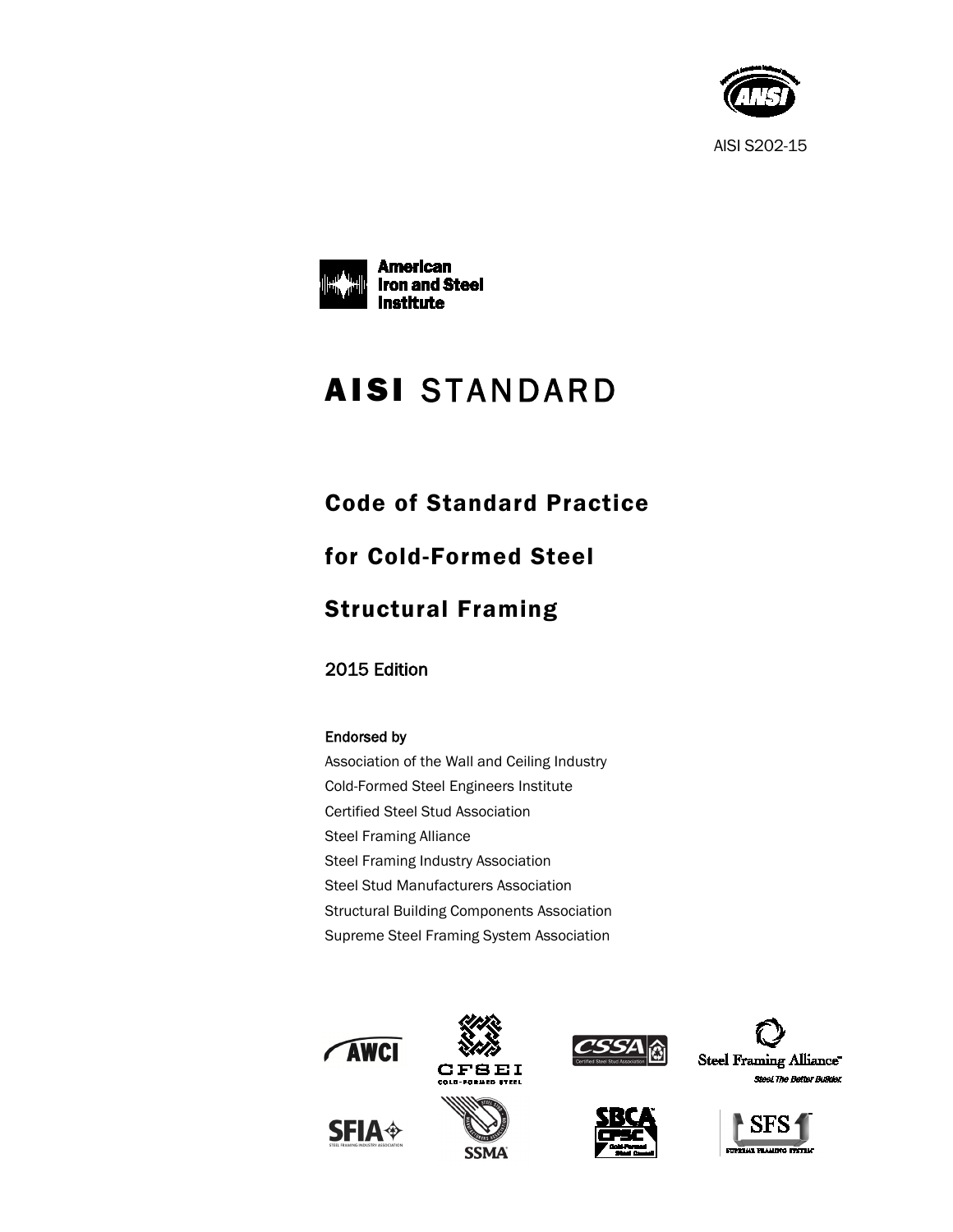#### DISCLAIMER

The material contained herein has been developed by the American Iron and Steel Institute (AISI) Committee on Framing Standards. The Committee has made a diligent effort to present accurate, reliable, and useful information on trade practices for fabrication and installation of cold-formed steel structural framing. The Committee acknowledges and is grateful for the contributions of the numerous engineers, manufacturers, contractors and others who have contributed to the body of knowledge on the subject. Specific references are included in the *Code of Standard Practice* document.

With anticipated improvements in understanding of the behavior of cold-formed steel framing and the continuing development of new technology, this material will become dated. It is anticipated that AISI will publish updates of this material as new information becomes available, but this cannot be guaranteed.

No conflict between this *Code of Standard Practice* and any legal building regulation is intended. This *Code of Standard Practice* is intended only to supplement and amplify such legal building regulations and laws.

The materials set forth herein are for general purposes only. They are not a substitute for competent professional advice. Application of this information to a specific project, particularly if included as part of a contract, should be reviewed by competent legal counsel. Anyone making use of the information set forth herein does so at their own risk and assumes any and all liability arising therefrom.

1st Printing – October 2015

Produced by American Iron and Steel Institute

Copyright American Iron and Steel Institute 2015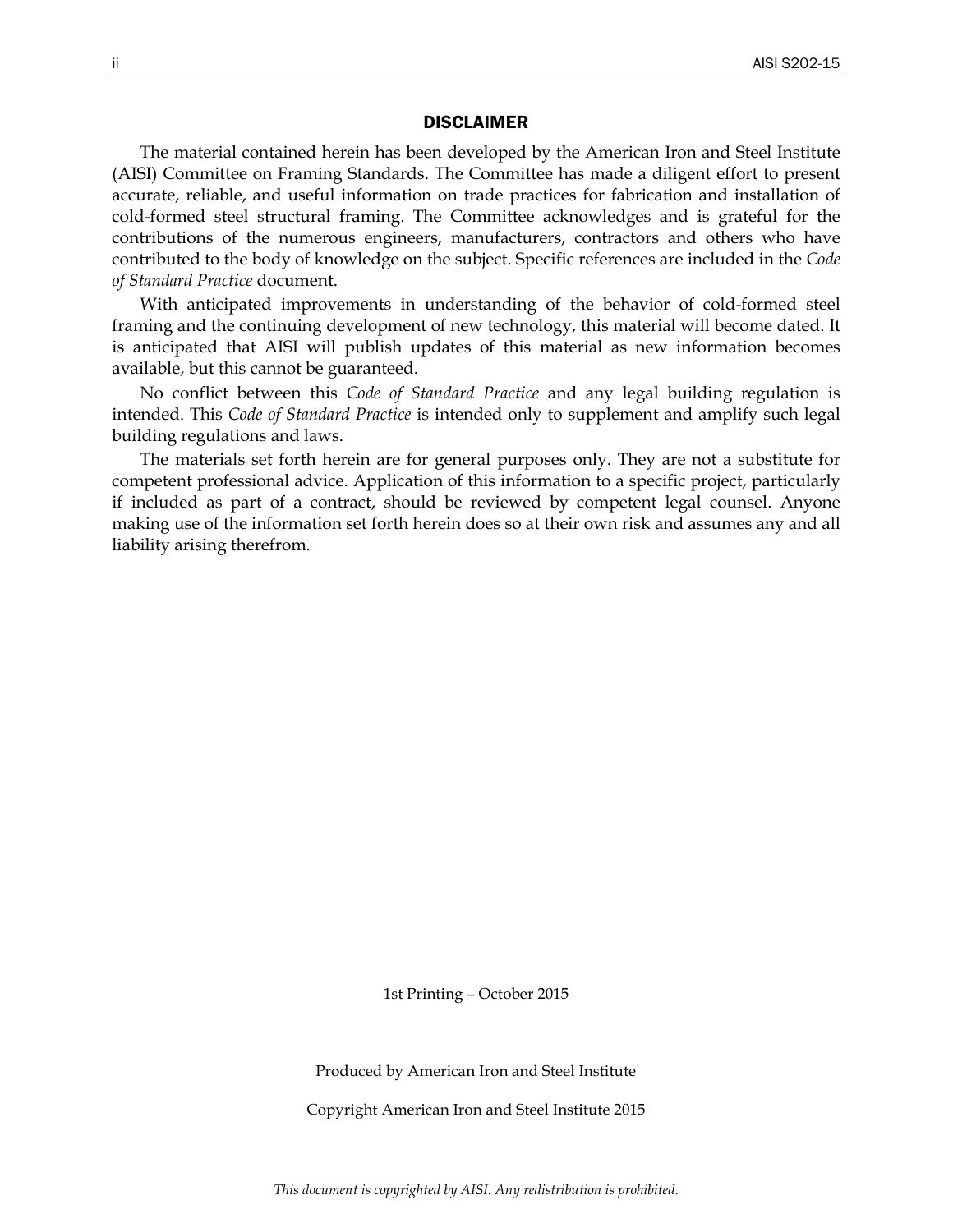#### PREFACE

The American Iron and Steel Institute Committee on Framing Standards has developed this *Code of Standard Practice for Cold-Formed Steel Structural Framing* (*Code of Standard Practice*) to address trade practices for design, fabrication and installation of *cold-formed steel structural framing* products.

This *Code of Standard Practice* is intended to serve as a state-of-the-art guide as well as a voluntary model for establishing contractual relationships between various parties in a construction project where *cold-formed steel* structural materials, components, or assemblies are used. It is not intended to take precedence over the *contract, construction documents* or the use of good judgment for specific construction projects and conditions. However, these provisions are considered suitable for reference or inclusion in *contracts* or *construction documents* and serve as a model for that purpose.

This *Code of Standard Practice* is not applicable to *nonstructural members*, including but not limited to interior drywall framing, which is addressed by AISI S220, ASTM C645 and ASTM C754, or *structural steel*, structural steel joists, steel deck, *metal building systems* or rack structures, which are addressed by *AISC*, *SJI*, *SDI*, *MBMA* and *RMI*, respectively.

The purpose of the Commentary is to provide a record of the reasoning behind and the justification for the various provisions of this *Code of Standard Practice*. The Commentary is included as non-mandatory background to provide a series of explanations, illustrations, and interpretations for the *owner's representatives*, *registered design professionals*, *contractors*, *suppliers*, *manufacturers*, *installers* and others.

The readers who wish to have more complete information, or who may have questions which are not answered by the abbreviated presentation of the Commentary, should refer to the Referenced Documents listed in Section A3.

The Committee acknowledges and is grateful for the numerous engineers, manufacturers, contractors and others who have contributed to the body of knowledge on the subject.

The first edition of this *Code of Standard Practice* was published in 2005. The 2006 Edition included new provisions on *revisions*, the *RFI* process, contract price adjustment and scheduling. The 2011 Edition incorporated the truss responsibilities that were published in *Supplement 2 to the North American Standard for Cold-Formed Steel Framing—Truss Design*, *2007 Edition*. This 2015 Edition has included a new Section I2, Wall Panel Responsibilities; and a new Chapter J, Practices Specific to Coordination of CFS Structural Framing with Other Trades and Materials. This 2015 Edition also references the provisions of AISI S220, *North American Standard for Cold-Formed Steel Framing—Nonstructural Members*; and AISI S240, the new *North American Standard for Cold-Formed Steel Structural Framing*. In 2015, the provisions of AISI S200, *North American Standard for Cold-Formed Steel Framing—General Provisions* and AISI S214, *North American Standard for Cold-Formed Steel Framing—Truss Design* were consolidated into AISI S240. Users of this *Code of Standard Practice* should refer to the *applicable building code* and verify currently enforced documents.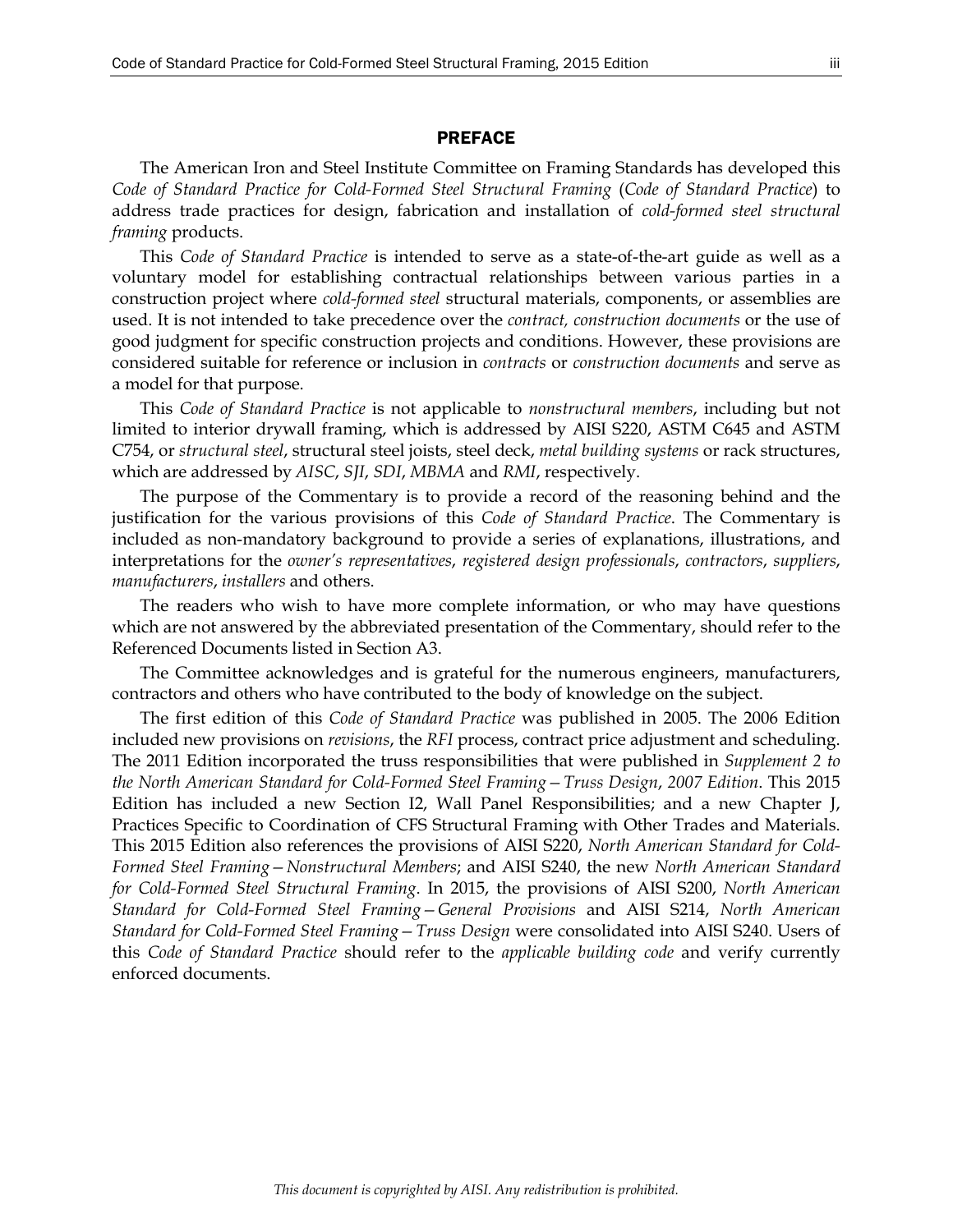# AISI COMMITTEE ON FRAMING STANDARDS

| Richard Haws, Chairman   | Nucor Corporation                                     |
|--------------------------|-------------------------------------------------------|
| Steve Fox, Vice Chairman | Canadian Sheet Steel Building Institute               |
| Helen Chen, Secretary    | American Iron and Steel Institute                     |
| Don Allen                | <b>Super Stud Building Products</b>                   |
| <b>Bill Babich</b>       | <b>ITW Building Components Group</b>                  |
| <b>Brad Cameron</b>      | Cameron & Associates Engineering, LLC                 |
| Jon-Paul Cardin          | <b>SCAFCO Steel Stud Manufacturer</b>                 |
| Randy Daudet             | Simpson Strong-Tie                                    |
| Jim DesLaurier           | Certified Steel Stud Association                      |
| Scott Douglas            | National Council of Structural Engineers Associations |
| Nader Elhajj             | FrameCAD Solutions                                    |
| Patrick Ford             | Steel Framing Industry Association                    |
| Jeff Klaiman             | <b>ADTEK Engineers</b>                                |
| Roger LaBoube            | Wei-Wen Yu Center for Cold-Formed Steel Structures    |
| Robert Madsen            | Supreme Steel Framing System Association              |
| John Matsen              | Matsen Ford Design Associates, Inc.                   |
| Cris Moen                | Virginia Polytechnic Institute and State University   |
| Kenneth Pagano           | Scosta Corporation                                    |
| Mike Pellock             | Aegis Metal Framing                                   |
| Nabil Rahman             | The Steel Network, Inc.                               |
| Greg Ralph               | ClarkDietrich Building Systems                        |
| Benjamin Schafer         | Johns Hopkins University                              |
| Fernando Sesma           | California Expanded Metal Products                    |
| <b>Sutton Stephens</b>   | Pacific Northwest Engineering, Inc.                   |
| <b>Steven Walker</b>     | Light Gauge Steel Engineering Group, Inc.             |
| Robert Wessel            | <b>Gypsum Association</b>                             |
| Lei Xu                   | University of Waterloo                                |
| Cheng Yu                 | University of North Texas                             |
| Rahim Zadeh              | Steel Stud Manufacturers Association                  |
| Ron Ziemian              | <b>Structural Stability Research Council</b>          |
|                          |                                                       |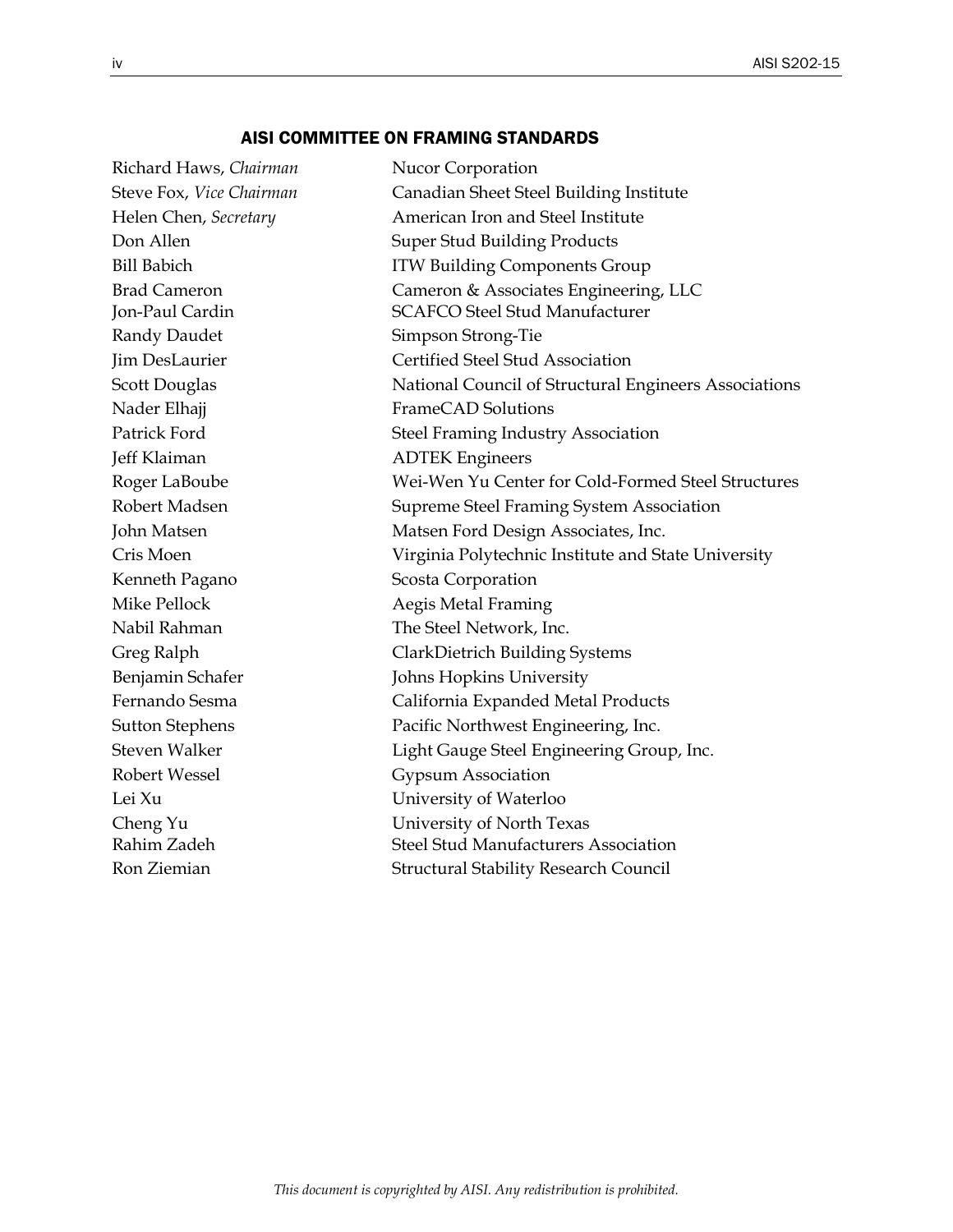# STANDARD PRACTICES SUBCOMMITTEE

Jeff Klaiman, *Chairman* ADTEK Engineers Helen Chen, *Secretary* American Iron and Steel Institute Don Allen Super Stud Building Products Bill Babich ITW Building Components Group Jon-Paul Cardin SCAFCO Steel Stud Manufacturer Darden Cobb Loadmaster Systems, Inc. Randy Daudet Simpson Strong-Tie Jim DesLaurier Certified Steel Stud Association Nader Elhajj FrameCAD Solutions Patrick Ford Steel Framing Industry Association Kirk Grundahl SBCA Cold-Formed Steel Council Stephen Linch Telling Industries Robert Madsen Supreme Steel Framing System Association John Matsen **Matsen Ford Design Associates**, Inc. Brian McGloughlin MBA Building Supplies Kenneth Pagano Scosta Corporation Robert Paullus National Council of Structural Engineers Association Mike Pellock Aegis Metal Framing Nabil Rahman The Steel Network, Inc. Greg Ralph ClarkDietrich Building Systems Fernando Sesma California Expanded Metal Products Tom Sputo Steel Deck Institute Steven Walker **Light Gauge Steel Engineering Group**, Inc. Rahim Zadeh Steel Stud Manufacturers Association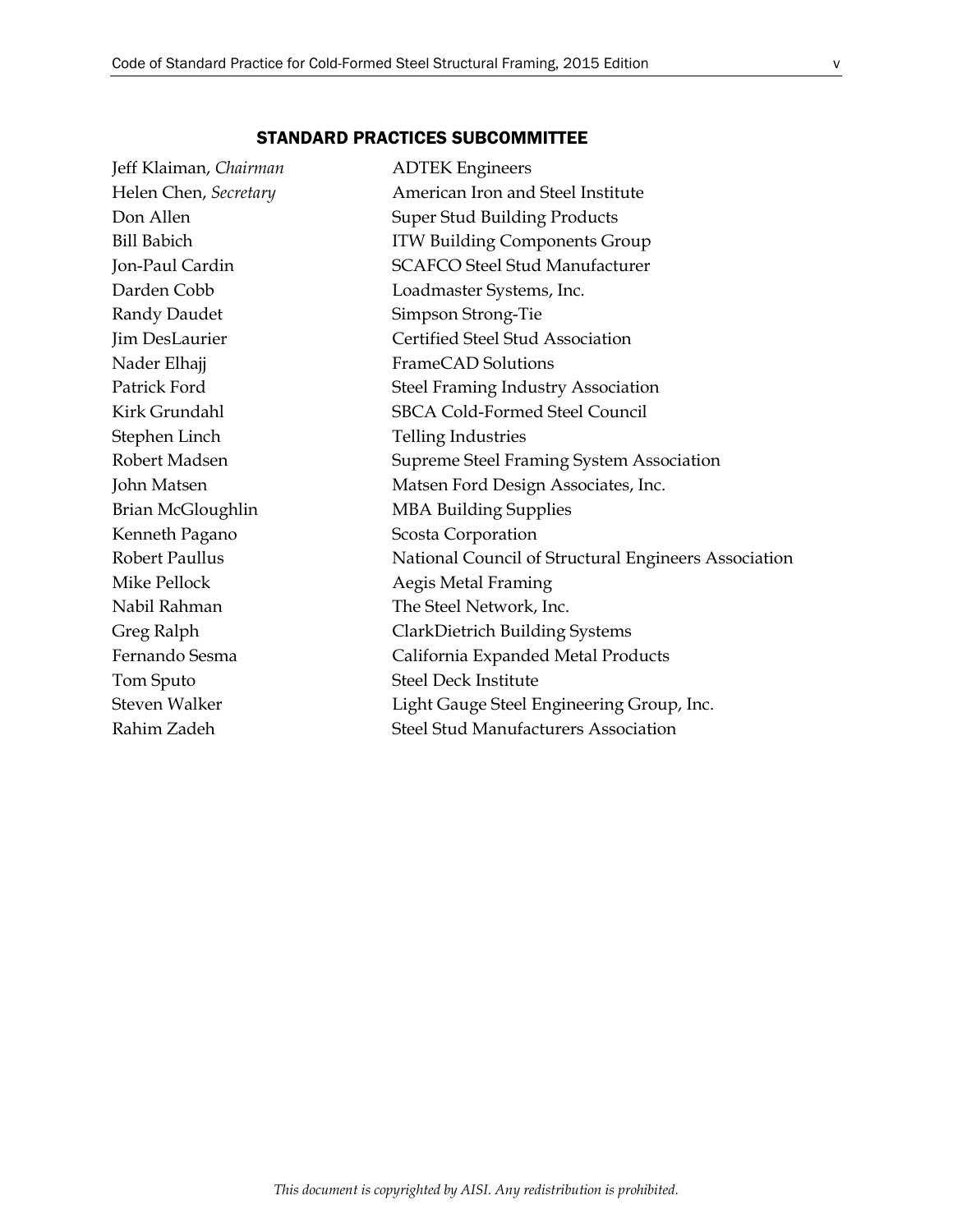This Page Is Intentionally Left Blank.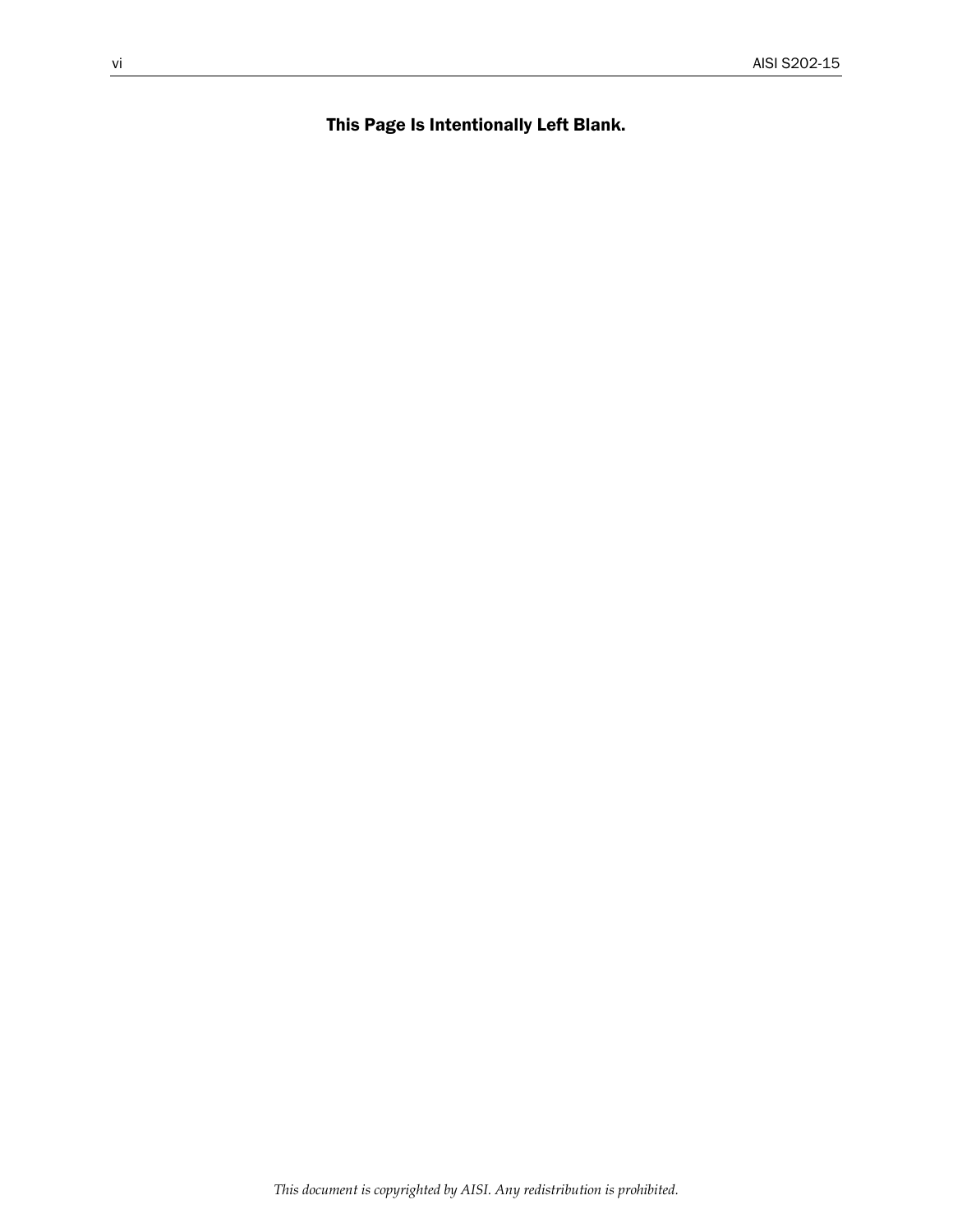# **TABLE OF CONTENTS CODE OF STANDARD PRACTICE** FOR COLD-FORMED STEEL STRUCTURAL FRAMING

| А.             |  |
|----------------|--|
|                |  |
|                |  |
|                |  |
|                |  |
|                |  |
| B1.            |  |
| B2             |  |
|                |  |
|                |  |
|                |  |
| C <sub>3</sub> |  |
|                |  |
|                |  |
|                |  |
|                |  |
|                |  |
|                |  |
|                |  |
|                |  |
| E1             |  |
| E <sub>2</sub> |  |
| E3             |  |
| E4             |  |
| E <sub>5</sub> |  |
| F.             |  |
| F1             |  |
| F <sub>2</sub> |  |
|                |  |
| F4             |  |
| F <sub>5</sub> |  |
| F <sub>6</sub> |  |
|                |  |
|                |  |
|                |  |
|                |  |
|                |  |
|                |  |
|                |  |
|                |  |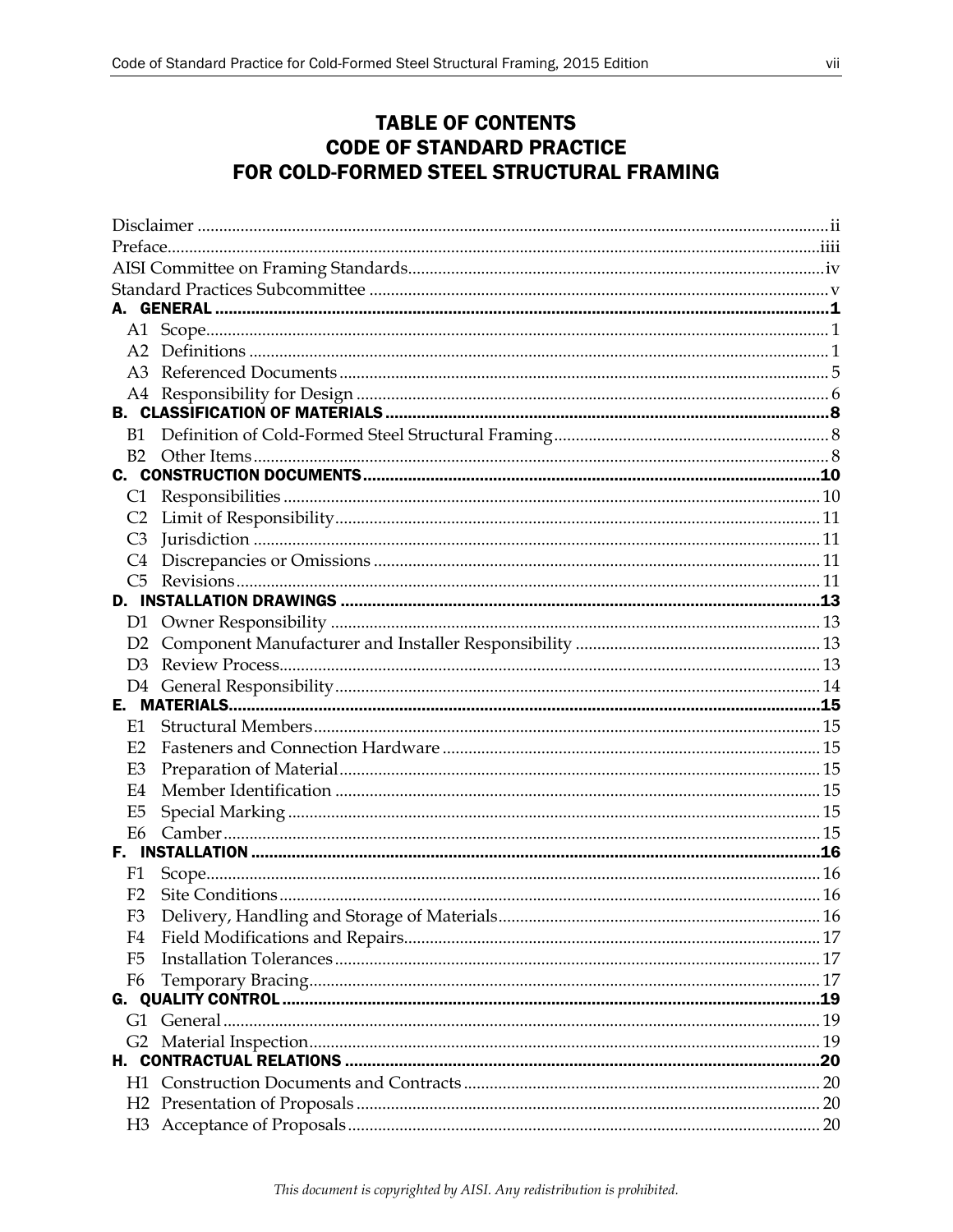| L.              |      |                                                                         |  |
|-----------------|------|-------------------------------------------------------------------------|--|
| $\mathbf{I}$    |      |                                                                         |  |
|                 | I1.1 |                                                                         |  |
|                 | I1.2 |                                                                         |  |
|                 | I1.3 |                                                                         |  |
|                 | I1.4 |                                                                         |  |
|                 | I1.5 |                                                                         |  |
|                 | I1.6 | Design of Permanent Individual Truss Member Restraint/Bracing  28       |  |
| 12 <sup>2</sup> |      |                                                                         |  |
|                 | I2.1 |                                                                         |  |
|                 | I2.2 |                                                                         |  |
|                 | I2.3 |                                                                         |  |
|                 | I2.4 |                                                                         |  |
|                 |      | PRACTICES SPECIFIC TO COORDINATION OF CFS STRUCTURAL FRAMING WITH OTHER |  |
|                 |      |                                                                         |  |
| $\mathsf{I}1$   |      |                                                                         |  |
|                 | I1.1 |                                                                         |  |
|                 | I1.2 |                                                                         |  |
|                 | I1.3 |                                                                         |  |
|                 | J1.4 |                                                                         |  |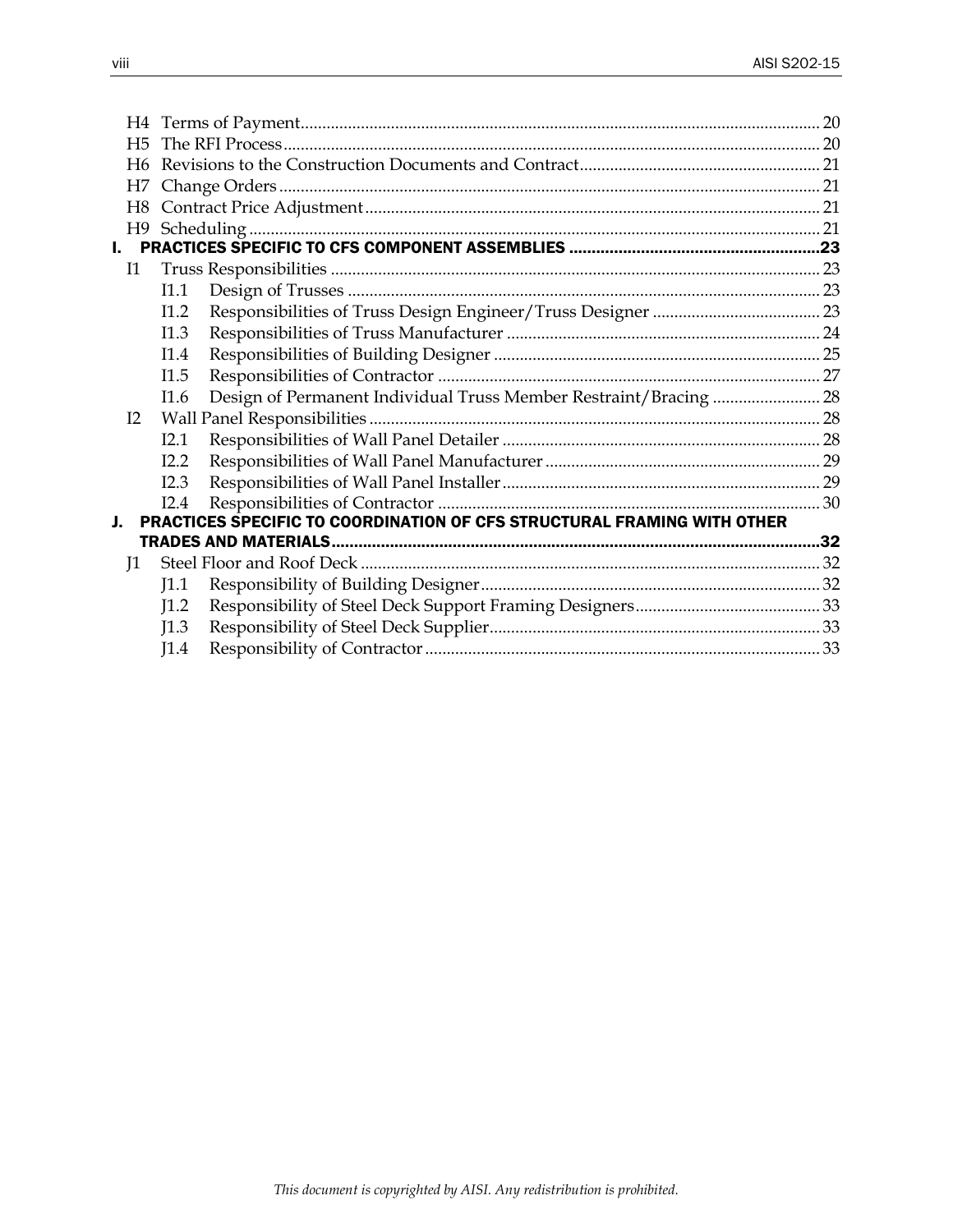# CODE OF STANDARD PRACTICE FOR COLD-FORMED STEEL STRUCTURAL FRAMING

### A. GENERAL

#### A1 Scope

The practices in this *Code of Standard Practice* are a model to address the design, fabrication and installation of *cold-formed steel* (*CFS*) *structural framing*.

When adopted wholly or in part by a *contract* or *construction documents*, the trade practices that are defined in this *Code of Standard Practice* shall govern the design, fabrication and installation of *CFS structural framing*.

In addition to the requirements in Chapters A through H, Chapter I of this standard shall apply to *CFS component assemblies*.

#### Commentary**:**

The practices defined in this *Code of Standard Practice* are the commonly accepted standards of custom and usage for the fabrication and installation of *CFS structural framing*, which generally represent the most efficient approach. This *Code of Standard Practice* is not intended to define a professional standard of care for the *owner's representatives* and *building designer* or change the duties and responsibilities of the *owner*, *contractor*, *registered design professional* (e.g., architect or structural engineer-of-record) from those set forth in the *contract* or *construction documents*. Nor does it assign to the *owner* or *registered design professionals* any duty or authority to undertake responsibility inconsistent with the provisions of the *contract* or *construction documents*.

#### Commentary**:**

This *Code of Standard Practice* is not applicable to *nonstructural members*, including but not limited to interior drywall framing, which is addressed by AISI S220, ASTM C645 and ASTM C754, or *structural steel*, structural steel joists, steel deck, *metal building systems* or rack structures, which are addressed by *AISC*, *SJI*, *SDI*, *MBMA* and *RMI*, respectively. An extended list of non-applicable items is given in Section B2.

#### A2 Definitions

Where terms appear in this standard in italics, such terms shall have meaning as defined in AISI S240 unless as defined herein. Terms included in square brackets are specific to *LSD* terminology. Terms not italicized shall have ordinary accepted meaning in the context for which they are intended.

*AISC*. American Institute of Steel Construction.

*AISI*. American Iron and Steel Institute.

*Approved*. Acceptable to the code official or authority having jurisdiction.

*Bracing.* Structural elements that are installed to provide restraint or support or both to other framing members so that the complete assemblies form a stable structure.

*Building Designer. Owner* of the building or the person that *contracts* with the *owner* for the design of the framing structural system or who is responsible for the preparation of the *construction documents*. When mandated by the legal requirements, the *building designer* shall be a *registered design professional* (e.g., architect or structural engineer-of-record). Also referred to as owner's representative for design, but hereinafter will be referred to as *building designer*.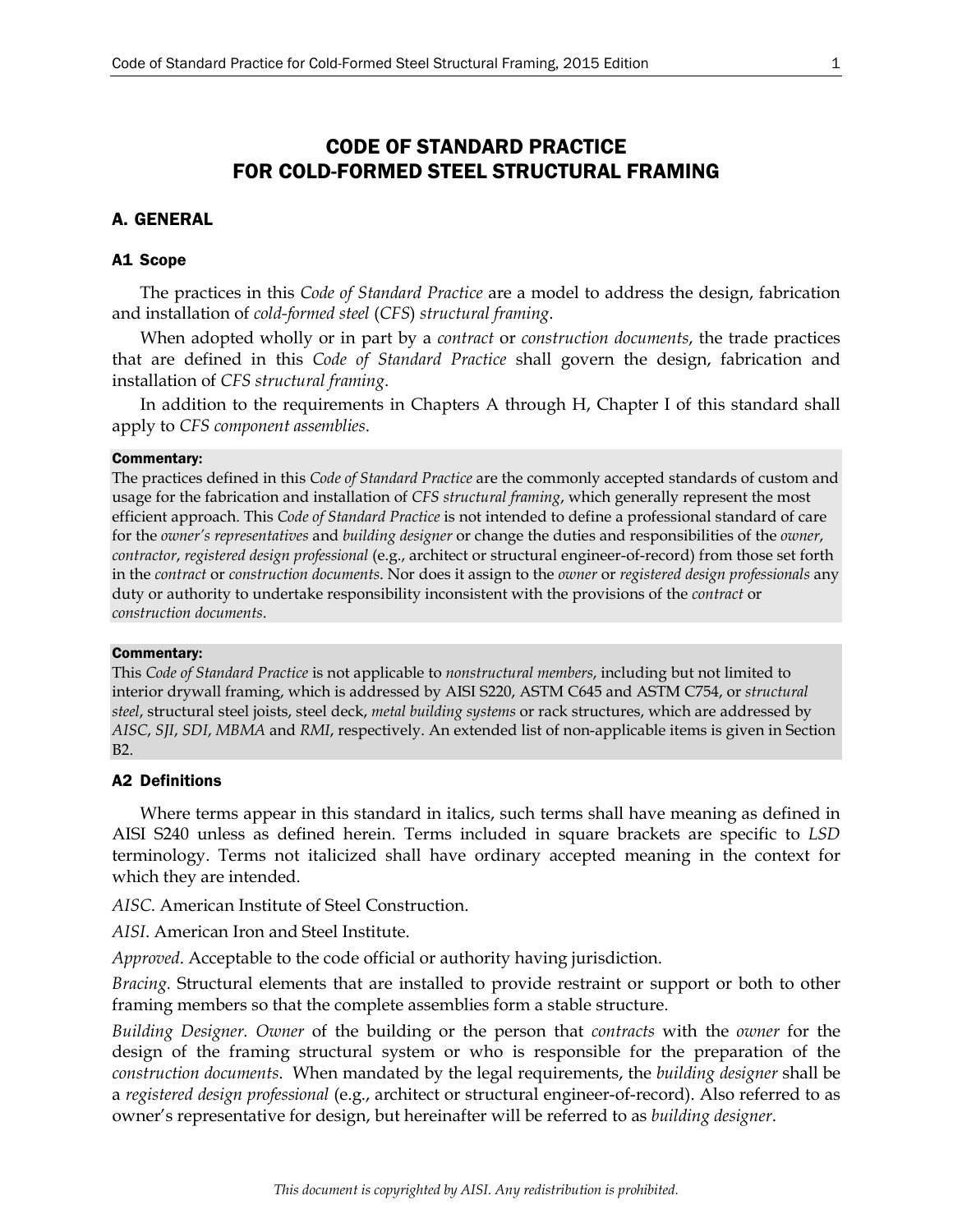*CASE.* Council of American Structural Engineers.

*CFS*. *Cold-formed steel*.

*CFS Component Assembly*. A fabricated assemblage which consists primarily of *CFS structural members* that is manufactured by the *CFS component manufacturer*.

*CFS Component Design Drawing*. The written, graphic and pictorial definition of an individual *CFS component assembly*, which may include engineering design data. Also referred to as *truss design drawing* for *truss* construction.

*CFS Component Designer*. The individual or organization responsible for the engineering design of *CFS component assemblies*. Also referred to as *truss design engineer* on projects involving *trusses*, but hereinafter will be referred to as *CFS Component Designer*.

*CFS Component Manufacturer*. The individual or organization responsible for the manufacturing of *CFS component assemblies* for the project. Also referred to as *truss manufacturer* on projects involving *trusses* and *wall panel manufacturer* on projects involving *wall panels*, but hereinafter will be referred to as *CFS Component Manufacturer*.

*CFS Component Placement Diagram*. The illustration supplied by the *CFS component manufacturer* identifying the location assumed for each of the *CFS component assemblies* which references each individually designated *CFS component design drawing*.

*CFS Structural Framing*. The elements of the structural frame, as given in Section B1 of this *Code of Standard Practice*.

*Clarification.* An interpretation of the *construction documents* that have been *released for construction*, providing an explanation that neither revises the information that has been *released for construction* nor alters the cost or schedule of performance of the work.

*Construction Documents*. Written, graphic and pictorial documents prepared or assembled for describing the design (including the framing structural system), location and physical characteristics of the elements of a building necessary to obtain a building permit and construct a building.

#### Commentary**:**

The term "framing structural system" is commonly understood to mean a completed combination of structural elements, trusses, connections and other systems which serve to support the self-weight of the building and the specified loads. The definition for *Building Designer* in this standard is in line with other industry standards.

*Contract*. The legally recognized agreement between two parties which defines, among other items, the responsibilities of the parties involved in bidding, purchasing, designing, supplying, and installing *CFS structural framing*.

*Contractor*. *Owner* of the building, or the person that *contracts* with the *owner*, who constructs or manages the construction of the building in accordance with the *construction documents*. Also referred to as owner's representative for construction, but hereinafter will be referred to as *contractor*.

*Discrepancy.* Any conflicts within the *construction documents*, or conflicts between the *construction documents* and *applicable building codes*.

*Drawings*. See *Plans* and *Installation Drawings*.

*Embedded Anchor*. A structural anchor or device (bolt, strap, plate, etc.) intended for fastening *CFS structural framing* to masonry or concrete that is installed prior to hardening of the grout or concrete.

*Framing Contractor*. See *Installer*.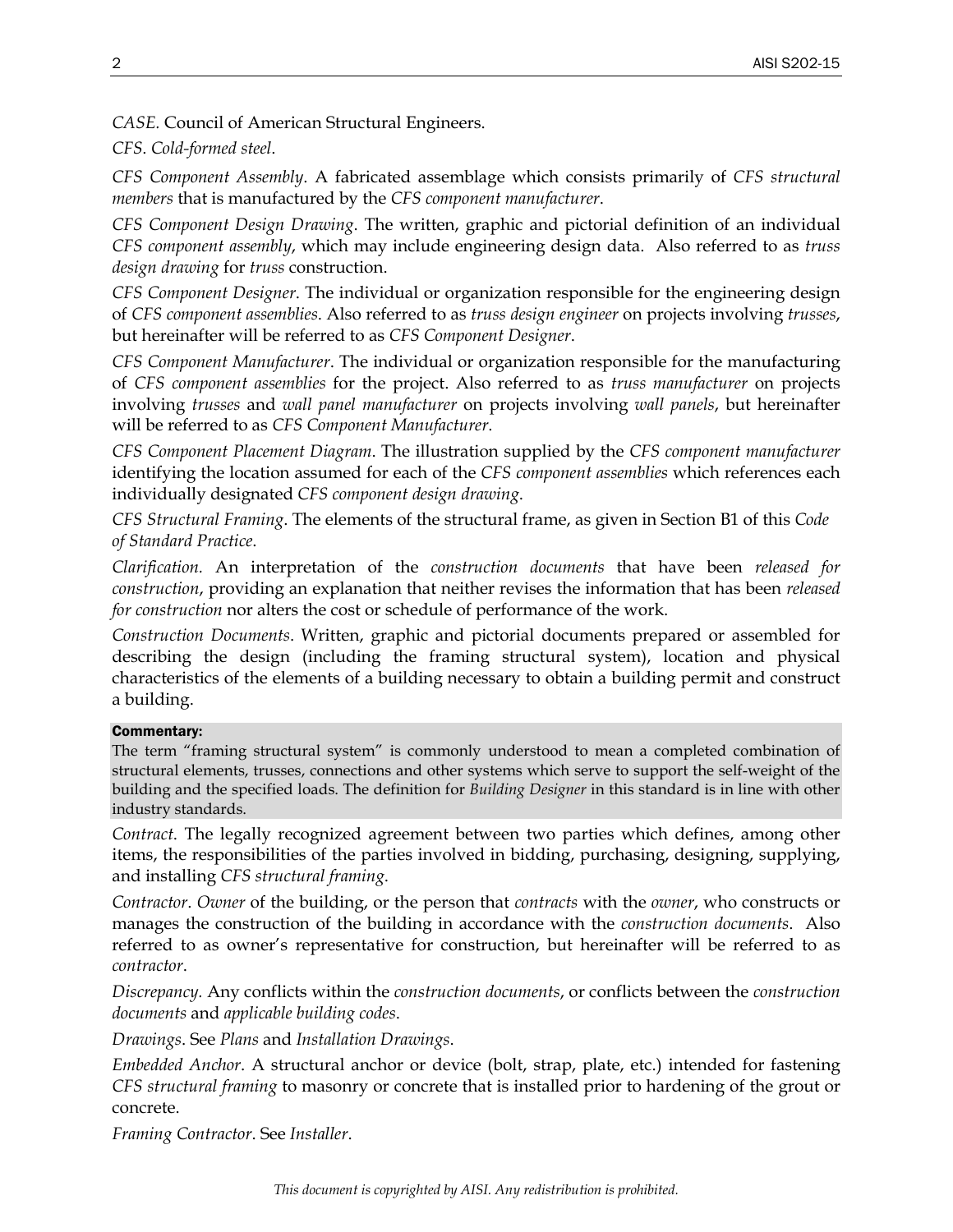*Framing Material*. Steel products, including but not limited to *structural members* and *CFS component assemblies*, ordered expressly for the requirements of the project.

*General Contractor*. See *Contractor*.

*Installation Drawings*. Drawings that show the location and installation of the *CFS structural framing*. Also referred to as *truss placement diagram* for *truss* construction and *wall panel placement diagram* for panelized wall construction.

*Installer*. Party responsible for the installation of *CFS* products.

### Commentary**:**

While this *Code of Standard Practice* was patterned after a similar document by the *AISC*, care was taken to use terminology to avoid confusion between material suppliers, fabricators and trades. Therefore, the term *installer* is used in reference to *CFS structural framing* versus the term erector typically used in reference to *structural steel*.

*Lateral Force-Resisting System*. The *structural* elements and connections required to resist racking and overturning due to wind forces or seismic forces, or both, imposed upon the structure in accordance with the *applicable building code*.

*Material Supplier*. An individual or entity responsible for furnishing *framing materials* for the project.

### Commentary:

See definition of *Steel Deck Supplier* for furnishing of *steel deck*.

*MBMA*. Metal Building Manufacturers Association.

*Metal Building System.* A complete integrated set of mutually dependent components and assemblies that form a building. As defined by the *MBMA*, a *metal building system* includes the primary and secondary framing, covering, and accessories, all of which are manufactured to permit inspection on site prior to assembly or installation.

*Overframing. Truss* or rafter framing components used to frame the shape of dormers, intersecting roof planes, or other items required to complete the exterior profile of the roof.

*Owner*. The individual or entity organizing and financing the design and construction of the project.

*Owner's Representative*. The *owner* or individual designated contractually to act for the *owner*. Referred to as *building designer* when referencing owner's representative for design. Referred to as *contractor* when referencing owner's representative for construction.

*Plans*. Also referred to as construction drawings. Drawings prepared by the *building designer* for the *owner* of the project. These drawings include but are not limited to floor plans, framing plans, elevations, sections, details and schedules as necessary to define the desired construction.

*Post-Installed Anchor*. A structural anchor or device (bolt, clip, angle, bracket, etc.) intended for fastening *CFS structural framing* to hardened masonry or concrete. For anchorage to concrete, these anchors are installed after the concrete has achieved sufficient stiffness to be sawn or drilled.

*Receiving Entity*. The individual or entity responsible to the *contractor* for accepting or rejecting furnished *framing material* and proper storage of received *framing material*s on the job site.

*Registered Design Professional*. Architect or engineer who is licensed to practice their respective design profession as defined by the legal requirements of the jurisdiction in which the building is to be constructed.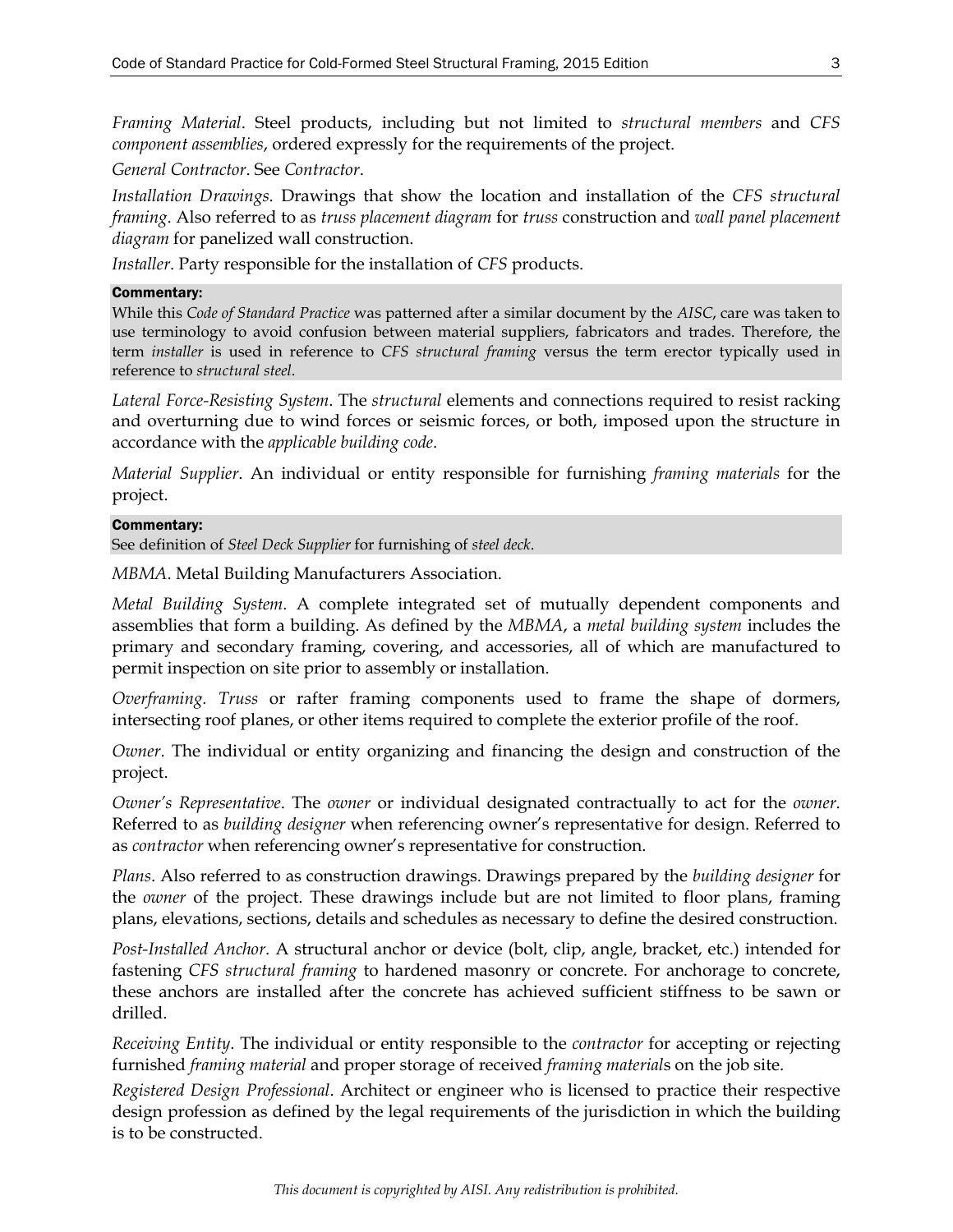*Release for Construction*. The release by the *owner's representative* permitting the *CFS component manufacturer* or *installer* to commence work under the *contract*, including ordering *framing material* and preparing *installation drawings*.

*Revision.* An instruction or directive providing information that differs from information that has been *released for construction*. A *revision* may, but does not always, impact the cost or schedule of performance of the work.

*RFI.* Request for Information. A written request for information or *clarification* generated during the bidding, design or construction phases of the project.

*RMI.* Rack Manufacturers Institute.

*SDI*. Steel Deck Institute.

*Shop Drawings*. Drawings for the production of individual *CFS component assemblies* for the project.

*Specialty Designer*. The *registered design professional*, individual or organization having responsibility for the design of the specialty items. This responsibility shall be in accordance with the state's, province's or territory's statutes and regulations governing the professional registration and certification of architects or engineers. Also referred to as *CFS component designer*, specialty engineer, delegated engineer, design engineer, registered engineer, and engineer, but hereinafter will be referred to as *Specialty Designer*. The requirement for a *Specialty Designer* is typically called out in the *specifications* or structural general notes. The *Specialty Designer* is typically not the *building designer*.

*Specifications*. Written instructions, which, with the *plans*, define the materials, standards, design of the products, and workmanship expected on a construction project.

*SJI*. Steel Joist Institute.

*SSMA.* Steel Stud Manufacturers Association.

*Standard Cold-Formed Steel Structural Shapes*. *CFS structural members* that meet the requirements of AISI S201, *North American Standard for Cold-Formed Steel Framing—Product Data*.

*Steel Deck.* Profiled steel panels installed on support framing.

#### Commentary:

*Steel deck* is typically covered by a weather-resistant membrane, or by structural or insulating concrete.

*Steel Deck Submittal Package.* Package consisting of, but not limited to, *steel deck* profiles with section properties, bill of materials, layout/placement drawings over support framing, and *steel deck* attachment patterns derived from information provided by the *building designer*.

*Steel Deck Supplier.* The entity responsible for furnishing *steel deck* for the project.

#### Commentary:

The *steel deck supplier* in most instances is also the manufacturer, but may be another entity, such as a broker.

*Structural Steel.* The elements of the structural frame defined as *structural steel* by *AISC* in the *Code of Standard Practice for Steel Buildings and Bridges*.

*Sub-Contractor*. The individual or organization with whom a *contractor* has contracted to furnish or install all or a portion of the project.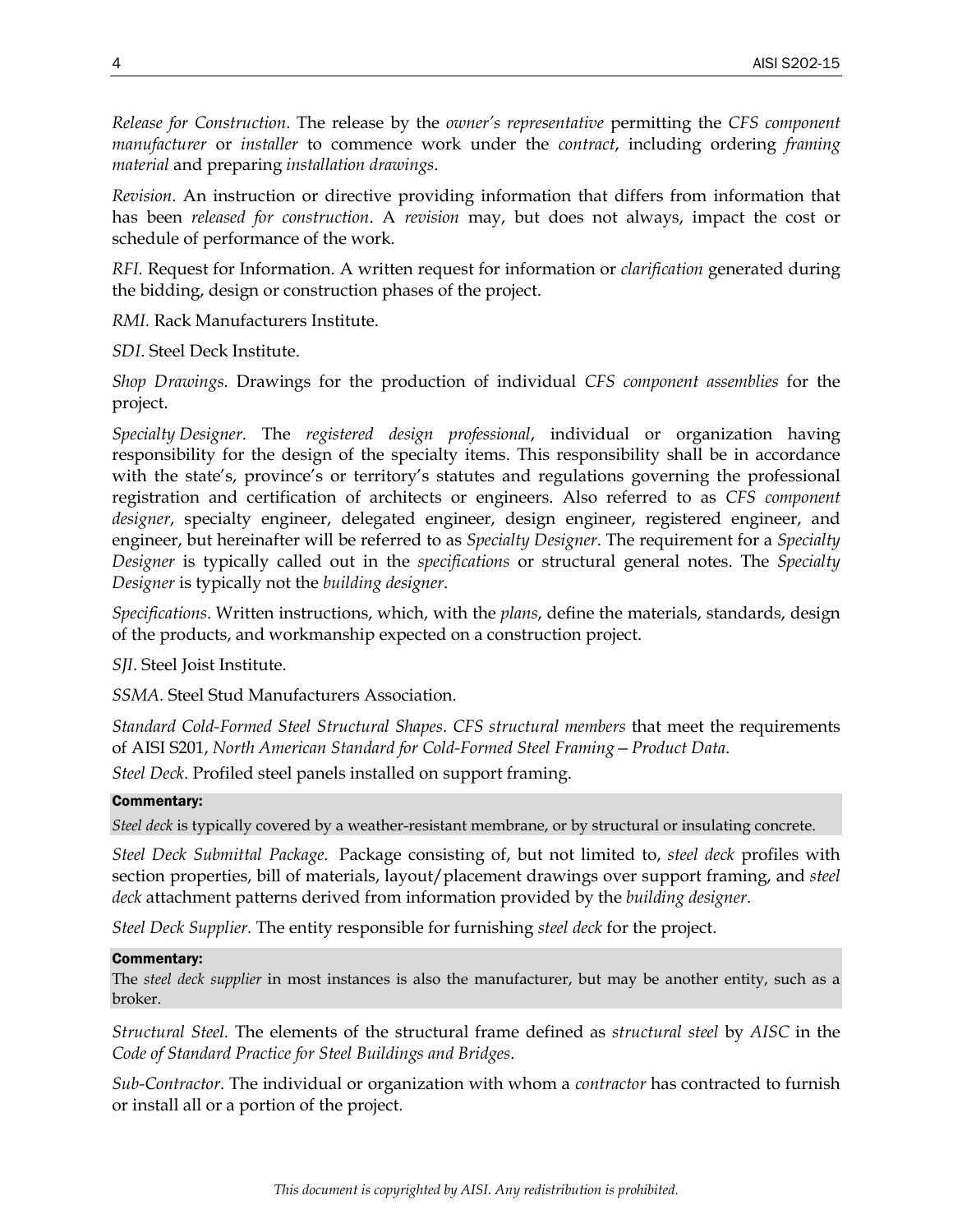*Submittals.* Items required by the *construction documents* or *contract* to be submitted by the *contractor* or *sub-contractor*. These include but are not limited to *CFS component design drawings*.

*Truss Design Drawing*. Written, graphic and pictorial depiction of an individual *truss*.

*Truss Design Engineer*. Person who is licensed to practice engineering as defined by the legal requirements of the jurisdiction in which the building is to be constructed and who supervises the preparation of the *truss design drawing*s.

*Truss Designer.* Person responsible for preparation of the *truss design drawings*.

*Truss Member*. A *chord member* or *web member* of a *truss*.

*Truss Placement Diagram*. Illustration identifying the assumed location of each *truss*.

*Truss Submittal Package*. Package consisting of each individual *truss design drawing*, and, as applicable, the *truss placement diagram*, the cover/truss index sheet, permanent individual *truss member* restraint/bracing details designed in accordance with generally accepted engineering practice, applicable permanent individual *truss member* restraint/bracing details, and any other structural details germane to the *trusses*.

*Wall Panel*. A fabricated assemblage of individual *CFS structural members* into a *CFS component assembly* primarily for vertical framing applications*.*

*Wall Panel Detailer.* Person responsible for preparation of the *wall panel fabrication drawings*.

*Wall Panel Fabrication Drawing*. Written, graphic and pictorial depiction of an individual *wall panel*.

*Wall Panel Installer*. Party responsible for the installation of *wall panels*.

*Wall Panel Manufacturer*. The individual or organization responsible for the manufacturing of *CFS wall panels* for the project.

*Wall Panel Member*. An individual *CFS structural member* in a *wall panel* assembly.

*Wall Panel Placement Diagram*. Illustration identifying the location of each *wall panel*.

*Wall Panel Submittal Package*. Documents consisting of each individual *wall panel fabrication drawing*, and, as applicable, the *wall panel placement diagram*, and the cover or *wall panel* index sheet.

#### A3 Referenced Documents

The following documents or portions thereof are referenced within this *Code of Standard Practice* and shall be considered part of the requirements of this document.

- 1. AIA 201-2007, *General Conditions of the Contract for Construction*, American Institute of Architects, Washington, DC.
- 2. AISI S201-12, *North American Standard for Cold-Formed Steel Framing—Product Data*, American Iron and Steel Institute, Washington, DC.
- 3. AISI S220-15, *North American Standard for Cold-Formed Steel Framing—Nonstructural Members*, American Iron and Steel Institute, Washington, DC.
- 4. AISI S240-15, *North American Standard for Cold-Formed Steel Structural Framing*, American Iron and Steel Institute, Washington, DC.
- 5. ASTM A780/A780M-09, *Standard Practice for Repair of Damaged and Uncoated Areas of Hot-Dip Galvanized Coatings*, ASTM International, West Conshohocken, PA.
- 6. ASTM A1003/A1003M-15, *Standard Specification for Steel Sheet, Carbon, Metallic- and Nonmetallic-Coated for Cold-Formed Framing Members*, ASTM International, West Conshohocken, PA.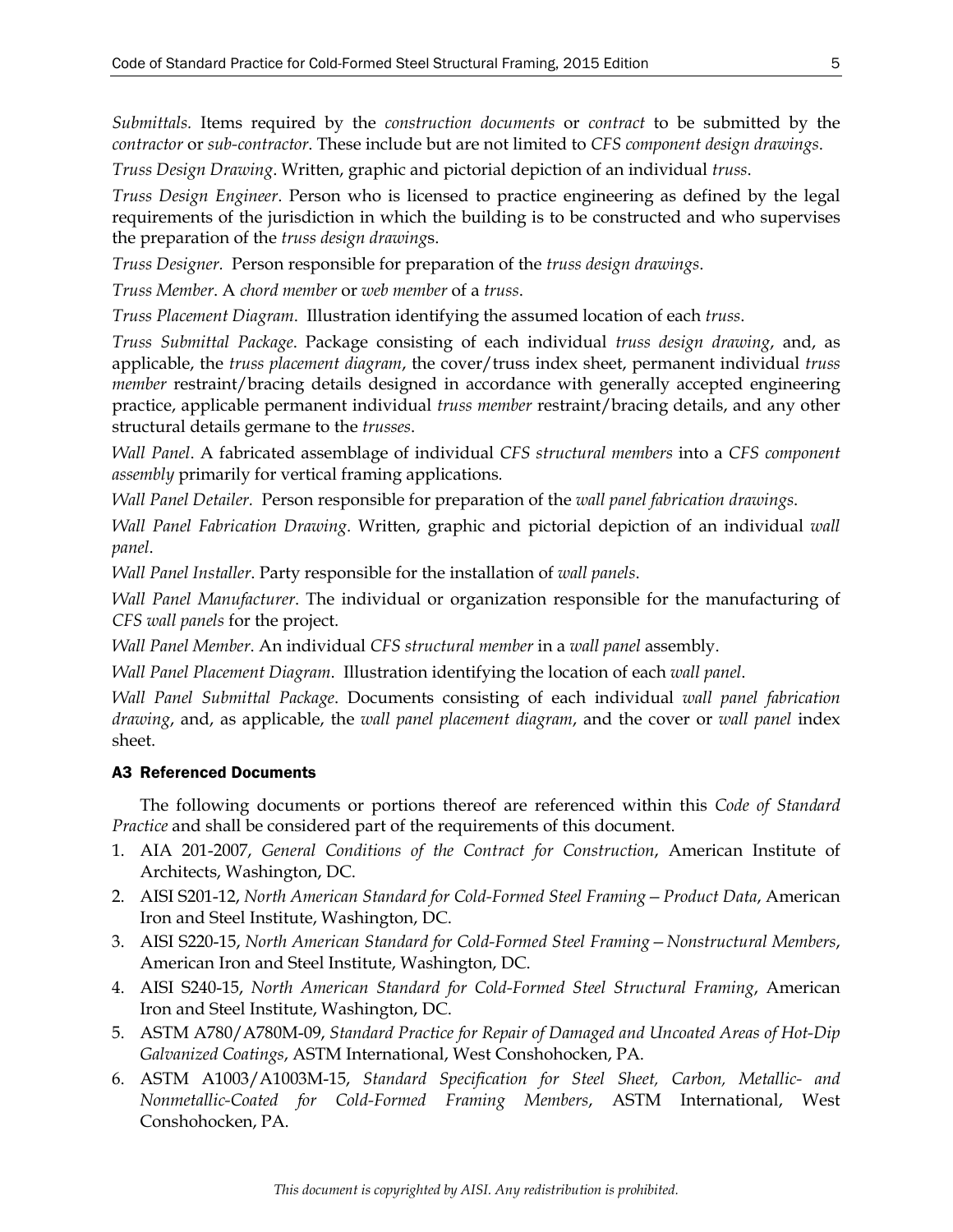- 7. ASTM C645-14, *Standard Specification for Nonstructural Steel Framing Members*, ASTM International, West Conshohocken, PA.
- 8. ASTM C754-15, *Standard Specification for Installation of Steel Framing Members to Receive Screw-Attached Gypsum Panel Products*, ASTM International, West Conshohocken, PA.
- 9. ASTM C955-11c, *Standard Specification for Load-Bearing (Transverse and Axial) Steel Studs, Runners (Tracks), and Bracing or Bridging for Screw Application of Gypsum Panel Products and Metal Plaster Bases*, ASTM International, West Conshohocken, PA.
- 10. SDI C-2011, *Standard for Composite Steel Floor Deck-Slabs*, Steel Deck Institute, Glenshaw, PA.
- 11. SDI NC-2010, *Standard for Noncomposite Steel Floor Deck*, Steel Deck Institute, Glenshaw, PA.
- 12. SDI RD-2010, *Standard for Steel Roof Deck*, Steel Deck Institute, Glenshaw, PA.
- 13. SDI COSP-2012, *Code of Standard Practice*, Steel Deck Institute, Glenshaw, PA.

#### A4 Responsibility for Design

#### Commentary**:**

Prior to this *Code of Standard Practice*, design responsibilities for *component assemblies* were defined in several overlapping industry documents, which included AISI S214, *North American Standard for Cold-Formed Steel Framing – Truss Design*, LGSEA Technical Note 551f on *Specifying Trusses*, and STCA *Standard Practices and Recommended Guidelines on Responsibilities for Construction Using Cold-Formed Steel Trusses and Components*. Where AISI S214, *North American Standard for Cold-Formed Steel Framing – Truss Design* is referenced by the *applicable building code*, those responsibilities would be legally binding unless modified. However, design responsibilities for other types of *CFS structural framing* were only partially defined in several *CASE* documents, which included the *National Practice Guidelines for Structural Engineer of Record* and *National Practice Guidelines for Specialty Structural Engineers*.

#### Commentary**:**

A key point of this *Code of Standard Practice* and the documents used in its development is that although design may be delegated, the *building designer* is responsible for the overall stability and integrity of the structure when completed.

**A4.1** The *building designer* is responsible for the overall design of the building as required by the *applicable building code*. The *building designer* or the *owner* is permitted to solicit designs, *plans*, *specifications* and data for the *CFS structural framing* or *CFS component assemblies*, or *steel deck* from the *CFS component manufacturer*, *installer, specialty designer*, or *steel deck supplier*. However, the responsibility for specifying the requirements of the design, including the *applicable building codes* and standards, remains with the *building designer*.

#### Commentary:

Where projects (such as military and industrial new construction, renovation project) have additional design requirements (such as blast resistance and progressive collapse resistance), construction documents should include a statement that the building should be designed in accordance with these requirements. When the design for blast resistance or progressive collapse resistance is to be performed by a *specialty designer* or *CFS component designer*, the *building designer* must specify the following data:

- (1) Reference standard or criteria;
- (2) Threat parameters sufficient to determine design loads and building components affected by the threat;
- (3) Level of protection or acceptable damage level; and
- (4) Any special requirements for the design of the members or connections transferring the force.

**A4.2** If the *construction documents* or *contract* specify *CFS component assemblies* or *steel deck,* the *construction documents* or *contract* shall define the responsibility for design of the *CFS component assemblies* or *steel deck*. If the *construction documents* or *contract* require that the *CFS*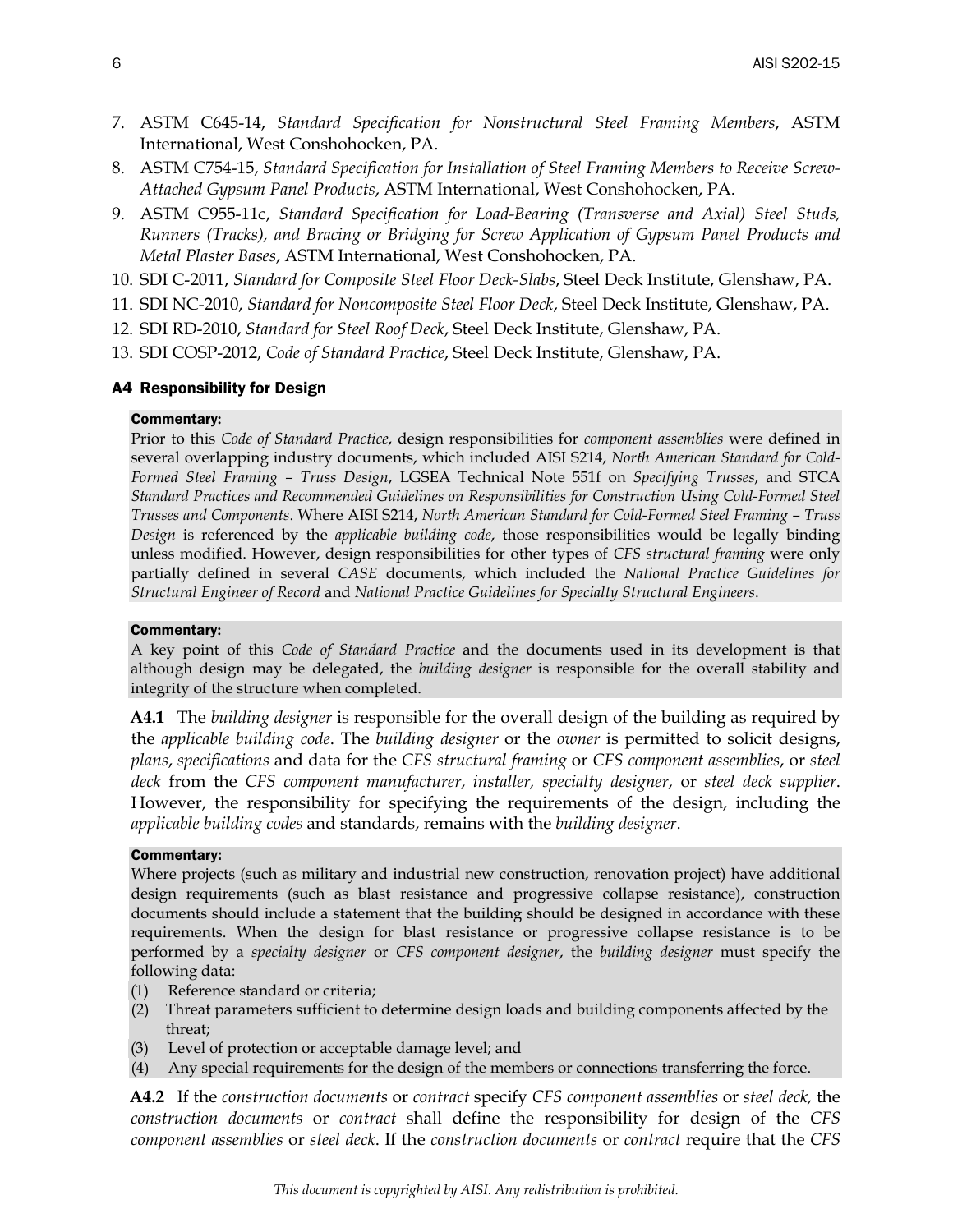*component manufacturer, installer* or *specialty designer* be responsible for the design of *CFS structural framing*, *component assemblies,* or *steel deck*, the *construction documents* or *contract* shall state clearly and precisely the exact requirements, including all *applicable building codes* and design criteria. The *building designer* assumes the responsibility for specifying the appropriate design criteria and shall confirm that the *specialty designer's* work conforms to the intent of the *construction documents*. The *building designer* shall be responsible for reviewing submittal documents prepared by others, including phased and deferred submittal items, for compatibility with the design of the building. This review shall, at minimum, address the forces and reactions as identified by the *specialty designer* that are transmitted to those elements of the structure that are not designed by the *specialty designer* as well as coordinate the various structural-related submittals with each other to ensure compatibility with the main building structure.

#### Commentary**:**

For *lateral force-resisting systems*, the design responsibilities of the *building designer* include but are not limited to design of roof/floor diaphragms, lateral load transferring elements (sometimes referred to as shear walls or shear transfer bracing), main lateral force-resisting elements and foundations, as well as compliance of the overall structure with *applicable building codes*.

When the design of lateral load transferring elements is to be performed by a *specialty designer* or *CFS component designer*, the *building designer* must specify the following:

- (1) Magnitude of lateral load to be transferred;
- (2) Load path (i.e., where loads originate and where they are to be transferred);
- (3) Bearing material and conditions; and
- (4) Any special requirements for the design of the transferring elements.

The *building designer* must also provide for the following in the design and detailing of the building:

- (1) Horizontal, vertical or other deflection requirements due to vertical or lateral loads, or both; and
- (2) Support and anchorage accommodating horizontal and vertical reactions due to lateral loads.

**A4.3** If the *owner* chooses not to hire a *registered design professional*, the *owner* is responsible for the suitability, adequacy and legality of all aspects of design in the *plans* and *specifications*. In this case, the *owner* is responsible for the review and approval of *submittals*.

**A4.4** The *contractor* or *sub-contractor* shall not be required to provide professional services which constitute the practice of architecture or engineering unless such services are specifically required by the *construction documents* or *contract* for a portion of the work or unless the *contractor* or *sub-contractor* needs to provide such services in order to carry out the *contractor's* or *sub-contractor's* responsibilities for construction means, methods, techniques, sequences and procedures.

#### Commentary**:**

The provisions of Section A4.4 were based on AIA 201 Section 2.12.10; however, references to the *contractor* were expanded to include both the *contractor* and *sub-contractor*.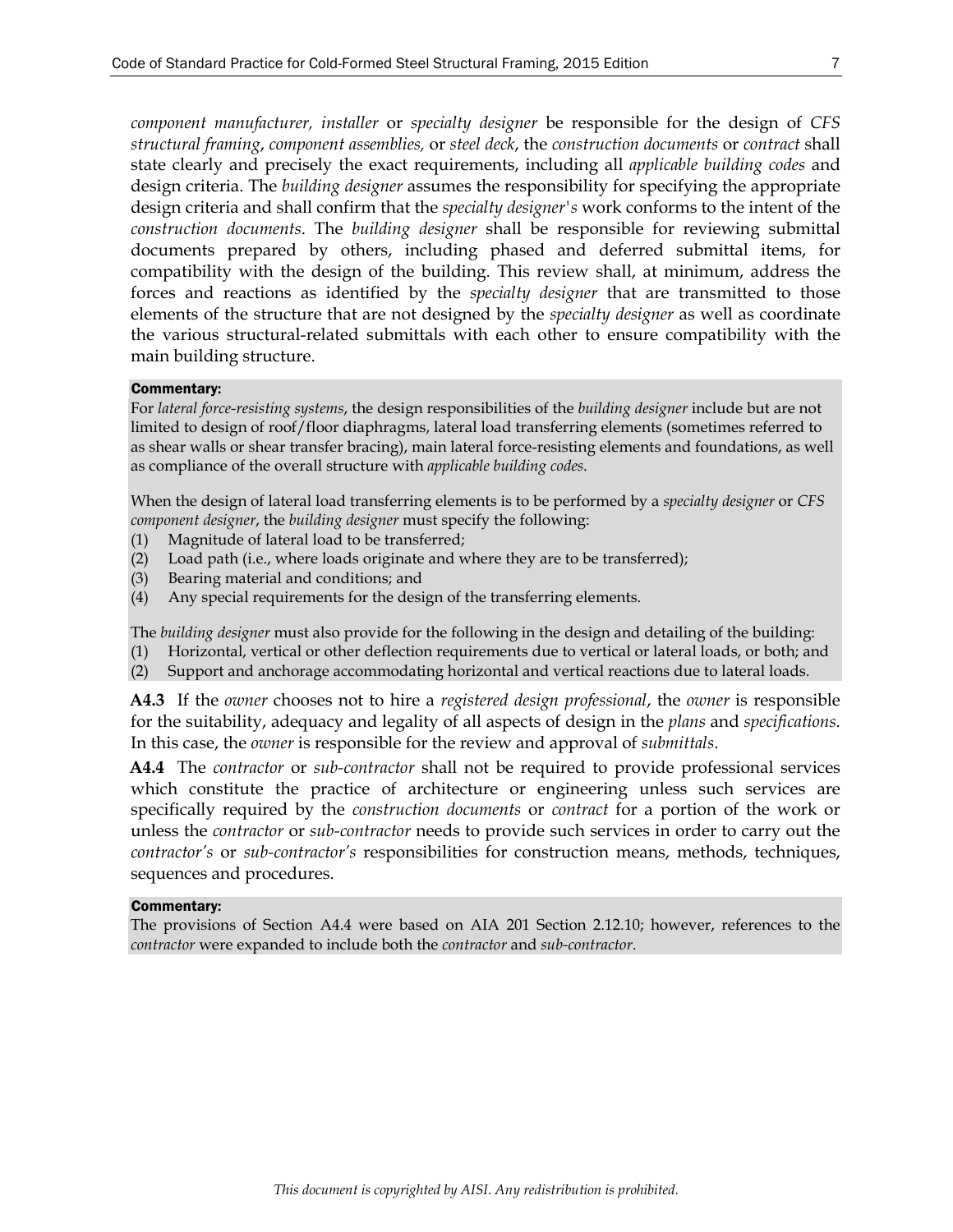# B. CLASSIFICATION OF MATERIALS

# B1 Definition of Cold-Formed Steel Structural Framing

*CFS structural framing* shall consist of the elements of the structural frame that are shown in the *construction documents* essential to support the design loads and described as:

- *CFS structural members.*
- *CFS component assemblies.*
- *Bracing* and *blocking* necessary for the *CFS structural framing* or to provide stability for *CFS structural members.*
- Connection methods, hardware (fasteners, connectors, and *post-installed anchors*) and processes necessary for the installation of *CFS structural framing.*
- *Lateral force-resisting system.*
- Welding materials and processes related to the fabrication or installation of *CFS structural framing.*

### Commentary**:**

The items listed in Section B1 are normally fabricated or installed by the *CFS component manufacturer* or *installer*, and thereby define the scope of this *Code of Standard Practice*.

# B2 Other Items

*CFS structural framing* shall not include other items that are not generally described in Section B1, even where such items are shown in the structural *plans* or are attached to the *CFS structural framing* unless specifically identified by item in the *contract* or *construction documents, or both*. Other items include but are not limited to:

- Awnings,.
- Blocking for other attachments, such as door, window, cabinet, handrail, plumbing, awnings, storefront, glazing and other systems.
- Building cleaning equipment and equipment anchor support.
- Cables for permanent *bracing* or suspension systems.
- *CFS* concrete form decking.
- *CFS* floor decking.
- *CFS nonstructural members.*
- *CFS* roof decking.
- *CFS* wall sheathing, except as part of a *lateral force-resisting system.*
- Chimney support framing.
- Concrete slab edge forms.
- Drywall and plaster trims and accessories.
- Eave struts deployed as a component of a *metal building system.*
- Edge angles, plates, embeds and *structural steel* supports necessary for the support of suspended *CFS structural framing.*
- *Embedded anchors.*
- Expansion and control joints.
- Fastening systems for ceiling, wall, floor and roof sheathing materials.
- Fire, smoke and draft stopping.
- Flagpole support framing.
- Girts deployed as a component of a *metal building system.*
- Handrails and handrail support members.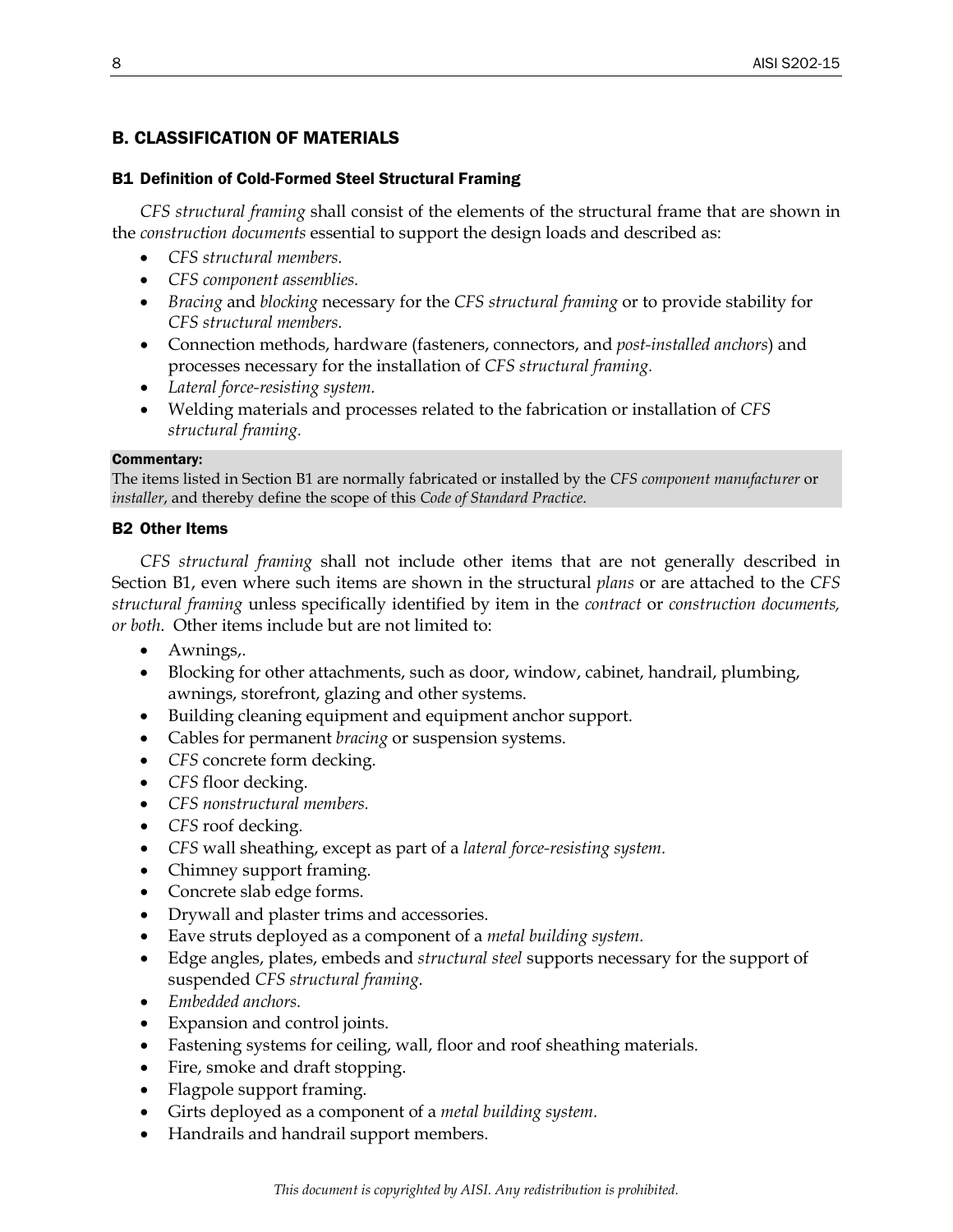- Insulation products.
- Interior drywall (non-structural) framing.
- Mechanical equipment support framing.
- *Metal building systems.*
- Metal panels deployed as a component of a *metal building system.*
- Miscellaneous metal.
- Opening framing, if made from other than *standard CFS structural shapes.*
- Open-web steel joists.
- Plaster lathing, except where included with a *prefabricated structural assembly.*
- Purlins deployed as a component of a *metal building system.*
- Sheathing, unless part of a *prefabricated structural assembly.*
- Stairs, stair landings and stair railings.
- Stair component support framing.
- *Structural steel* framing.
- *Structural steel* lintels, if job-site installed.
- *Structural steel* plate.
- Support framing for cables.
- Support framing for sign structures.
- Suspended ceiling systems, proprietary or pre-engineered.
- Window washing supports.

# Commentary**:**

The items listed in Section B2 are normally not fabricated or installed by the *CFS component manufacturer* or *installer*. When such items are contracted to be provided by the *CFS component manufacturer* or *installer*, coordination will normally be required between the *CFS component manufacturer* or *installer* and other material suppliers and trades.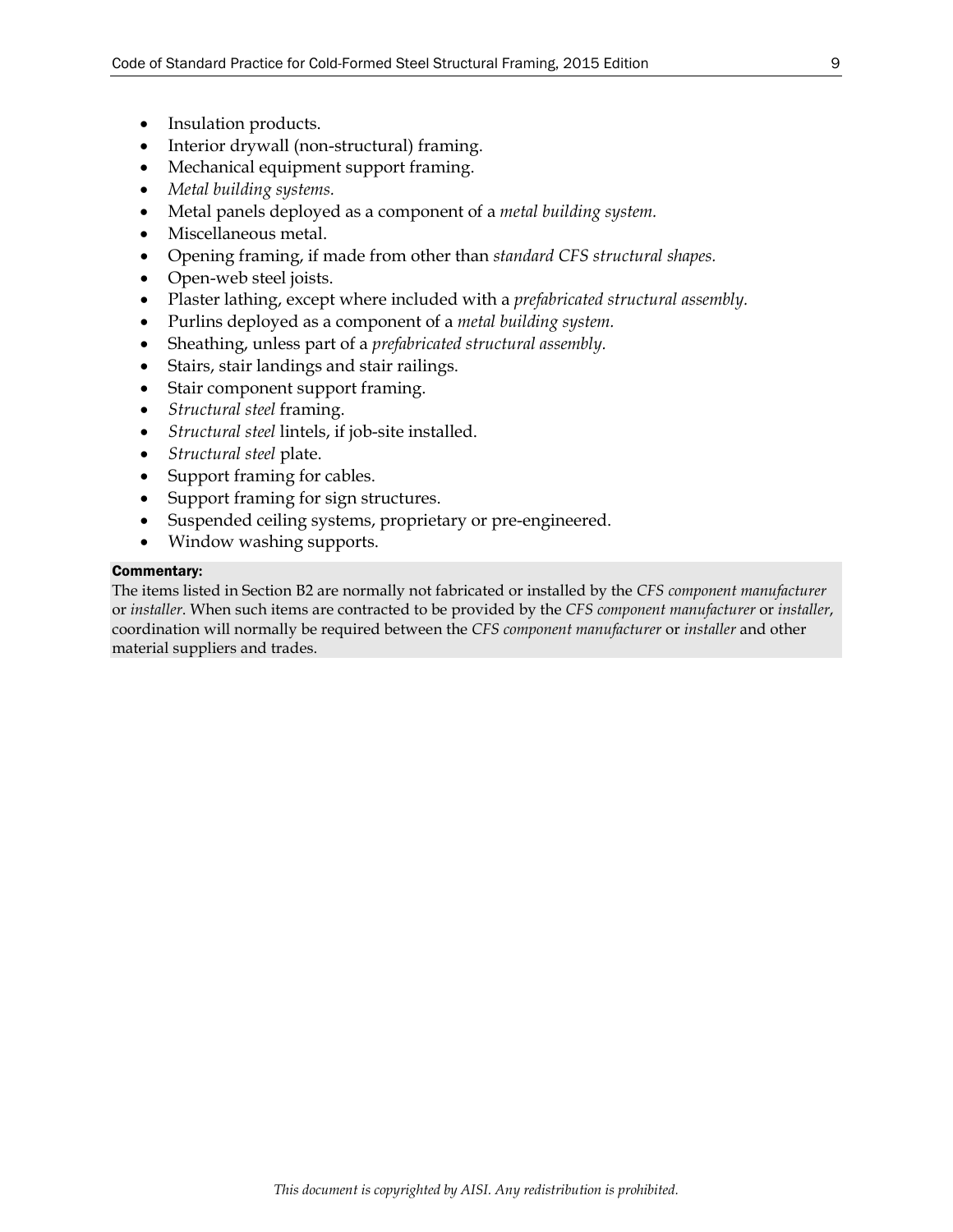# C. CONSTRUCTION DOCUMENTS

#### Commentary**:**

*Construction documents* vary greatly in complexity. Nonetheless, the *CFS component manufacturer* and *installer* must be able to rely upon the accuracy and completeness of the *construction documents*. This allows the *CFS component manufacturer* and *installer* to provide the *owner* with bids that are adequate and complete.

#### Commentary**:**

One of the *contractor's* responsibilities is to ensure proper communication of all facts throughout the construction phases of the project between all parties involved. The *construction documents* (i.e., architectural plans, structural plans, *specifications* and structural notes) are the primary method of communication. It is the *building designer's* responsibility to properly define the scope of work. When the *contractor* releases *plans* or *specifications* for construction, the *CFS component manufacturer* and *installer* rely on the fact that these are the *owner's* requirements for the project.

#### Commentary**:**

Critical requirements that are necessary to protect the *owner's* interests which affect the integrity of the structure or that are necessary for the *CFS component manufacturer* or *installer* to proceed with their work must be included in the *construction documents*. In some cases, however, the *owner* can benefit when reasonable latitude is allowed in the *construction documents* or *contract* for alternatives that can reduce cost without compromising quality.

#### C1 Responsibilities

**C1.1** The *owner* or *contractor* shall furnish to the *CFS component manufacturer* and *installer* a set of *construction documents* of current issue including addenda showing the type of support supplied, method of attachment, correct dimensions, and required minimum or maximum sizes and spacings.

**C1.2** If *construction documents* are not available, the *building designer* shall provide complete information as specified in Section A4.2.

**C1.3** The *construction documents* or *contract* may require the *CFS component manufacturer* or *installer* to submit a complete design for *approval* or review prior to the commencement of construction. In the process of this submittal, the *CFS component manufacturer* or *installer* shall bring to the attention of the *building designer* any *discrepancy* within the construction documents. The *building designer* must present clear instructions to the *CFS component manufacturer* or *installer* on how to resolve each *discrepancy*. Changes resulting from such *discrepancies* shall be handled in accordance with Sections H5 through H9.

**C1.4** Architectural *plans* shall be legible, shall indicate the design intent of *CFS structural framing*, and shall include at a minimum the location of *CFS structural framing*, constraints on member size (e.g., web depth), wall and other assembly types, non-standard spacing and location requirements.

**C1.5** Structural *plans* shall show the *structural member* locations, sizes, reinforcing and connections in sufficient scale and detail to enable the construction of the building in a reasonable sequence by a competent *contractor* experienced in the techniques of construction for the specified materials. Structural *plans* may refer to architectural *plans* for dimensions, where appropriate. Elevations, sections and details should be of appropriate scale, number and extent to clearly portray the relationship of members to each other and their interconnection(s). Care should be taken to determine that details noted "typical" are applicable to the project or condition being portrayed.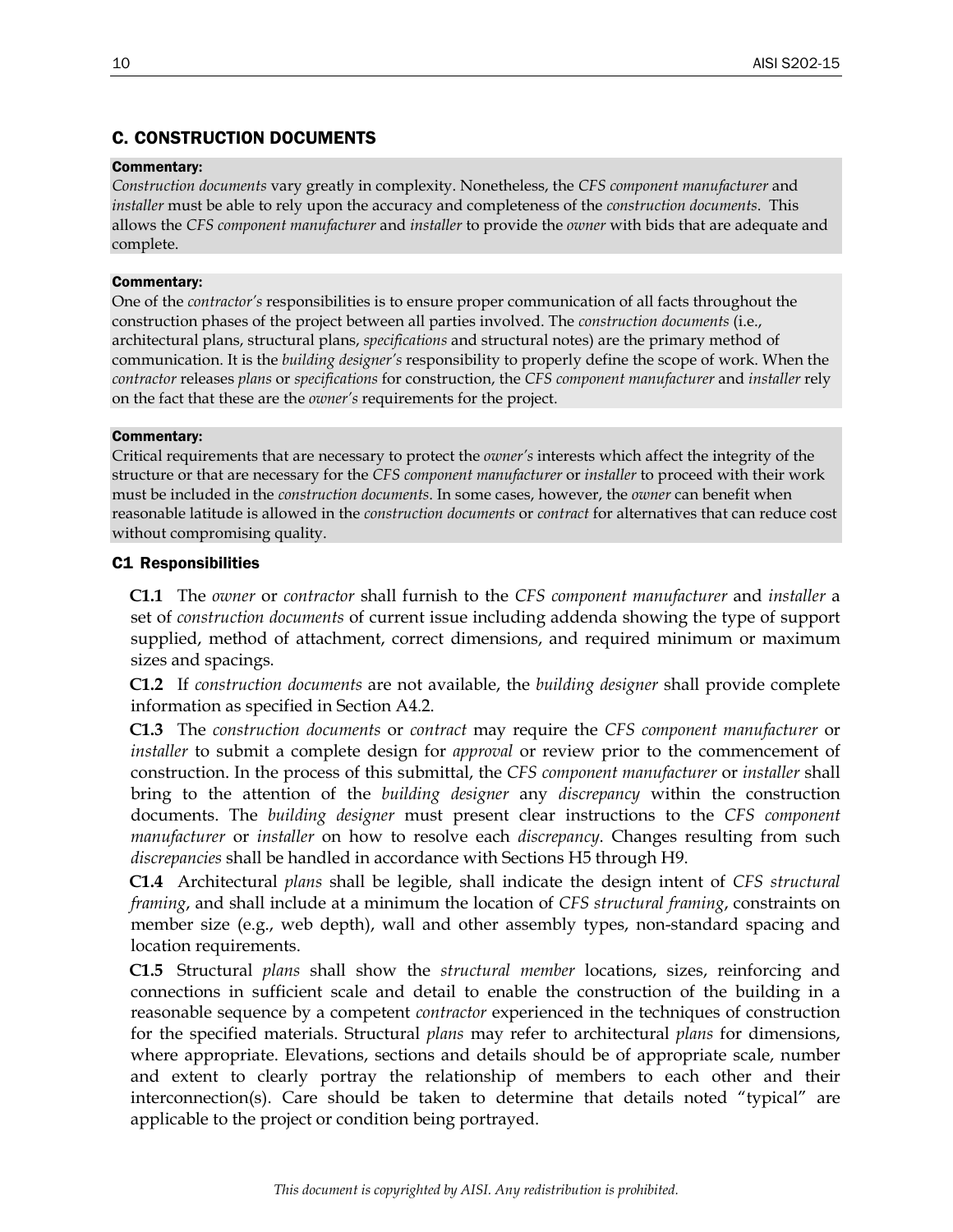#### C2 Limit of Responsibility

The *construction documents* are assumed to be correct in all details, and the *CFS component manufacturer's* and *installer's* responsibilities are limited to furnishing products in accordance with these documents and this *Code of Standard Practice*. Any change to these *construction documents* must be authorized in writing by the *building designer*.

#### Commentary**:**

It should not be the responsibility of the *CFS component manufacturer* or the *installer* to compare the *construction documents* (i.e., architectural plans, structural plans, *specifications* and structural notes) against each other in order to verify consistency. This is typically the responsibility of the *building designer*.

#### C3 Jurisdiction

The *construction documents* shall specify the required building codes and authorities having jurisdiction.

#### C4 Discrepancies or Omissions

When a *discrepancy* or omission is discovered in the *construction documents* in the course of work by the *contractor*, *CFS component manufacturer*, *installer* or any other parties involved with the construction, the entity finding the *discrepancy* or omission shall promptly notify the *contractor* so that the *discrepancy* or omission can be resolved by the *building designer*. Such resolutions shall be timely so as not to affect the work of the *CFS component manufacturer* or *installer*. Changes resulting from such *discrepancies* or omissions shall be handled in accordance with Sections H5 through H9 as appropriate.

#### Commentary**:**

While it is the responsibility of the *CFS component manufacturer* or *installer* to report any *discrepancies* or omissions that are discovered in the *construction documents*, it is not the responsibility of the *CFS component manufacturer* or *installer* to discover *discrepancies* or omissions, including those that are associated with the coordination of the various disciplines. The quality of the *construction documents* is the responsibility of the entities that produce those documents.

#### C5 Revisions

*Revisions* to the *construction documents* shall be made either by issuing new *construction documents*, by reissuing the existing *construction documents,* or by the *RFI* process. In all cases, *revisions*, including *revisions* that are communicated through responses to *RFIs* (see Section H5) or the review process (see Section D3), shall be clearly and individually indicated on such documents. If new *construction documents* are issued due to *revisions*, the parties issuing the new *construction documents* shall submit them to the *contractor* for distribution. The *construction documents* shall be dated and identified by *revision* number. Revised *construction documents* shall be identified by the same number throughout the duration of the project, regardless of the *revision*. See also Sections H5 through H9 as appropriate.

#### Commentary**:**

*Revisions* to the *construction documents* can be made by issuing sketches and supplemental information separately from the *construction documents*. These sketches and supplemental information become amendments to the *construction documents* and are considered new *construction documents*. All sketches and supplemental information must be uniquely identified with a number and date as the latest instructions until such time as they may be superseded by new information. When *revisions* are made by revising and reissuing the existing *construction documents*, a unique revision number and date must be added to those documents to identify that information as the latest instructions until such time as they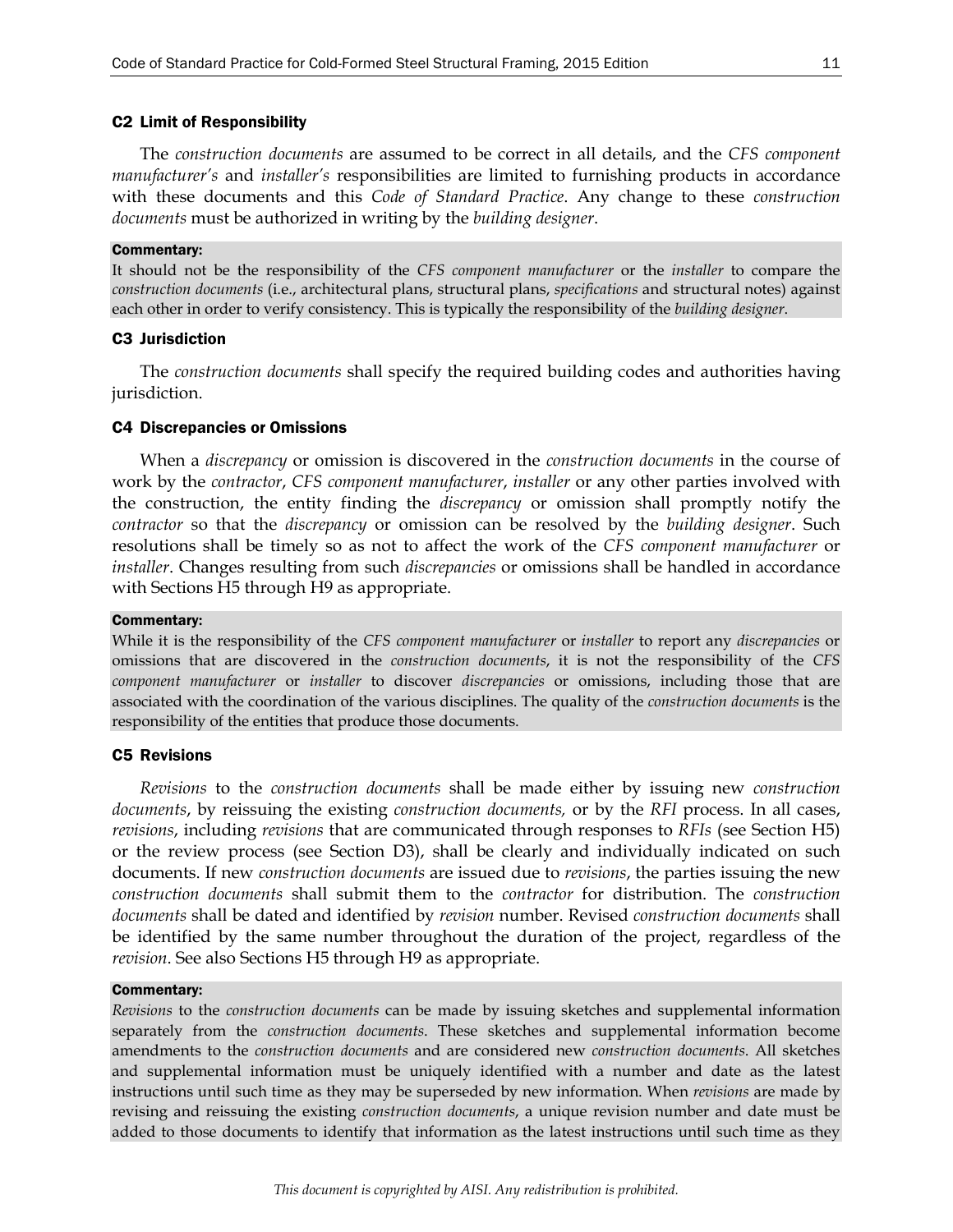may be superseded by new information. The same unique *drawing* number must identify each *drawing* throughout the duration of the project so that *revisions* can be properly tracked, thus avoiding confusion and miscommunication among the various entities involved in the project. When *revisions* are communicated through the annotation of *submittals*, such changes must be confirmed in writing by one of the aforementioned methods. This written confirmation is imperative to maintain control of the cost and schedule of a project and to avoid potential errors in fabrication and installation.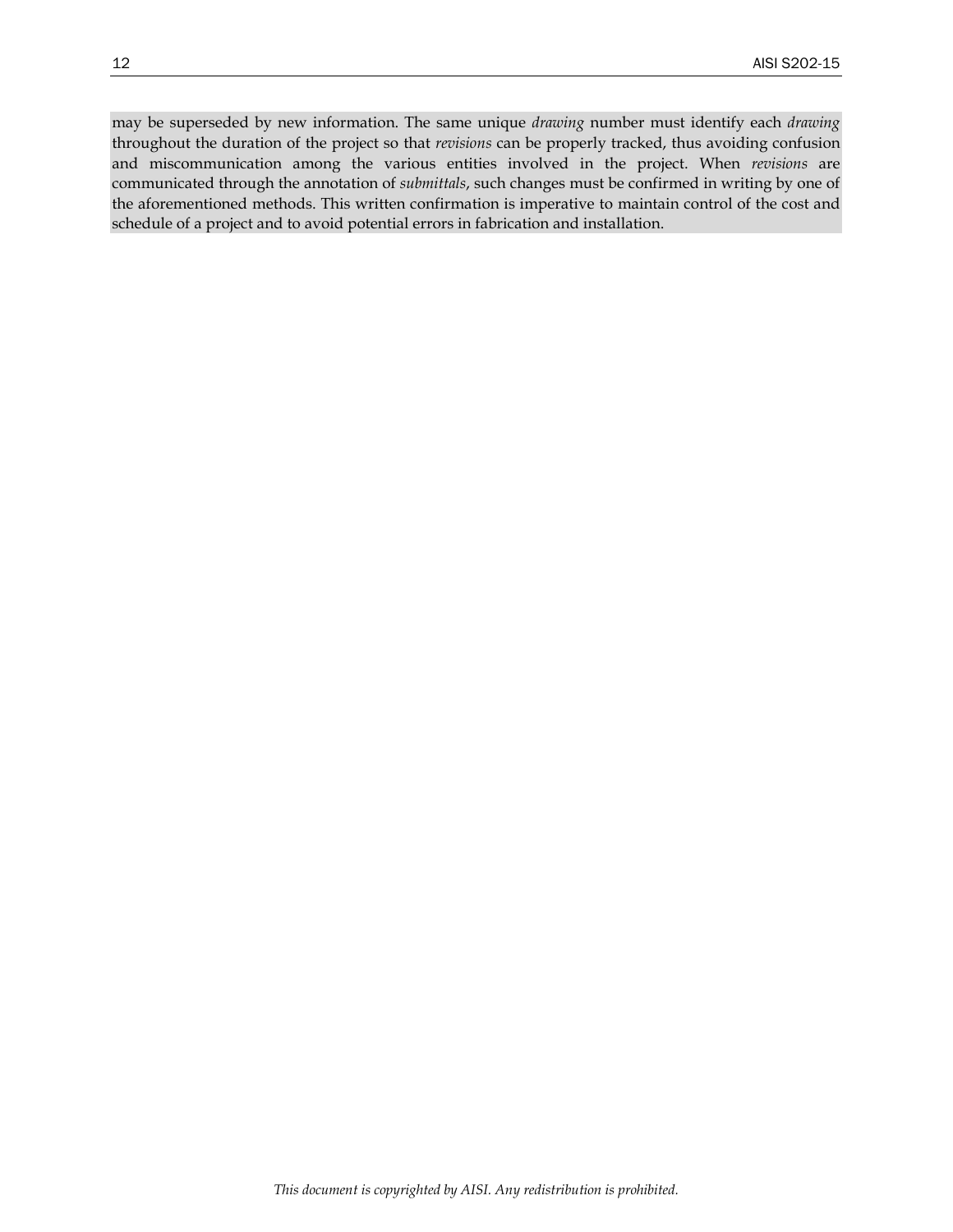#### D1 Owner Responsibility

**D1.1** When the project is *released for construction*, the *owner* or *contractor* shall provide complete *construction documents* and relevant information (including addenda and other related drawings such as window shop drawings and architectural metal panel drawings) in a timely manner for the installation of *CFS structural framing* and, if required, for the preparation of *CFS component design drawings* and *installation drawings*. A scope of work for items required, having been agreed upon at the time of the *contract*, shall also be incorporated with these documents. This scope shall include and indicate all items that are to be fabricated and installed.

**D1.2** If the *owner* or *contractor* requests that *submittals* be prepared before the timely submittal of any other required documents, such as window shop drawings or architectural metal panel drawings, any changes required due to the differences between these drawings and the assumptions made in preparation of the *submittals* must be the responsibility of the *building designer*. Delays in obtaining such required information can extend the schedule agreed to at time of *contract*.

#### D2 Component Manufacturer and Installer Responsibility

**D2.1** The *CFS component manufacturer* or *installer* shall submit *submittals* (including provisions per Chapter I) when required by and per the *construction documents* or *contract*, on a schedule formulated and agreed to at time of *contract*.

#### Commentary**:**

The *CFS component manufacturer* or *installer* should be permitted to use the services of a *specialty designer* or independent detailer to produce *shop drawings* or *installation drawings* and to perform other support services.

#### Commentary**:**

When the *CFS component manufacturer* or *installer* provides a schedule for *submittals*, it must be recognized that this schedule may be affected by *revisions*, response time to *RFI*(s), and resolution of *discrepancies* or omissions.

**D2.2** Requests for supplemental structural support elements, such as miscellaneous structural steel or embedded items not specified in the *construction documents* or *contract*, shall be submitted by the *CFS component manufacturer* or *installer* and handled in accordance with Sections H5 through H9*.* Delays in obtaining confirmation of such requests can extend the schedule agreed to at time of *contract*.

#### D3 Review Process

#### Commentary**:**

Upon receipt of *shop drawings* from different trades, the *owner* or *contractor* must review each *submittal*, as well as forward it as appropriate to the *building designer* for review in order to assure continuity and completeness. The different trade *submittals* must be reviewed to ensure conformity and identify conflicts or "gray" areas not covered by any trade but necessary to integrate the different trades.

**D3.1** The *owner* or *contractor* shall forward the *submittals* to the *building designer* for review. The *building designer* shall return the *submittals* indicating one of the following: reviewed (no exception taken), reviewed as noted (resubmittal not required), revise and resubmit, or rejected.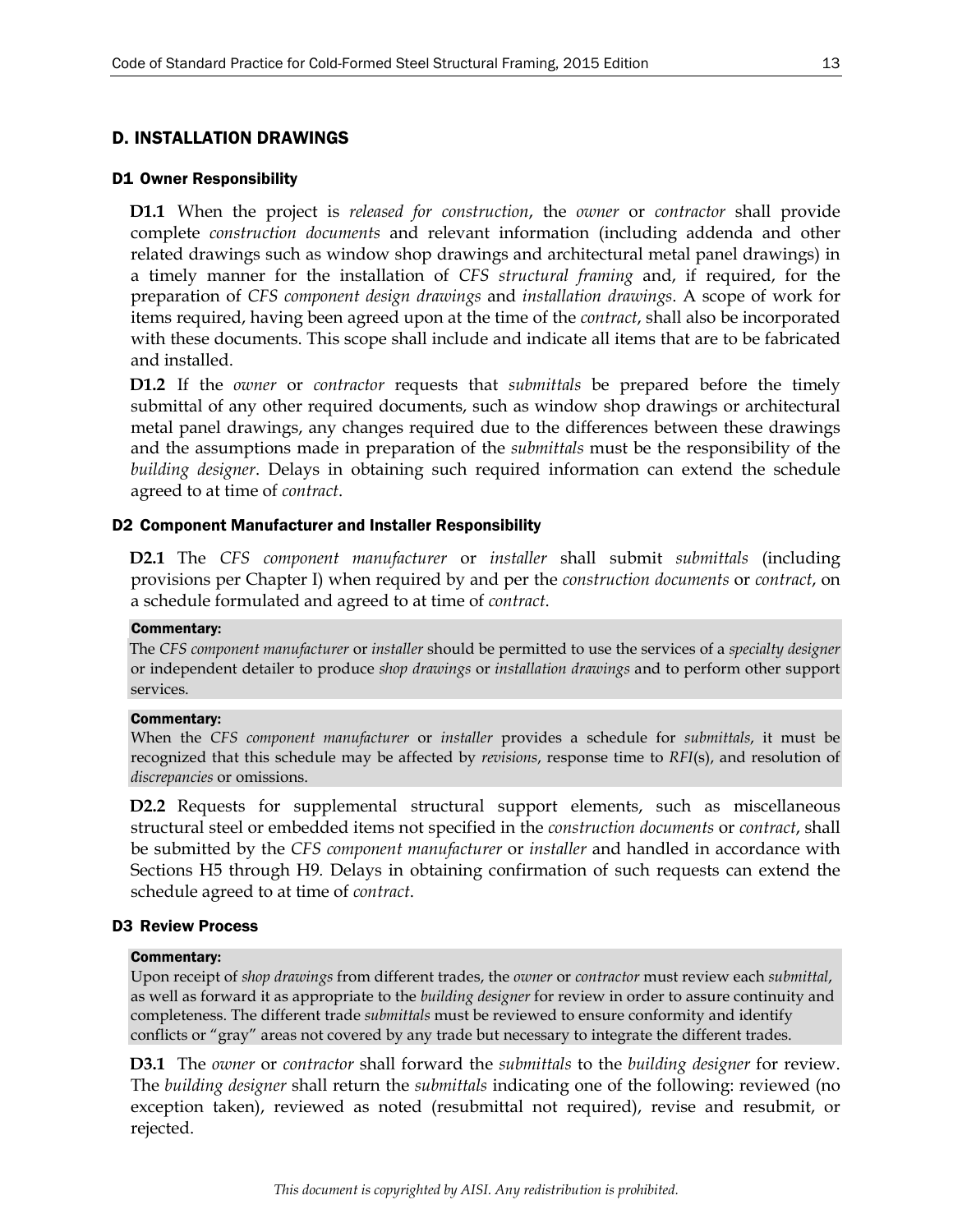**D3.2** The *owner* or *contractor* shall return to the *CFS component manufacturer* or *installer* one set of the *submittals* indicating one of the following: approved (no exception taken), approved as noted (resubmittal not required), revise and resubmit, or rejected.

**D3.3** If modifications are required, the *CFS component manufacturer* or *installer* and *specialty designer,* if retained by the *CFS component manufacturer* or *installer*, shall have at least fourteen (14) calendar days for incorporating the required changes.

**D3.4** If modifications with the resubmittal are required, the *submittals* shall be resubmitted to the *contractor* for construction for review and approval in accordance with Sections D3.1 and D3.2 after all required modifications and corrections have been executed.

#### Commentary**:**

If such modifications involve a single item or minor changes, only those items need to be revised and resubmitted. These *revisions* may be appended to the original *submittals*. For example, if one *CFS component design drawing* among several designs is incorrect, that design should be revised and resubmitted. However, if the design criteria have been revised, all the *CFS component design drawings* based on that criteria must be revised and resubmitted. *Revisions* to the *CFS component design drawings* can be made by issuing sketches and supplemental information separately from the *CFS component design drawings*.

**D3.5** Should modifications be required which were not part of the agreed to scope of work, the *CFS component manufacturer* or *installer* shall submit in writing an appropriate modification to the contract price for this modification (including but not limited to engineering, material, labor, overhead and profit) for approval by the *owner* or *contractor*.

**D3.6** The *CFS component manufacturer* or *installer* shall not proceed with any portion of work until all modifications and extra charges for that portion of work are resolved.

#### Commentary**:**

The intent of this section is to protect all parties from potential risks and costs associated with proceeding prior to the resolution of issues.

**D3.7** It is the responsibility of the *owner* or the *contractor* to ensure that the above *submittal* process is coordinated with the project schedule.

#### D4 General Responsibility

**D4.1** The *owner* or *owner's representative for construction* is responsible for approval of the *submittals* prepared by the *CFS component manufacturer* or *installer* that have been reviewed by the *building designer.* This approval and review indicate that the *CFS component manufacturer* or *installer* has correctly interpreted the construction drawings and *contract* requirements and is released to start fabrication and installation.

**D4.2** Approval by the *owner* or *contractor* and review by the *building designer* of *submittals* does not relieve the *CFS component manufacturer* or *installer* of the responsibility for compliance with the project plans and specifications, accuracy of quantities and dimensions on *submittals*, the general fit-up of parts to be assembled in the field, or for providing acceptable workmanship.

#### Commentary**:**

When the *CFS component manufacturer* or *installer* intends to make a submission of an alternate to what is shown in the *contract documents*, the *CFS component manufacturer* or *installer* must notify the *owner, contractor*, or the *building designer* in advance. This will allow the parties involved to schedule the review of the alternate for impact on cost, schedule and benefits. This evaluation may result in the rejection of the alternate. However, if alternate *submittals* are reviewed and approved, this constitutes acceptance by the *owner, contractor,* or *building designer* of materials, criteria or designs that may differ from those required by the *contract documents*.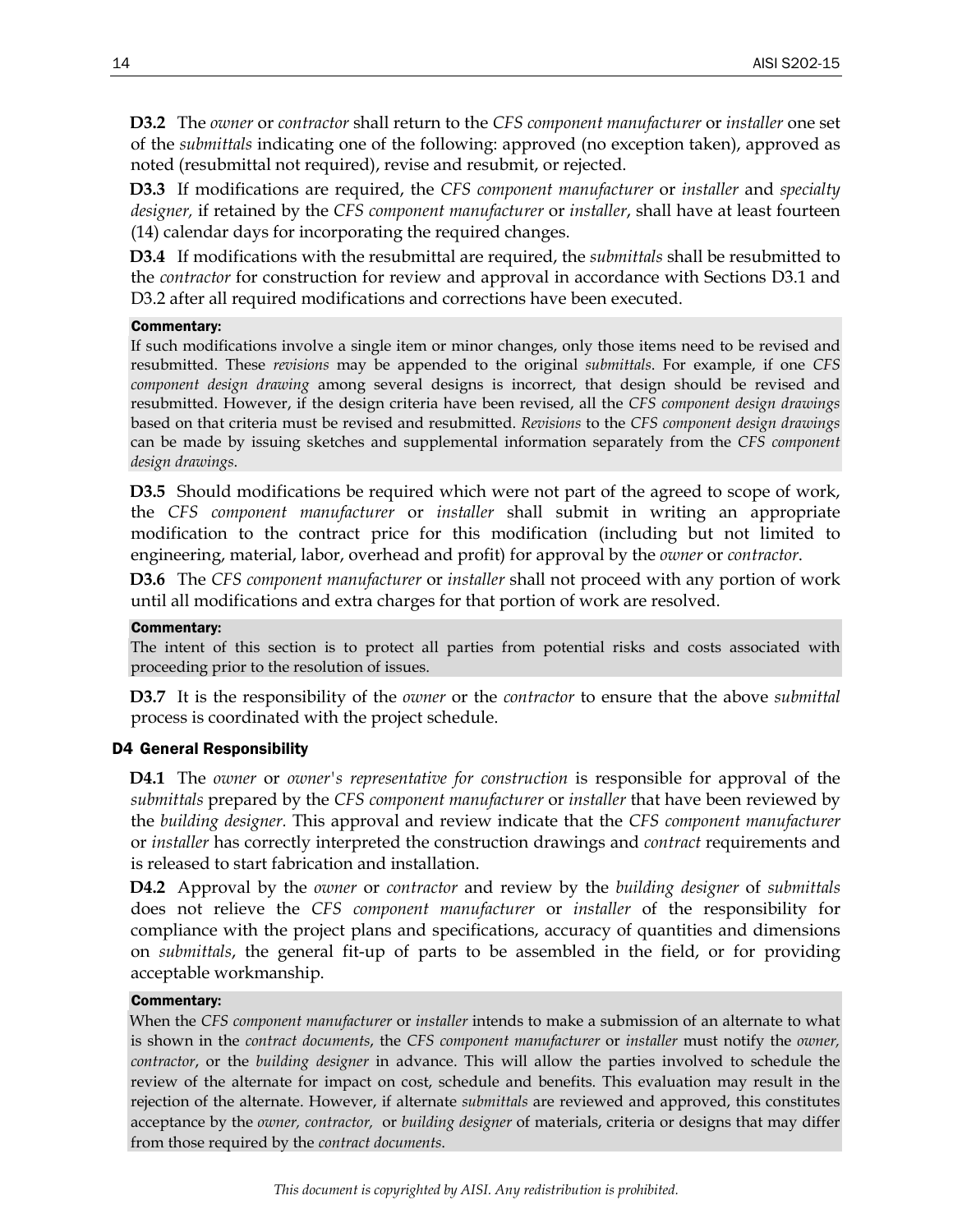# E. MATERIALS

#### E1 Structural Members

**E1.1** *S*teel of a higher-than-specified grade, *base steel thickness*, or coating may be substituted for the grade, *base steel thickness*, or coating as specified, unless specifically prohibited in the *construction documents* or *contract*.

**E1.2** Changes in size or shape of *structural members* shall require the consent of the *building designer*.

**E1.3** *Structural members* shall comply with the manufacturing tolerances listed in AISI S240 Chapter A or ASTM C955.

**E1.4** *CFS component assemblies* shall have *structural members* that are cut and assembled in accordance with the tolerances prescribed in AISI S240 Chapter C. *Trusses* shall have *structural members* that are cut and assembled in accordance with the additional requirements of AISI S240 Chapter E.

#### E2 Fasteners and Connection Hardware

**E2.1** Use of a larger-than-specified fastener shall be permitted, provided that the minimum spacing and edge distance requirements of the larger fastener are met and the strength requirements of the specified fastener are met.

**E2.2** Connection hardware (i.e., connectors and *post-installed anchors*) shall be as specified in the *approved* design, except for substitutions accepted by the *building designer*.

#### E3 Preparation of Material

**E3.1** Proper methods of cutting in accordance with AISI S240 Chapter C are to be selected by the *installer*, unless otherwise specified in the *construction documents* or *contract*.

**E3.2** In the manufacture of *structural members* and connection hardware, mechanical braking, bending or forming is permitted.

#### E4 Member Identification

*Structural members* shall be identified in accordance with the product identification requirements for framing members defined in AISI S240 Chapter A.

# E5 Special Marking

*CFS component assemblies* shall be marked as necessary to document such items as proper orientation, special bearing conditions and permanent *bracing* requirements. Alternatively, it shall be acceptable for the *specialty designer* to provide this information to the *installer* by means of indications on the *CFS component placement diagrams*.

#### E6 Camber

*CFS component assemblies* will only be provided with camber if specified by the *building designer*.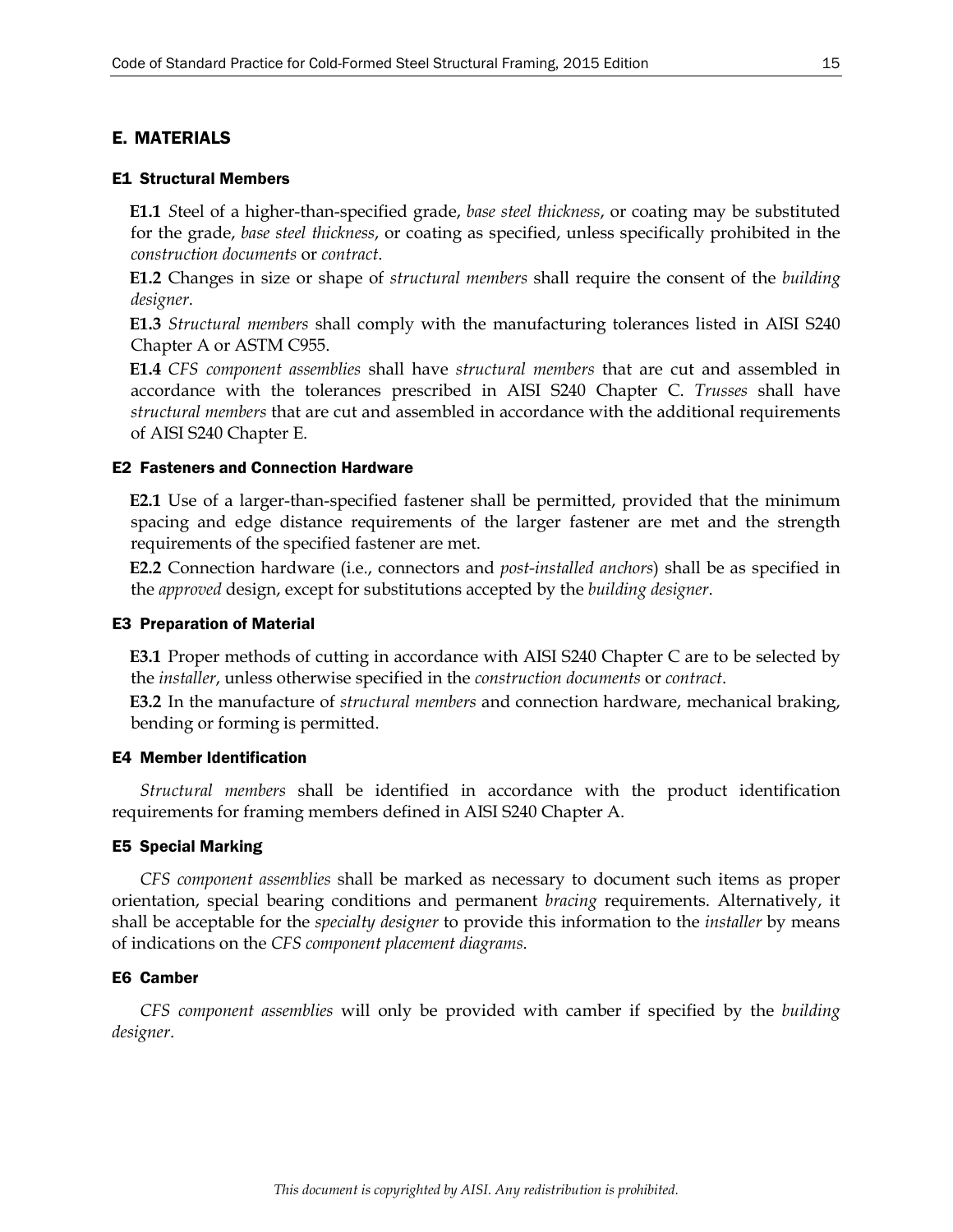# F. INSTALLATION

# F1 Scope

Items of *CFS* to be installed shall be enumerated in the *contract*.

# F2 Site Conditions

# Commentary**:**

This section is deemed important for the safety and efficiency of the *installer* and the *installer's* crew, as well as for the protection of the people, property, etc., which may be present at the site at the time of installation.

**F2.1** The *installer* shall be permitted to use the most efficient and economical method and sequence of installation or assembly available consistent with the *construction documents*. When the *owner* or *contractor* contracts separately with a *CFS component manufacturer* and *installer*, the *owner* or *contractor* is responsible for coordinating work between these two parties.

**F2.2** The *installer* shall examine areas and conditions under which *framing materials* are to be installed. Work shall not proceed until unsatisfactory conditions have been corrected by those responsible.

**F2.3** The *contractor* shall provide and maintain adequate access necessary for equipment and *framing materials* to be installed. The *contractor* shall provide the *installer* level, convenient, and adequate space to safely use the necessary equipment and install the *framing materials*.

**F2.4** The *contractor* shall coordinate *installation drawings*, resolution of dimensional problems, compatibility of various trades and installation.

# F3 Delivery, Handling and Storage of Materials

**F3.1** It is the *receiving entity's* responsibility to verify that *framing materials* arrive in good condition. If *framing materials* arrive at a destination in a damaged condition, the *receiving entity* shall promptly notify the *material supplier* or *CFS component manufacturer* prior to unloading the *framing material*, or promptly upon discovery and prior to installation.

**F3.2** It is the *contractor's* or the *installer's* responsibility to verify the framing material is not damaged and meets the project *specifications* or *approved submittals* before installation. The *material supplier* or *CFS component manufacturer* shall be responsible solely for the replacement of damaged material or material that does not meet the project *specifications* or *approved submittals* or both. If the *contractor* or the *installer* installs damaged material, then that party assumes the cost of repairing or installing new materials. At no time will the consequential costs to be assumed by the *material supplier* or *CFS component manufacturer* exceed the selling price of the particular material in question.

**F3.3** Damage caused by improper storage or handling of *framing materials* on the job site is not the responsibility of the *material supplier* or *CFS component manufacturer*.

**F3.4** Proper storage of *framing materials* on the job site is the responsibility of the *receiving entity*, and requires that *framing materials* not be in direct contact with the ground and be protected from the elements. Adequate drainage and ventilation shall be provided to minimize the formation of "wet storage stain" or "white rust."

**F3.5** Proper handling of *framing materials* on the job site is the responsibility of the *contractor* and *installer*, and requires that care be exercised to not cause significant damage to the metallic coating. Bare steel exposed at minor scuffs and scratches is generally protected by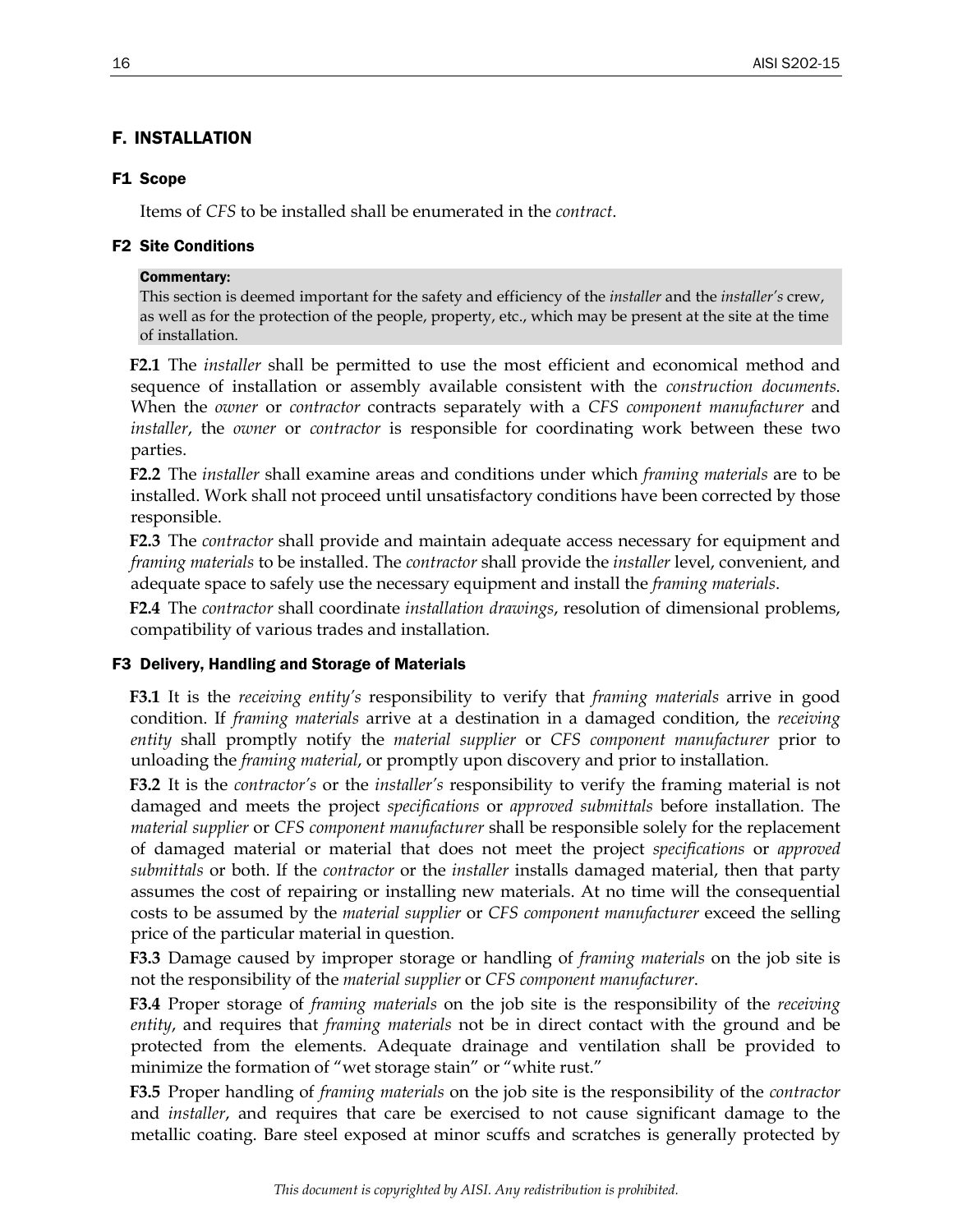the zinc's ability to provide cathodic protection and does not require any repair; however, significant damage to the metallic coating, such as is caused by field welding, must be repaired in accordance with Section F4.

# F4 Field Modifications and Repairs

**F4.1** Any modifications or repairs shall be in accordance with Section F4 and the provisions of Chapter I, as applicable.

**F4.2** If the *contractor*, *sub-contractor* or any others modify or damage *framing materials*, that party is responsible for all costs necessary to analyze and, when necessary, correct the situation.

**F4.3** Installation of holes in the *webs* of *structural members* is limited to the size, configuration, and location as specified in the *approved* design or recognized design standard. Any *webs* of *structural members* with holes violating the above requirements must be evaluated by the *building designer*. The *building designer* may request that the *specialty designer* provide recommendations on such holes, with final acceptance by the *building designer.*

**F4.4** Field repairs to damaged *structural members* shall be made in accordance with the *building designer's* recommendation. The *building designer* may request that the *specialty designer* provide recommendations on field repairs, with final acceptance by the *building designer*.

**F4.5** Repairs to the metallic coating, when required, shall be in accordance with ASTM A780.

**F4.6** Change orders resulting from field modifications or repairs shall be handled in accordance with Sections H5 through H9.

# F5 Installation Tolerances

**F5.1** *Structural members* and *CFS component assemblies* shall be installed in accordance with the tolerances prescribed in AISI S240 Chapter C.

**F5.2** *Trusses* shall be installed in accordance with the additional requirements of AISI S240 Chapter E.

# F6 Temporary Bracing

The *installer* shall determine, furnish, and install all temporary *bracing* required for the *coldformed steel structural framing*. This temporary *bracing* shall secure the framing against loads that are expected to be encountered during installation.

# Commentary:

Examples of temporary *bracing* conditions are:

- (1) Lateral *bracing* of top flange of floor joists before full installation or attachment of flooring material,
- (2) In-plane *bracing* of wall panels before installation of shear panels or sheathing material,
- (3) Out-of-plane *bracing* of wall panels before being connected to perpendicular walls or other parts of the structure, and
- (4) Top chord, web members and bottom chord plane *bracing* of roof and floor trusses before installation of permanent sheathing or *bracing*.

Loads that are expected to be encountered during installation include, but are not limited to, loads due to wind and snow, and loads that result from installation operations. The *installer* is not expected to consider loads during installation that result from the performance of work by other trades that are not identified on the *plans* or coordinated with the *contractor* and these trades. ASCE 37 Standard (2002) may be used as a reference to determine construction loads for the design of temporary *bracing*. SBCA-CFSBCSI (2008) may also be used as a best practice guide for bracing of *cold-formed steel trusses.*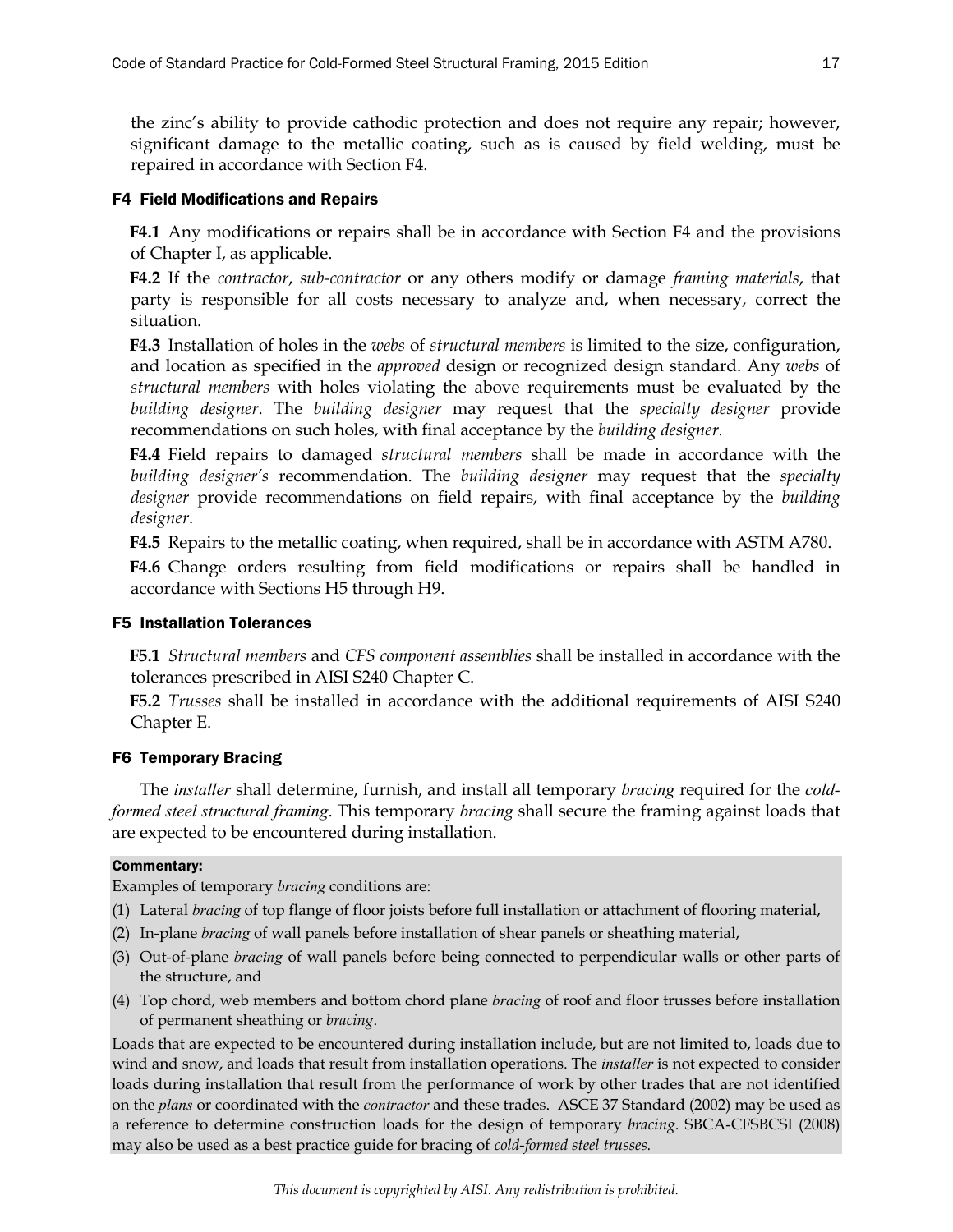#### References:

- ASCE 37-02, *Design Loads on Structures During Construction (2002)*, American Society of Civil Engineers, Reston, VA.
- SBCA-CFSBCSI, *Guide to Good Practice for Handling, Installing, Restraining & Bracing of Cold-Formed Steel Trusses (2008)*, Cold-Formed Steel Building Component Safety Information (CFSBCSI) published by Structural Building Components Association (SBCA), Madison, WI.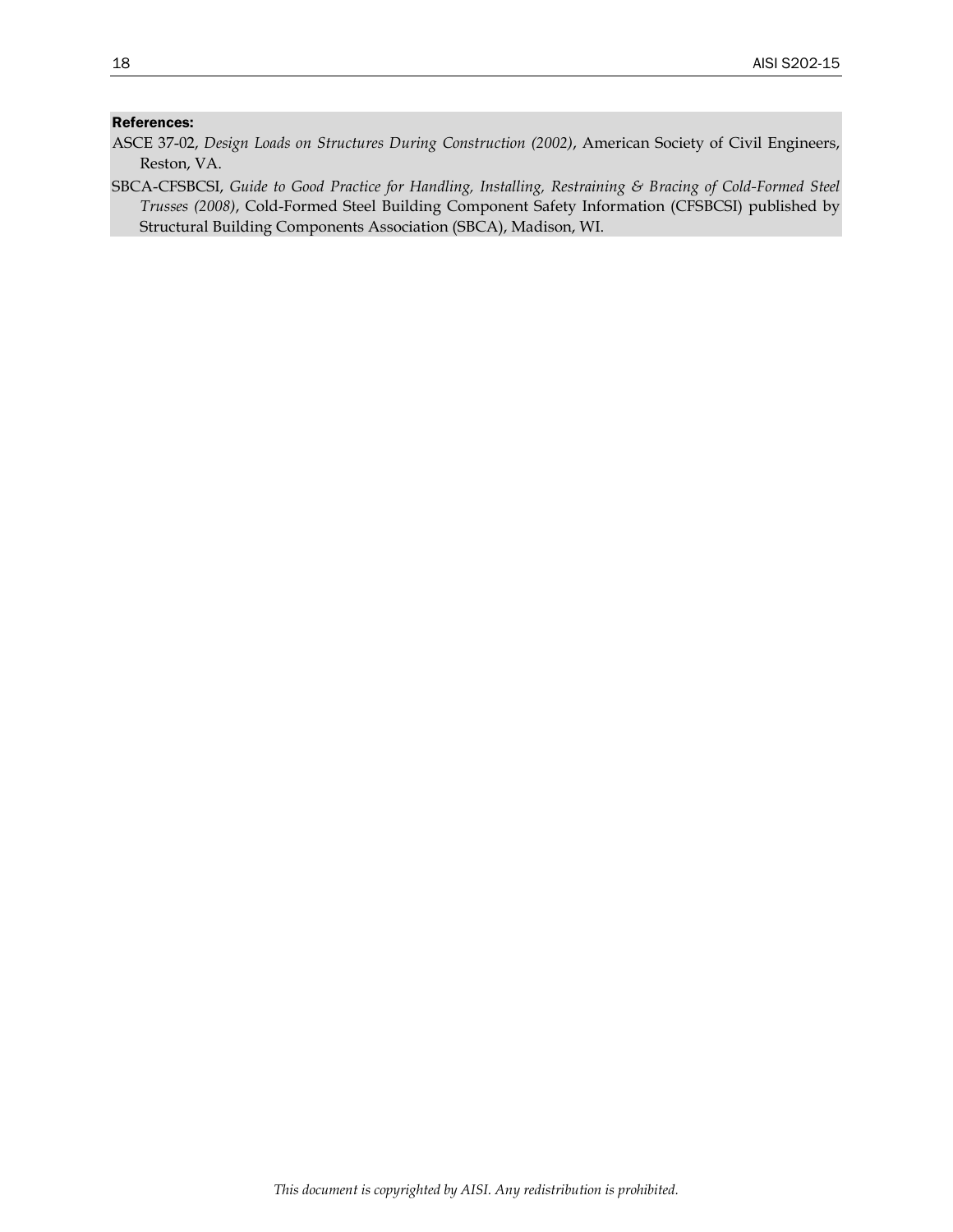# G. QUALITY CONTROL

### G1 General

**G1.1** *Material suppliers* and *CFS component manufacturers* shall maintain a properly documented quality control program to ensure that their work is performed in accordance with this *Code of Standard Practice*, AISI S240 Chapter D and relevant ASTM standards and in accordance with the *applicable building code*.

#### Commentary:

If the *CFS component manufacturer* or *installer* produces *structural members* using on-site mechanical braking, bending, or forming, they have in effect assumed the role of the *material supplier* and these provisions would apply.

**G1.2** The *contractor* shall maintain a quality control program so that the work performed by the *installer* can be completed in accordance with this *Code of Standard Practice*, the *contract*, *construction documents*, and *submittals*.

#### Commentary:

Items under the *contractor's* quality control that may affect the *installer's* performance include but are not limited to the following:

- Tolerances and quality of work by other trades that precede the *installer's* work.
- Placement of *embedded anchors* or bearing plates.
- Clean and unobstructed work areas.
- Timeliness and completeness of work by other trades.

**G1.3** The *installer* shall maintain a quality control program so that the work is performed in accordance with this *Code of Standard Practice*, the *contract, construction documents*, and *submittals*. The *installer* shall be capable of performing the necessary installation or assembly and provide the equipment, personnel and management for the scope, magnitude and required quality of each project. The *installer* shall employ sufficient qualified personnel to properly complete the work required by the *contract, construction documents*, and *submittals*.

#### G2 Material Inspection

**G2.1** The *receiving entity* shall verify that the *framing materials* delivered meet the requirements of the *contract*, *construction documents*, and *submittals*.

**G2.2** The *receiving entity* shall check the *framing materials* to verify that the *framing materials* have been properly labeled as required by Section E4.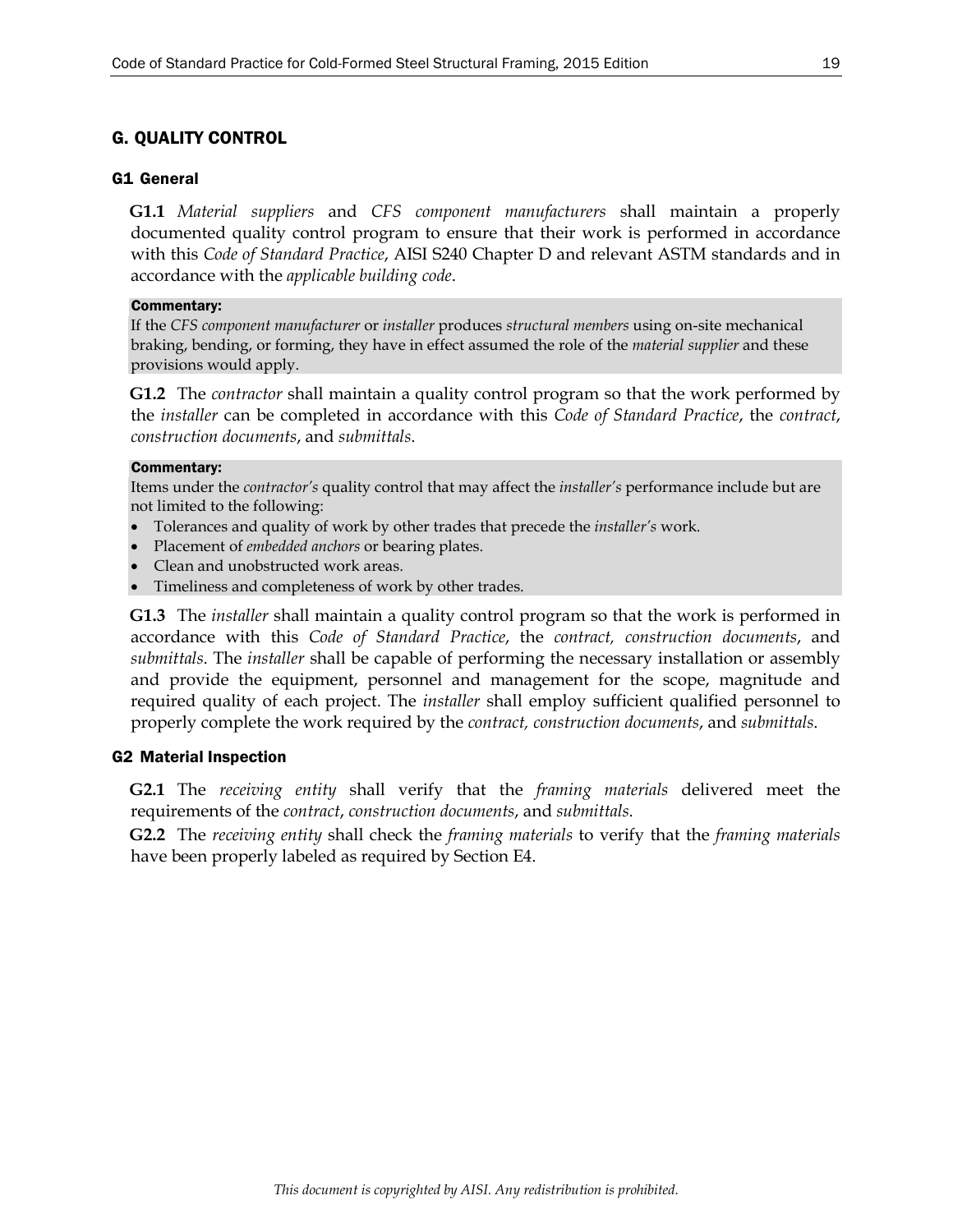#### H. CONTRACTUAL RELATIONS

#### H1 Construction Documents and Contracts

This standard is not intended to take precedence over the *construction documents* where a *contract* between parties exists and incorporates by reference those *construction documents which* shall apply between the parties to the *contract*.

This standard is not intended to take precedence over a *contract.* A *contract* shall be permitted to contain provisions that take precedence over the standard and the *construction documents*. A party shall not exclude in a *contract* a responsibility established by this standard or in accordance with the *construction documents* unless that responsibility is assigned to a qualified party and that party agrees to that assignment. A party may exclude a responsibility assigned in the *construction documents* that is not established by this standard.

A *contract* shall be permitted to incorporate this chapter of the standard to establish the responsibilities of the parties to such *contract*.

#### H2 Presentation of Proposals

All proposals for furnishing *framing material* shall be made on a sales *contract* form. After acceptance by the *owner*, these proposals must be accepted or executed by a qualified official of the *CFS component manufacturer* or *installer*. Upon such acceptance, the proposal becomes a *contract*.

#### H3 Acceptance of Proposals

All proposals shall have a specified term of acceptance. If the proposal is not accepted within this term, the proposal becomes invalid.

#### H4 Terms of Payment

The terms of payment for the work to be completed shall be specified in the *contract*.

#### H5 The RFI Process

When *RFIs* are issued, the process shall include the maintenance of a written record of inquiries and responses related to interpretation and implementation of the *construction documents*, including the *clarifications* and *revisions* to the *construction documents* that may result. *RFIs* shall not be used for the incremental *release for construction* of *construction documents*. When *RFIs* involve *discrepancies,* omissions, or *revisions*, refer to Sections C4 and C5.

#### Commentary:

The *RFI* process is most commonly used during the detailing process, but can also be used to forward inquiries by the *CFS component manufacturer* or *installer* or to inform the *owner's representatives* in the event of a *CFS component manufacturer* or *installer* error and to develop corrective measures to resolve such errors. The *RFI* process is intended to provide a written record of inquiries and associated responses, but not to replace all verbal communication between the parties on the project. *RFIs* should be prepared and responded to in a timely fashion so as not to delay the work of the *CFS component manufacturer* or *installer*. Discussion of the *RFI* issues and possible solutions between the *CFS component manufacturer* or *installer* and *owner's representatives* often can facilitate timely and practical resolution. Unlike *shop drawing* and *installation drawing submittals* in Section D2, *RFI* response time can vary depending on the urgency of the issue, the amount of work required by the *owner's representatives* to develop a complete response, and other circumstances such as building official approval. *RFIs* should be prepared in a standardized format, including *RFI* number and date, identity of the author, reference to a specific *drawing* number (and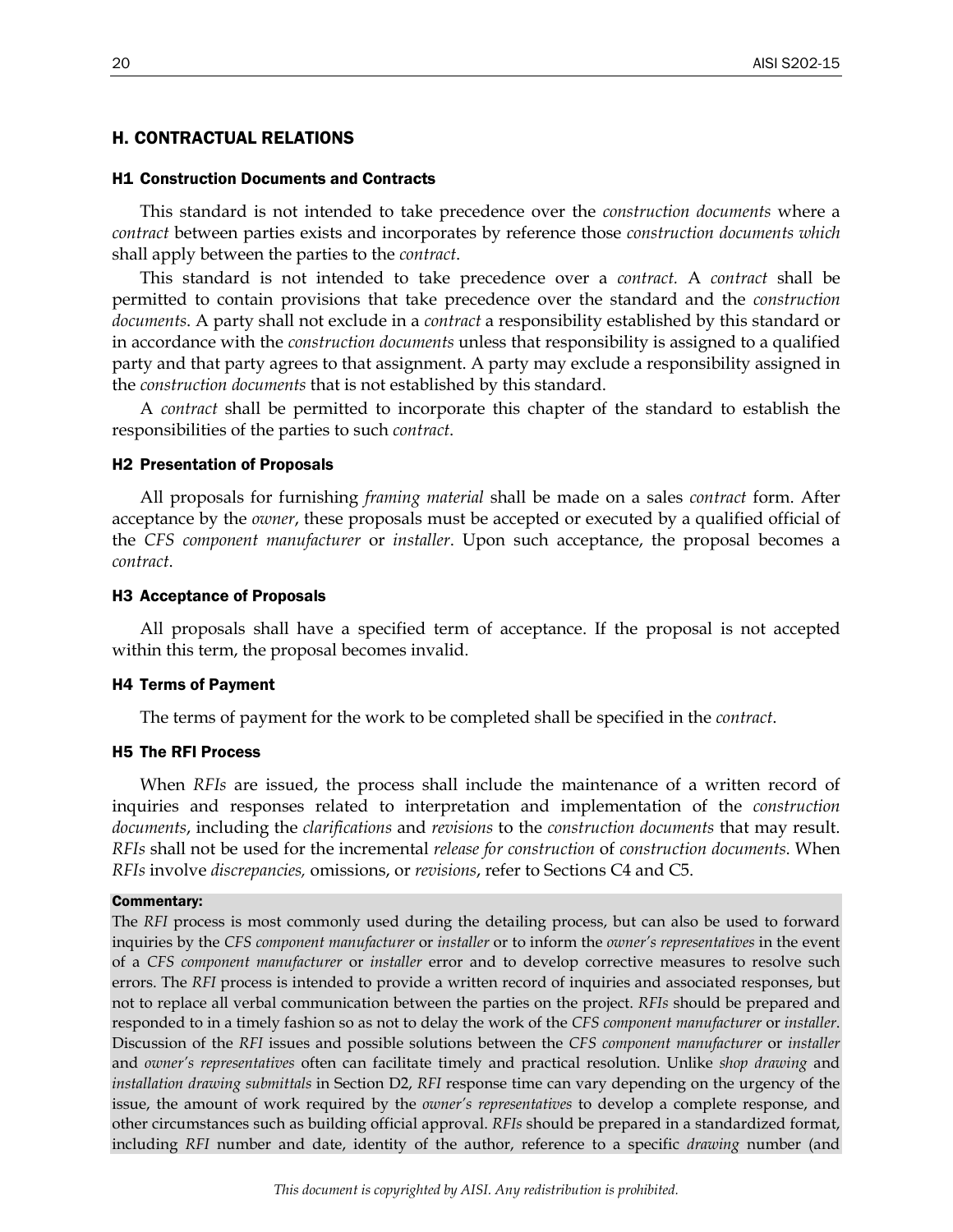specific detail as applicable) or *specification* section, the needed response date, a description of a suggested solution (graphic depictions are recommended for more complex issues), and an indication of possible schedule and cost impacts. *RFIs* should be limited to one question each (unless multiple questions are interrelated to the same issue) to facilitate the resolution and minimize response time. Questions and proposed solutions presented in *RFIs* should be clear and complete. *RFI* responses should be equally clear and complete in the depictions of the solutions, and signed and dated by the responding party.

#### Commentary**:**

Unless otherwise noted, the *CFS component manufacturer* or *installer* can assume that a response to an *RFI* constitutes a *release for construction*.

#### H6 Revisions to the Construction Documents and Contract

*Revisions* to the *construction documents* or *contract* shall be confirmed by change order, in accordance with Section H7. Unless otherwise noted, the issuance of a *revision* to the *construction documents* shall constitute authorization by the *owner's representative* that the *revision* is *released for construction*.

#### H7 Change Orders

The *contractor* shall review the change order within fourteen (14) days, or sooner if the decision delays the project schedule, and issue a formal response. The *contractor's* compensation of the *CFS component manufacturer* or *installer* or both for conflicts, *discrepancies*, omissions, and *approved* field modifications and repairs shall not be delayed due to the *contractor's* negotiations with the *sub*-*contractor* determined to be at fault.

#### Commentary**:**

These change orders may be necessitated by any conflicts, in accordance with Section C1; *discrepancies* or omissions, in accordance with Section C4; *revisions*, in accordance with Section C5; delivery, handling and storage of materials, in accordance with Section F3; or field modifications and repairs, in accordance with Section F4.

#### H8 Contract Price Adjustment

When the scope of work and responsibilities of the *CFS component manufacturer* or *installer* are changed from those previously established in the *contract*, an appropriate modification of the *contract* price shall be made. In computing the *contract* price adjustment, the *CFS component manufacturer* or *installer* shall consider the quantity of work that is added or deleted, the modifications in the character of the work and the timeliness of the change with respect to the status of material ordering, detailing, fabrication and installation operations.

Requests for *contract* price adjustments shall be presented by the *CFS component manufacturer* or *installer* in a timely manner and shall be accompanied by a description of the change that is sufficient to permit evaluation and timely approval by the *contractor*.

#### H9 Scheduling

The *contract* schedule shall state:

- When the *construction documents* will be *released for construction.*
- When the job site will be ready, free from obstructions and accessible to the installer, so that installation can start at the designated time and continue without interference or delay caused by the *contractor* or other trades.

The *CFS component manufacturer* or *installer* shall advise the *owner*, *building designer* or *contractor*, in a timely manner, of the effect any *revision* has on the *contract* schedule.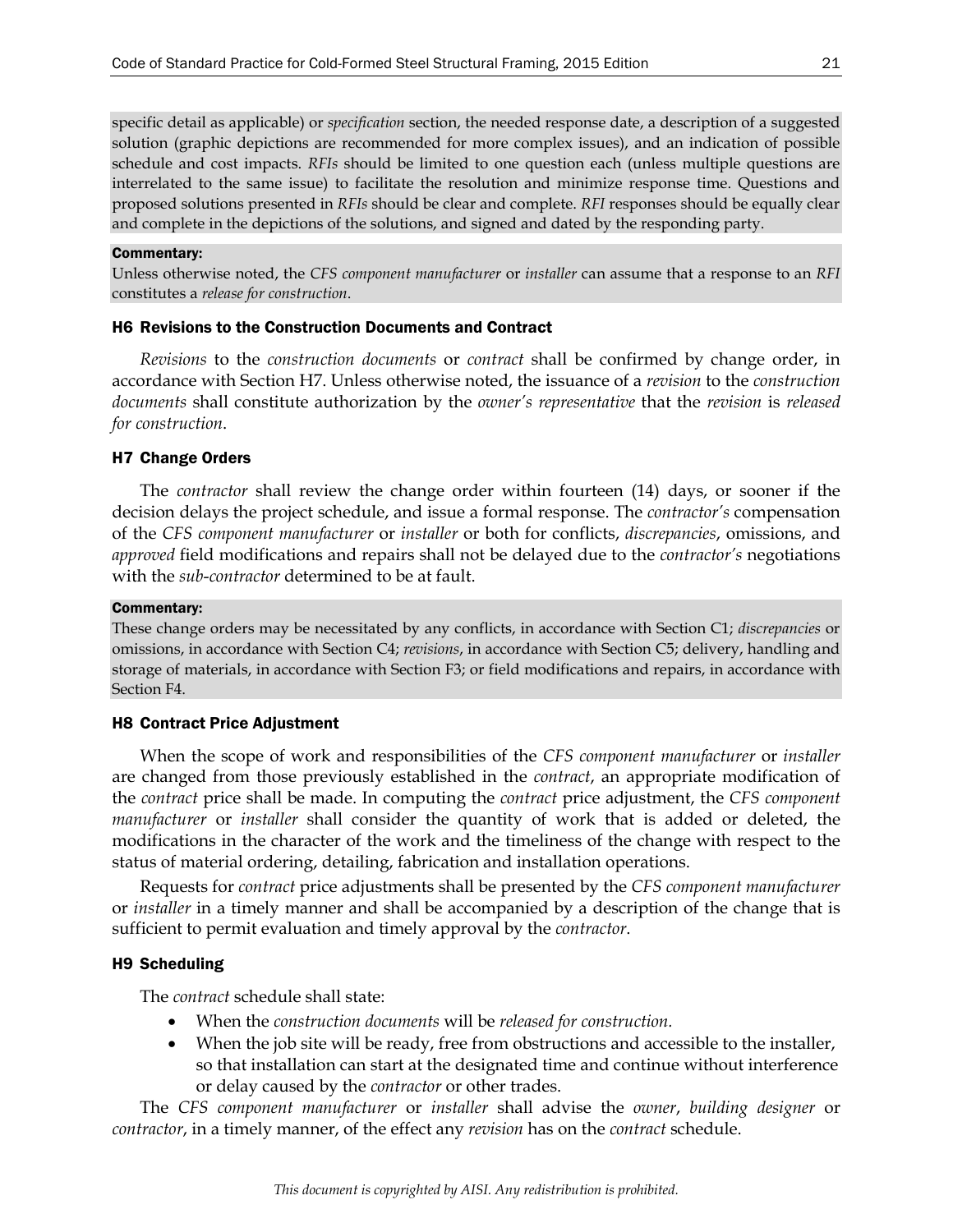If the fabrication or installation is significantly delayed due to *revisions* to the requirements of the *contract*, or for reasons that are the responsibility of others, the *CFS component manufacturer* or *installer* or both shall be compensated for the additional costs incurred.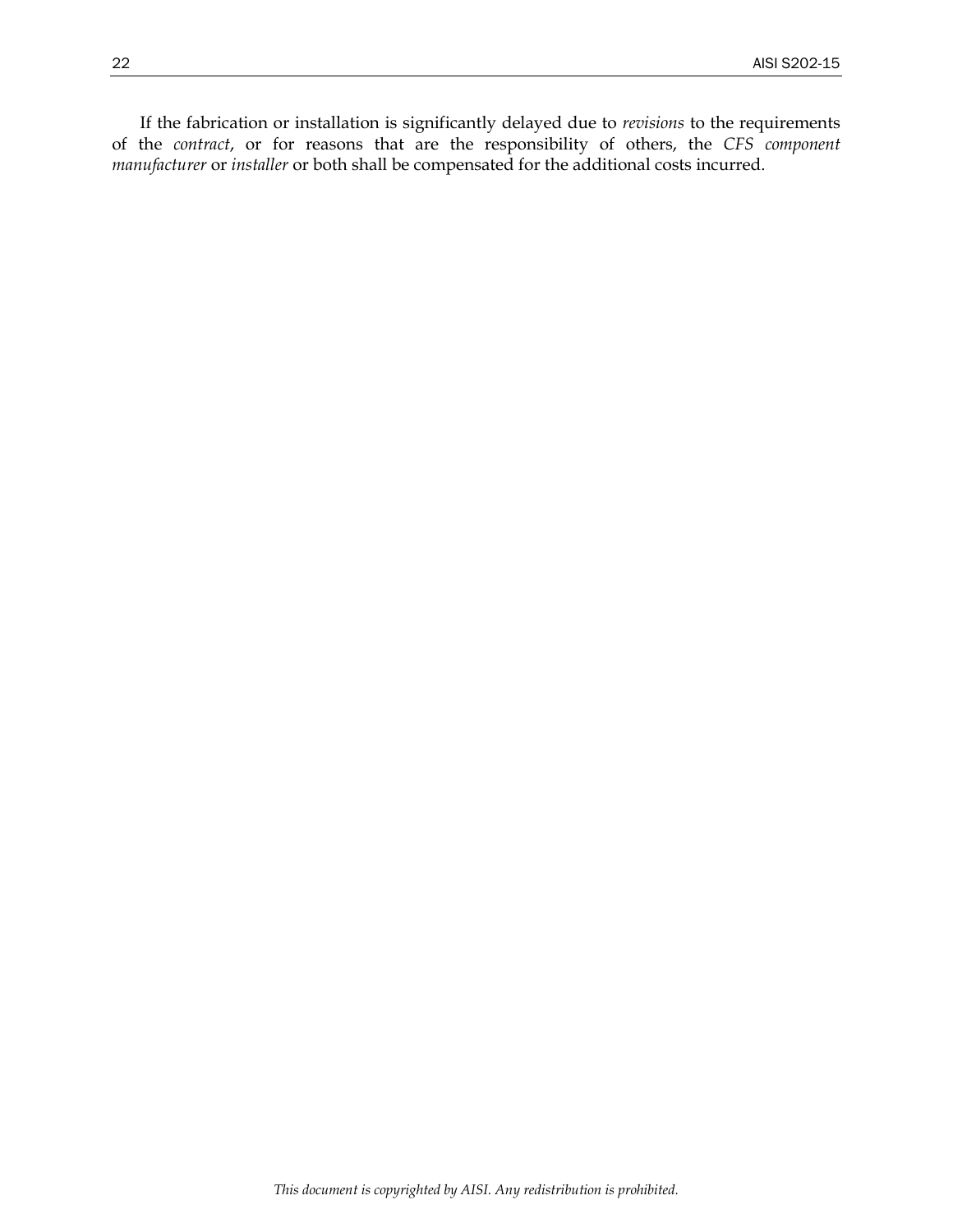# I. PRACTICES SPECIFIC TO CFS COMPONENT ASSEMBLIES

In addition to Chapters A through H, this chapter provides standard practices specific to *CFS component assemblies* as applicable.

#### I1 Truss Responsibilities

#### I1.1 Design of Trusses

*Trusses* shall be designed in accordance with one of the following methods:

- (a) **Designed by a Design Professional.** If the *building designer* or a delegated *registered design professional* designs the *trusses*, all design criteria, details and specifications with respect to the *trusses* shall be indicated on the *construction documents* or *contract* as required by the *applicable building code*.
- (b) **Designed by a** *Truss Design Engineer* **or** *Truss Designer***.** *Truss* design shall be in accordance with Sections I1.2.1, I1.2.2 and I1.2.3.

#### I1.2 Responsibilities of Truss Design Engineer/Truss Designer

#### I1.2.1 Preparation of Truss Design Drawings

#### I1.2.1.1 Truss Design Engineer

The *truss design engineer* shall supervise the preparation of the *truss design drawings* based on the *truss* design criteria and requirements set forth in the *construction documents*, or as otherwise set forth in writing by the *building designer*, as supplied to the *truss design engineer* by the *contract* or through the *truss manufacturer*.

#### I1.2.1.2 Truss Designer

The *truss designer* shall be responsible for the individual *truss* component design and the preparation of the *truss design drawings* based on the *truss* design criteria and requirements set forth in the *construction documents,* or as otherwise set forth in writing by the *building designer* as supplied to the *truss designer* by the *truss manufacturer*.

#### I1.2.2 Truss Design Criteria, Assumptions and Calculations

The *truss designer* shall make available as part of the *truss submittal package*, upon request by the *owner's representative* or building official, design calculations, including the following:

- (a) Loads and load combinations considered,
- (b) Axial forces, moments, and shears resulting from the applied loads and load combinations, and
- (c) Design assumptions.

#### I1.2.3 Truss Design Drawings

The *truss design drawings* shall consist of the individual *truss design drawings* and referenced details, if any. The *truss design drawings* shall be part of the *truss submittal package* and include, at a minimum, the information specified below:

(1) *Applicable building code* used for design, unless specified on a cover/truss index sheet,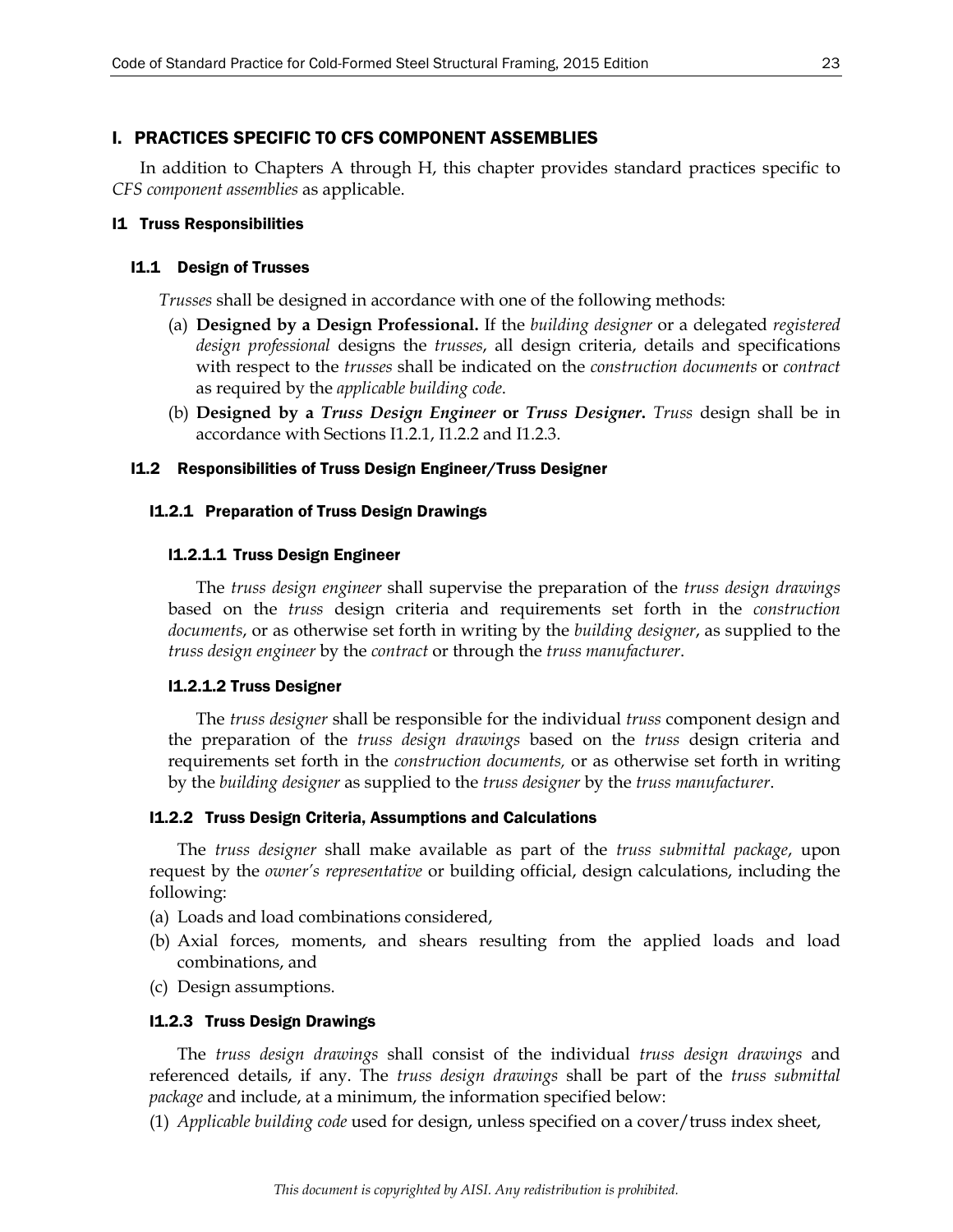- (2) Slope or depth, span, and spacing,
- (3) Number of plies if greater than one,
- (4) Bearing locations and minimum bearing lengths,
- (5) Design loading(s) as applicable, including:
	- (a) Top chord roof or floor live load,
	- (b) Top chord roof snow load,
	- (c) Top chord dead load,
	- (d) Bottom chord live load,
	- (e) Bottom chord dead load,
	- (f) Additional loads and locations,
	- (g) Environmental design loads (e.g., wind and snow) and all applicable factors as required to calculate the *truss* loads, and
	- (h) Other lateral loads, including drag strut loads.
- (6) Reaction forces and direction, including maximum downward, lateral and uplift reaction forces, where applicable, based on *nominal* [*specified*] *loads*,
- (7) Location of all *truss member* connections,
- (8) *Gusset plate* locations, sizes, and material specifications,
- (9) Fastening type, size, quantities, and locations,
- (10) Shape and material specification for each *truss member*,
- (11) Maximum axial compressive and tension forces in all *truss members* based on *nominal* [*specified*] *loads*,
- (12) *Truss*-to-*truss* connection and *truss* field assembly requirements,
- (13) Calculated span-to-deflection ratio or maximum vertical and horizontal deflection for *nominal* [*specified*] live and total *load*, as applicable,
- (14) Locations of required permanent individual *truss member* restraint in accordance with Section I1.6(a) or I1.6(c), if required, and
- (15) Design and details for individual *truss member* reinforcement in accordance with Section I1.6(b), if required.

#### I1.2.4 Truss Design Drawings Seal and Signature

Where required by the *building designer* or the authority having jurisdiction, each individual *truss design drawing* shall bear the seal and signature of the *truss design engineer*. When an individual *truss design drawing* has multiple pages, only the first page shall be required to be signed and sealed by the *truss design engineer*. When a cover/truss index sheet is used, it shall be the only document required to be signed and sealed by the *truss design engineer*.

#### I1.3 Responsibilities of Truss Manufacturer

#### I1.3.1 Truss Design Criteria and Requirements

The *truss manufacturer* shall obtain the *truss* design criteria and requirements from the *construction documents*.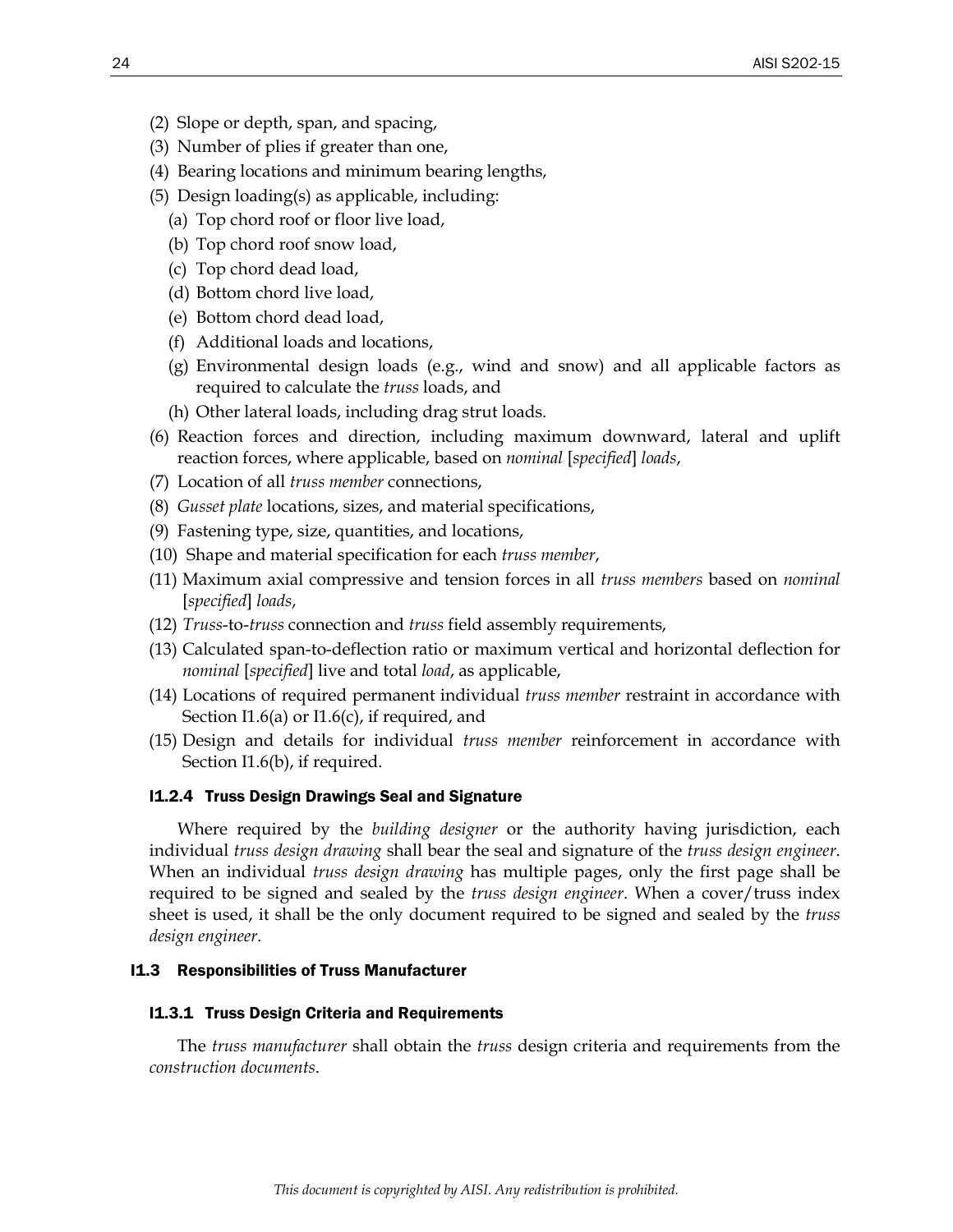### I1.3.2 Communication to Truss Design Engineer

The *truss manufacturer* shall communicate the *truss* design criteria and requirements to the *truss design engineer* or *truss designer*, as applicable.

# I1.3.3 Truss Placement Diagram

Where required by the *construction documents* or *contract*, the *truss manufacturer* shall prepare the *truss placement diagram* that identifies the assumed location for each individually designated *truss* and references the corresponding *truss design drawing*. The *truss placement diagram* shall be permitted to include identifying marks for other products, including structural elements, so that they may be more easily identified by the *contractor* during field installation. When the *truss placement diagram* serves only as a guide for *truss* installation and requires no engineering input, it does not require the seal of any *truss design engineer* or *registered design professional*.

# I1.3.4 Truss Submittal Package

Where required by the *construction documents*, *contract* or the building official, the *truss manufacturer* shall provide the appropriate *truss submittal package* for review or approval to one or more of the following: *building designer,* building official or *contractor* in accordance with Section D3.

# I1.3.5 Reliance on Construction Documents

The *truss manufacturer* shall be permitted to rely on the accuracy and completeness of information furnished in the *construction documents* or otherwise furnished in writing by the *building designer* or *contractor*.

# I1.4 Responsibilities of Building Designer

# I1.4.1 Preparation of Construction Documents

The *construction documents* shall be prepared by the *building designer* and shall be of sufficient clarity to indicate the location, nature and extent of the work proposed in accordance with the *applicable building code*.

# I1.4.2 Deferred Submittals

The *building designer* shall list the deferred submittals on the *construction documents*. The *building designer* shall review deferred submittals in accordance with Section I1.4.3.

# I1.4.3 Review Submittal Packages

The *building designer* shall review the *truss submittal package*. All such submittals shall include a notation indicating that they have been reviewed.

# I1.4.4 Required Information in Construction Documents

The *building designer*, through the *construction documents*, shall provide information sufficiently accurate and reliable to be used for facilitating the supply of the structural elements and other information for developing the design of the *trusses* for the building, and shall provide the following: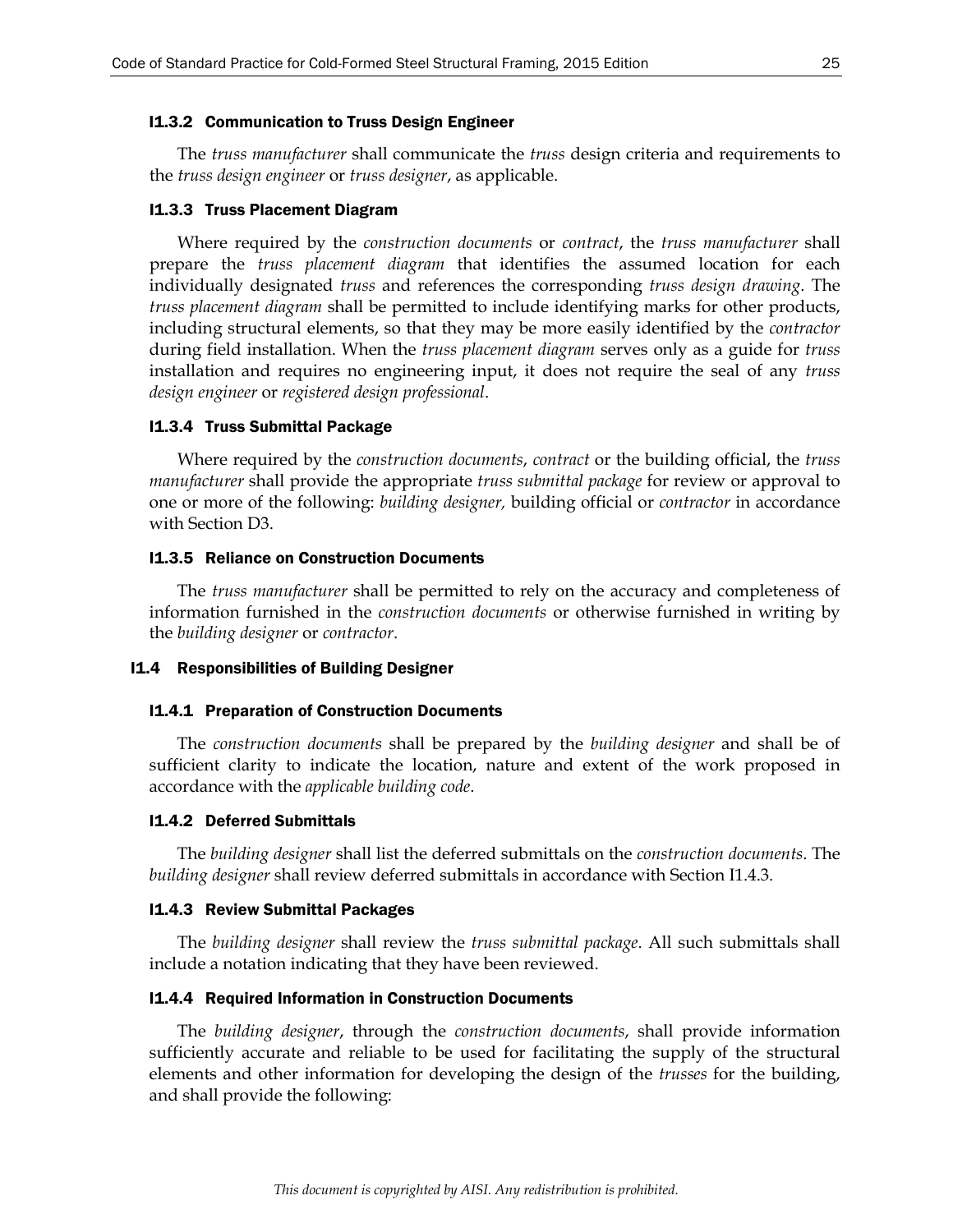(1) Conceptual *truss* and structural element orientations and locations,

#### Commentary**:**

Conceptual *truss* and structural element drawings are provided by the *building designer* to indicate general configurations showing assumed member directions and supporting walls, beams, columns, or other members. Specific orientations and configurations may be modified on the final *truss design drawings* in coordination with the *building designer*. Any changes from the original specification, including support locations and load magnitudes in the final *truss design drawings* and the final *truss placement diagram* must be approved by the *building designer*. Should the *building designer* want all of or part of the conceptual truss framing plan adhered to without change, the *building designer* should clearly state that intent.

- (2) Information to fully determine or derive *truss* profiles,
- (3) *Truss* support locations and bearing conditions,
- (4) The location, direction, and magnitude of all dead, live, and lateral loads applicable to each *truss* including, but not limited to, loads attributable to: roof, floor, partition, mechanical, fire sprinkler, attic storage, rain and ponding, wind, snow (including snow drift and unbalanced snow), seismic, and any other loads on the *truss*;

#### Commentary**:**

Uniform loads and general load descriptions are acceptable, providing that the *truss designer* can readily determine applicable loads for each *truss*.

- (5) *Truss* anchorage required to resist uplift, gravity, and lateral loads by specifying either
	- (a) Pre-engineered anchors or fasteners, or
	- (b) Methods designed by a *registered design professional*;

# Commentary**:**

Due to the proprietary nature of many of the products within the *cold-formed steel truss* industry, it may be necessary for the *truss manufacturer* to recommend a specific connection of the *truss* to the bearing. In such case, the *building designer* should approve the connector and confirm or specify the fastening of the connector to the bearing.

- (6) *Truss*-to-structural element connections, but not *truss*-to-*truss* connections, by specifying either
	- (a) Pre-engineered anchors or fasteners, or
	- (b) Methods designed by a *registered design professional*;

#### Commentary**:**

Due to the proprietary nature of the *cold-formed steel truss* industry, it may be necessary for the *truss manufacturer* to recommend a specific connection of the *truss* to a structural element. In such case, the *building designer* should approve the connector and confirm or specify the fastening of the connector to the structural element.

- (7) Permanent building stability *bracing*, including *truss* anchorage connections to the permanent building stability *bracing*,
- (8) Criteria related to serviceability issues, including:
	- (a) Allowable vertical, horizontal or other required deflection criteria,
	- (b) Any dead load and live load deflection criteria for flat roofs subject to ponding loads,
	- (c) Any differential deflection criteria from *truss*-to-*truss* or *truss*-to-adjacent structural member,
	- (d) Any deflection and vibration criteria for floor *trusses*, including any strongback bridging requirements or any dead load and live load deflection criteria for floor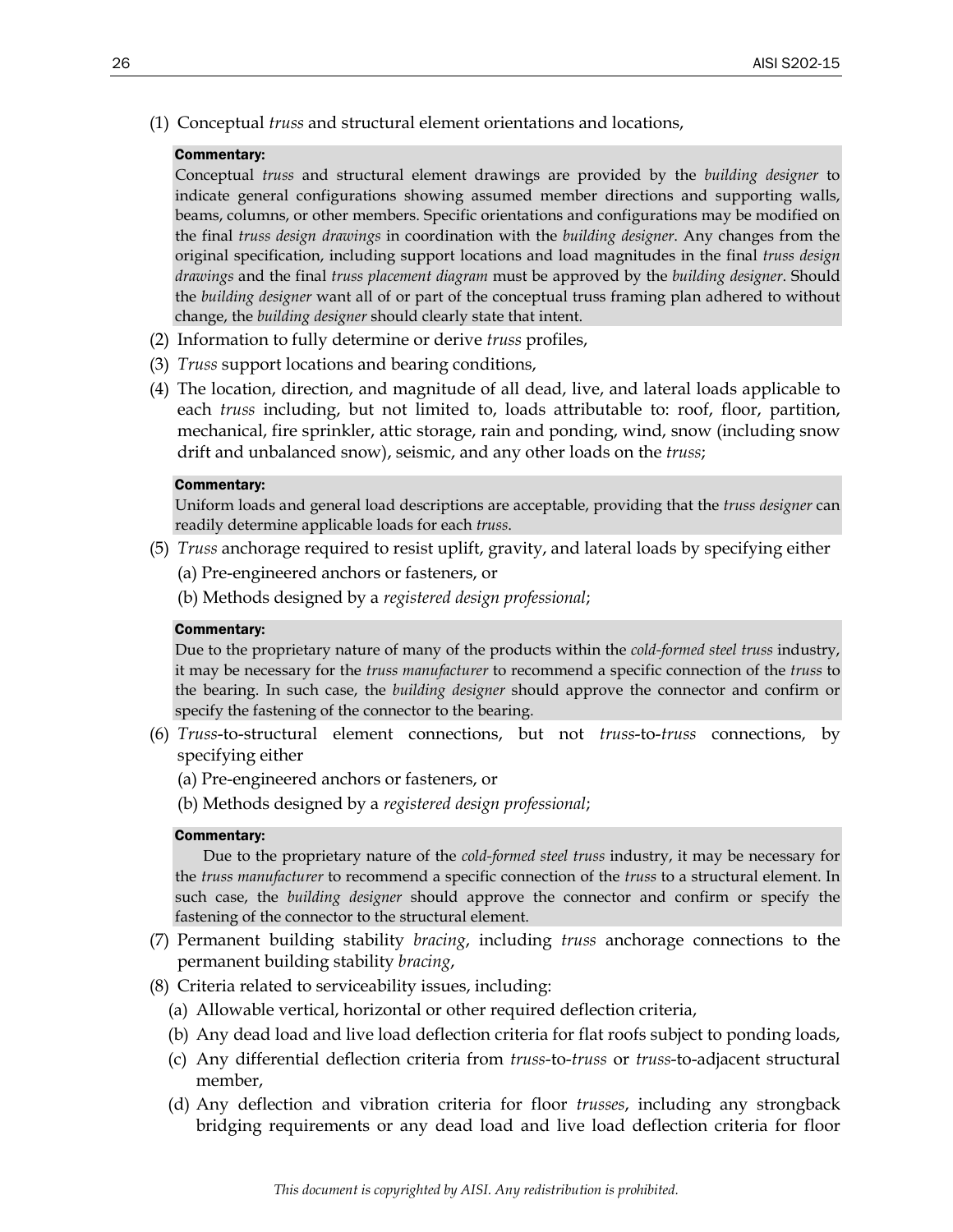*trusses* supporting stone or ceramic tile finishes, and

(e) Anticipated moisture, temperature, corrosive chemicals and gases expected to affect the trusses and requirements for any additional corrosion protection.

#### I1.4.5 Permanent Individual Truss Member Restraint/Bracing

The *building designer* shall be permitted to specify the method of the permanent individual *truss member* restraint/bracing in accordance with Section I1.6.

#### I1.5 Responsibilities of Contractor

#### I1.5.1 Information Provided to Truss Manufacturer

The *contractor* shall provide to the *truss manufacturer* a copy of all *construction documents* pertinent to the framing structural system and the design of the *trusses* (i.e., framing plans, specifications, details, structural notes) and the name of the *building designer* if not noted on the *construction documents*.

Amended *construction documents*, upon approval through the plan review/permitting process, shall be immediately communicated to the *truss manufacturer*.

#### I1.5.2 Information Provided to Building Designer

The *contractor*, after approving the *truss submittal package*, shall forward the *truss submittal package* for review by the *building designer*.

#### I1.5.3 Truss Submittal Package Review

The *contractor* shall not proceed with the *truss* installation until the *truss submittal package* has been reviewed by the *building designer*.

#### I1.5.4 Means and Methods

The *contractor* is responsible for the construction means, methods, techniques, sequences, procedures, programs, and safety in connection with the receipt, storage, handling, installation, restraining, and bracing of the *trusses*.

#### I1.5.5 Truss Installation

The *contractor* shall ensure that the building support conditions are of sufficient strength and stability to accommodate the loads applied during the *truss* installation process. *Truss* installation shall comply with installation tolerances shown in the standard industry details. Permanent individual *truss member* restraint/bracing for the completed building in accordance with Section I1.6 and any other construction work related directly or indirectly to the *trusses* shall be installed by the *contractor*.

#### I1.5.6 Alterations to Trusses

*Truss members* and components shall not be cut, notched, drilled, spliced or otherwise altered in any way without written concurrence and acceptance of any *registered design professional*. Alterations resulting in the addition of loads to any member (i.e., HVAC equipment, piping, additional roofing or insulation, etc.) shall not be permitted without verification by the *truss design engineer* or *truss designer* that the *truss* is capable of supporting such additional loading.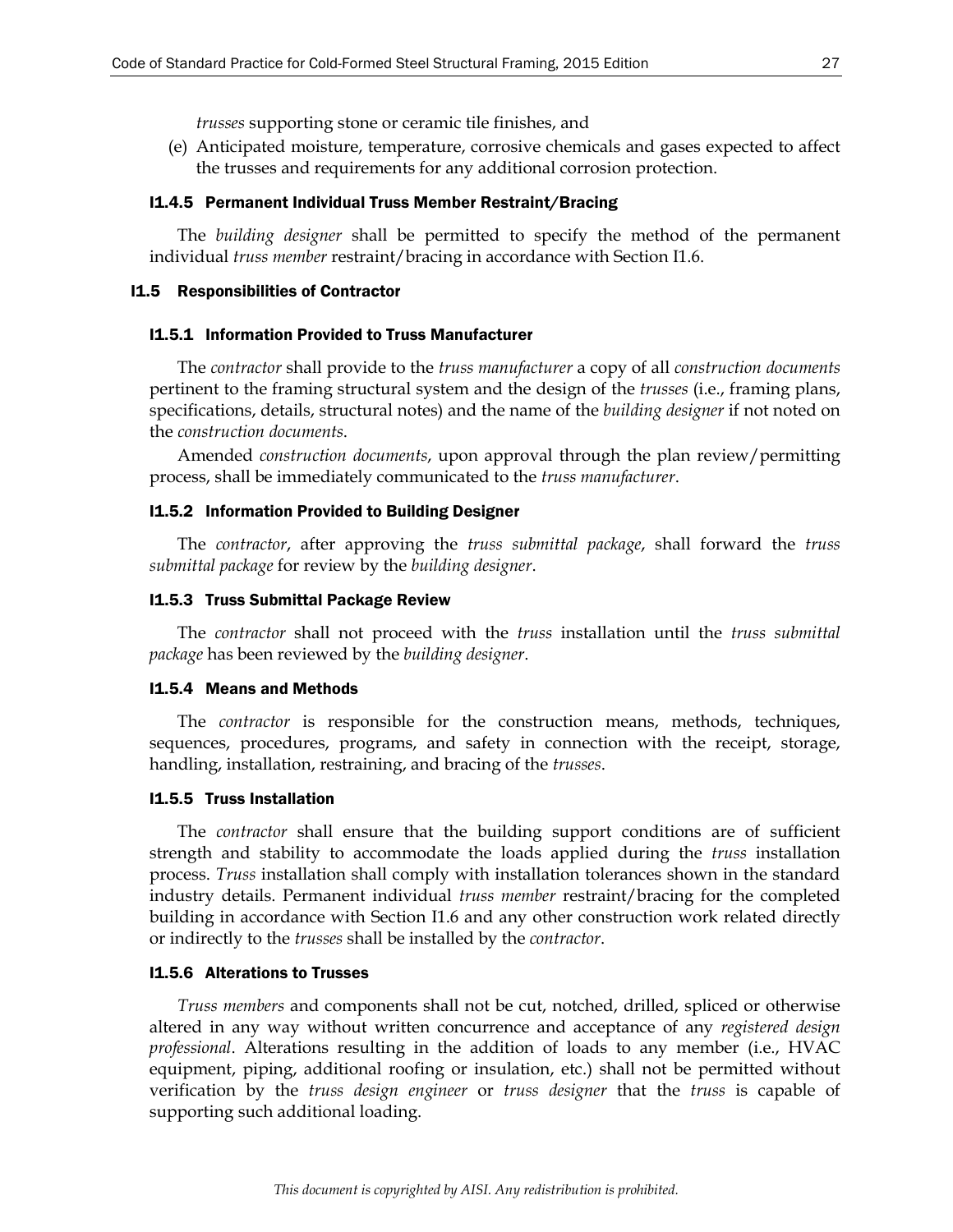#### I1.6 Design of Permanent Individual Truss Member Restraint/Bracing

Where permanent individual *truss member* restraint/bracing is required, it shall be accomplished by one of the following methods:

(a) **Standard Industry Details.** Standard industry permanent individual *truss member* restraint/bracing details supplied in accordance with I1.3.4.

#### Commentary:

For standard industry permanent individual *truss member* restraint/bracing details, refer to SBCA-CFSC (2008).

#### References:

SBCA-CFSC (2008), *Cold-Formed Steel Building Component Safety Information - Guide to Good Practice for Handling, Installing, Restraining & Bracing of Cold-Formed Steel Trusses*, SBCA-Cold-Formed Steel Council, Madison, WI.

- (b) **Substitution with Reinforcement.** *Truss member* reinforcement designed by the *truss design engineer* or *truss designer* to eliminate the need for permanent individual *truss member* restraint/bracing. The permanent individual *truss member* reinforcement design and details shall be noted/shown on the *truss* design drawings or on supplemental *truss member* buckling reinforcement details provided by the *truss design engineer* or *truss designer*.
- (c) **Project-Specific Design.** A project-specific permanent individual *truss member* restraint /bracing design by any *registered design professional*, as specified in the *contracts* or *construction documents*, and supplied in accordance with I1.3.4*.*

#### I2 Wall Panel Responsibilities

#### I2.1 Responsibilities of Wall Panel Detailer

The w*all panel detailer* shall be responsible for the preparation of the *wall panel fabrication drawings* and the *wall panel placement diagram* based on the requirements set forth in the *construction documents,* or as otherwise set forth in writing by the *building designer* as supplied by the *wall panel manufacturer*.

#### Commentary**:**

The information required for a panelized installation is the same as is required for a contractor field framing the structure. Information including, but not limited to, *CFS* member sizes as well as connections must be provided to the *wall panel detailer*.

#### I2.1.1 Wall Panel Fabrication Drawings

The *wall panel fabrication drawings* shall consist of the individual *wall panel* elevations and referenced details, if any. The *wall panel fabrication drawings* shall be part of the *wall panel submittal package*, if required, and include, at a minimum, the applicable information specified below:

(1) *Wall panel member* sizes and profile including depth, thickness and length, coating thickness and yield strength,

#### Commentary:

*Wall panel* member information listed above can be listed on each sheet of the *wall panel* fabrication drawings, or at a minimum, be listed in a key in one location in the *wall panel submittal package* with reference on each sheet to the appropriate members in the key as required.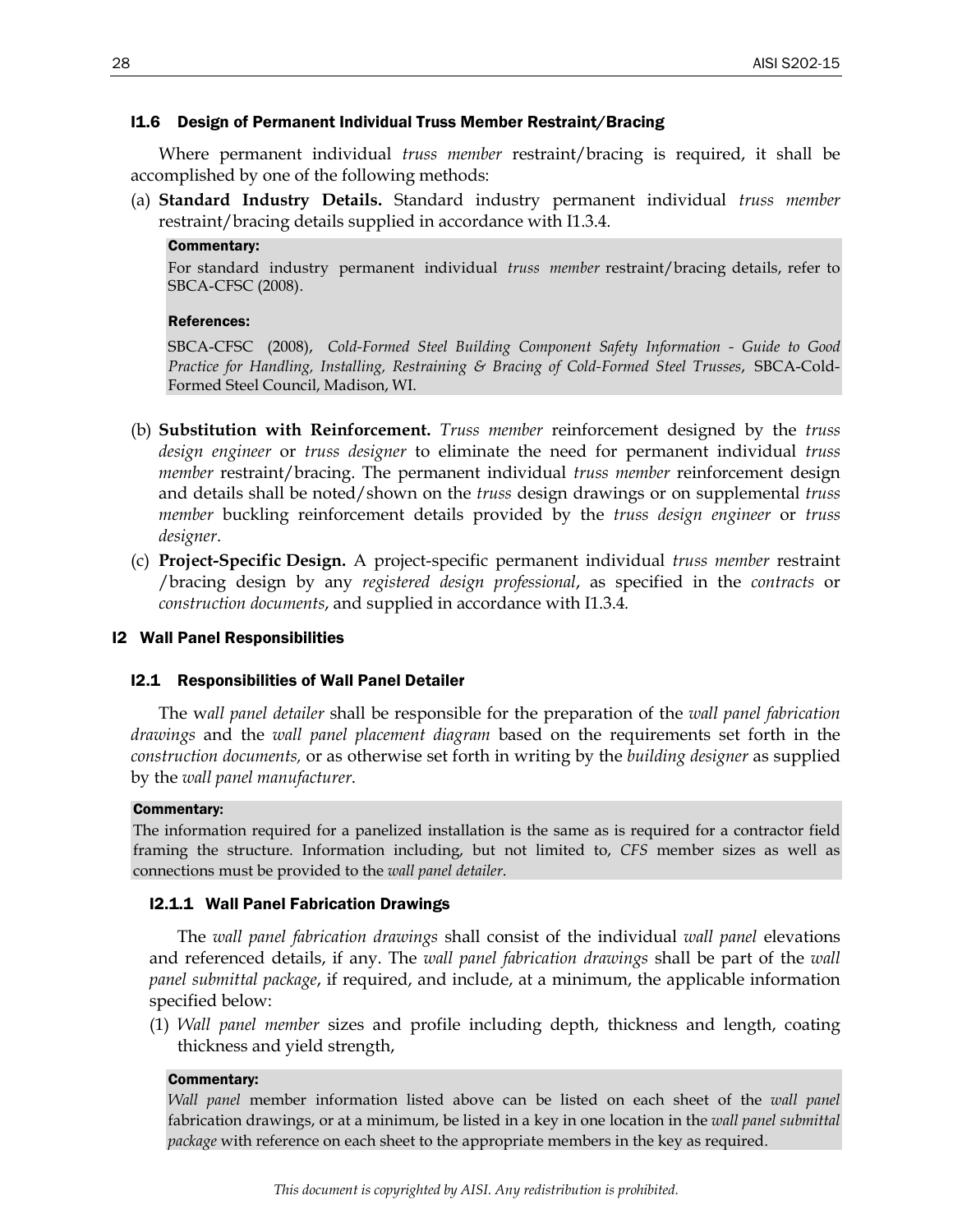- (2) Quantity of *wall panel members*,
- (3) Identification of each *wall panel* that corresponds to a panel placement diagram noted under Section I2.3,
- (4) Any special coordination notes and details,
- (5) All field coordination notes and details,
- (6) Location of *wall panel member* connections showing number of fasteners and connection hardware, and
- (7) Details for individual *wall panel member* reinforcement, if required.

#### I2.1.2 Wall Panel Placement Diagram

The *wall panel manufacturer* shall prepare the *wall panel placement diagram* that identifies the location for each individually designated *wall panel* and references to the corresponding *wall panel design drawing*. The *wall panel placement diagram* is permitted to include identifying marks for other products, including structural elements, so that they may be more easily identified by the *contractor* during field installation.

#### Commentary**:**

The *wall panel placement diagram* serves as a guide for *wall panel installation* and requires no engineering input. It does not require the seal of any *wall panel* designer or *registered design professional*.

#### I2.1.3 Reliance on Construction Documents

The *wall panel detailer* is permitted to rely on the accuracy and completeness of information furnished in the *construction documents* or otherwise furnished in writing by the *building designer* or *contractor*.

#### I2.2 Responsibilities of Wall Panel Manufacturer

#### I2.2.1 Coordination with Wall Panel Detailer and Wall Panel Installer

The *wall panel manufacturer* shall communicate the *wall panel* requirements and installation information to the *wall panel detailer* and *wall panel installer.*

#### I2.2.2 Wall Panel Submittal Package

Where required by the *construction documents*, or *contract*, the *wall panel manufacturer* shall provide the appropriate *wall panel submittal package* for review or approval to one or more of the following: *building designer,* building official or *contractor* in accordance with Section D3.

#### I2.2.3 Reliance on Construction Documents

The *wall panel manufacturer* is permitted to rely on the accuracy and completeness of information furnished in the *construction documents* or otherwise furnished in writing by the *building designer* or *contractor*.

#### I2.3 Responsibilities of Wall Panel Installer

The *wall panel installer* shall ensure that the w*all panels* are placed in locations identified in the *wall panel placement diagram*. *Wall panel* installation shall comply with the connection requirements set forth in the *construction documents*. *Wall panel* installation shall comply with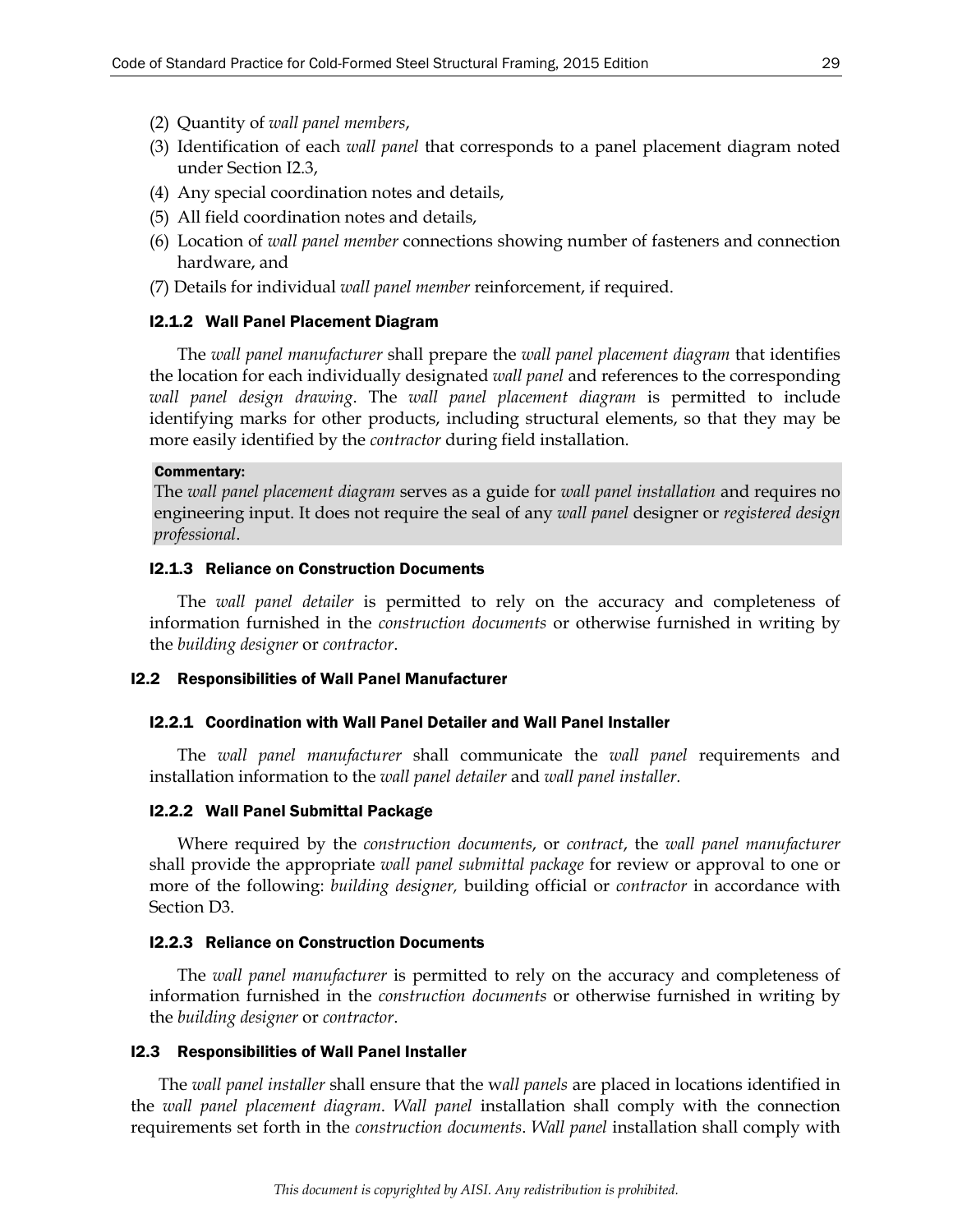installation tolerances shown in the standard industry details.

#### Commentary:

For standard industry details and installation tolerances, refer to AISI S240, industry manufacturer association standard published details for wall construction, SBCA-CFSC (2009), and ASTM C1007 (2011).

#### References:

SBCA-CFSC (2009), *Guide For Handling and Installing Cold-Formed Steel Wall Panels*, SBC Association-Cold-Formed Steel Council, Madison, WI.

ASTM C1007-11a, *Standard Specification for Installation of Load Bearing (Transverse and Axial) Steel Studs and Related Accessories*, ASTM International, West Conshohocken, PA.

### I2.4 Responsibilities of Contractor

#### I2.4.1 Information Provided to Wall Panel Manufacturer

The *contractor* shall provide to the w*all panel manufacturer* a copy of all *construction documents* pertinent to the framing structural system and the design of the *wall panels* (i.e., framing plans, specifications, details, structural notes) and the name of the *building designer* if not noted on the *construction documents*. Amended *construction documents*, upon approval through the plan review or permitting process, shall be immediately provided to the w*all panel manufacturer*.

### I2.4.2 Means and Methods

The *contractor* shall be responsible for the construction means, methods, techniques, sequences, procedures, programs, and safety in connection with the receipt, storage, handling, installation, restraining, and temporary bracing of the *wall panels*.

#### I2.4.3 Wall Panel Installation

The *contractor* shall ensure that the building support conditions are of sufficient strength and stability to accommodate the loads applied during the *wall panel* installation process. *Wall panel* installation shall comply with installation tolerances shown in the standard industry details. Any other construction work related directly or indirectly to the *wall panels* shall be installed by the *contractor*.

#### Commentary:

For standard industry details and installation tolerances, refer to AISI S240, industry manufacturer association standard published details for wall construction, SBCA-CFSC (2009), and ASTM C1007 (2011).

#### References:

SBCA-CFSC (2009), *Guide For Handling and Installing Cold-Formed Steel Wall Panels*, SBC Association-Cold-Formed Steel Council, Madison, WI.

ASTM C1007-11a, *Standard Specification for Installation of Load Bearing (Transverse and Axial) Steel Studs and Related Accessories*, ASTM International, West Conshohocken, PA.

#### I2.4.4 Alterations to Wall Panels

**I2.4.4.1** *Wall panel members* and components shall not be cut, notched, drilled, spliced or otherwise altered in any way without written approval of any *registered design professional*.

**I2.4.4.2** Alterations resulting in the addition of loads to any member (i.e., HVAC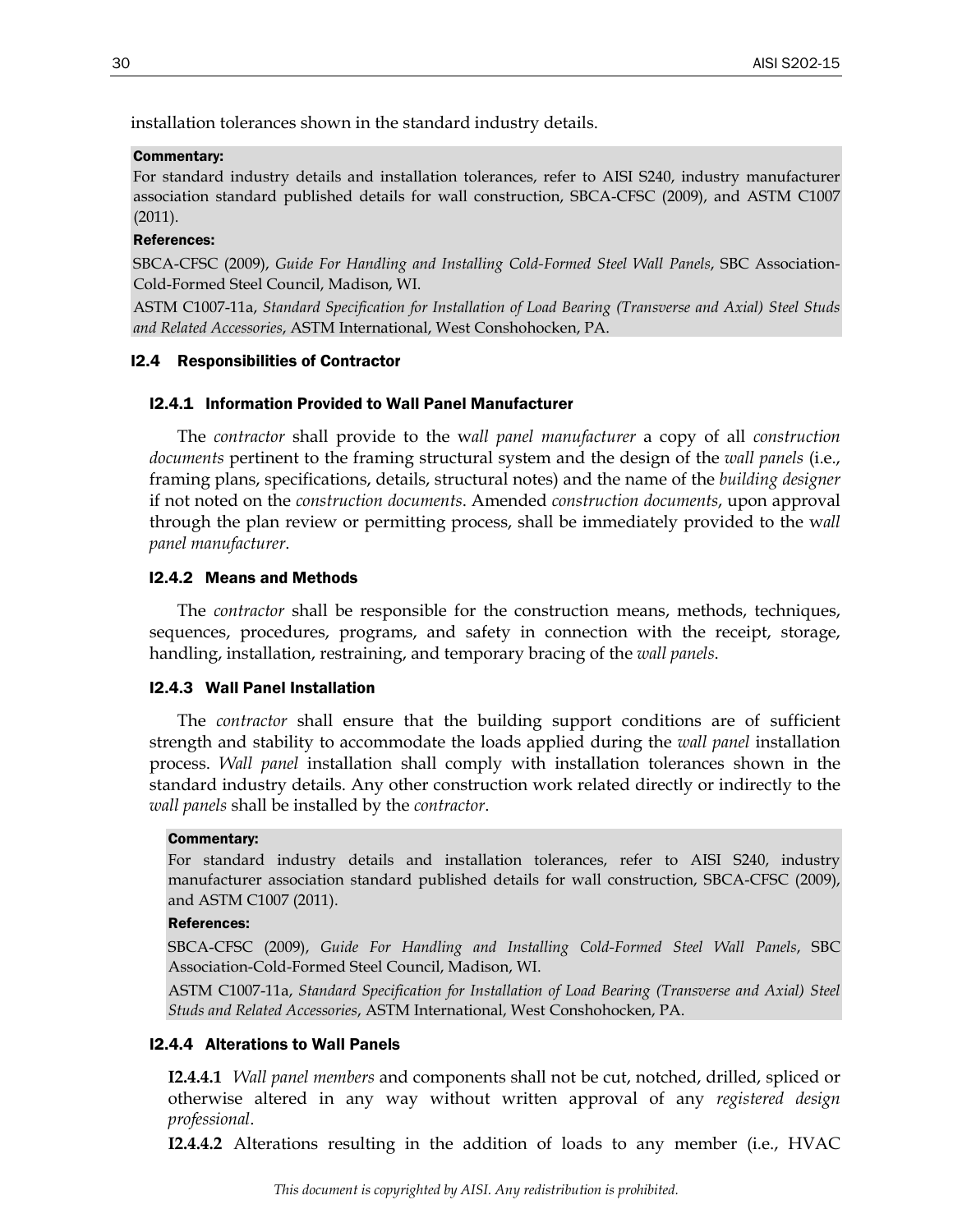equipment, piping, additional roofing or insulation, etc.) shall not be permitted without verification by the b*uilding designer* that the w*all panel members* are capable of supporting such additional loading.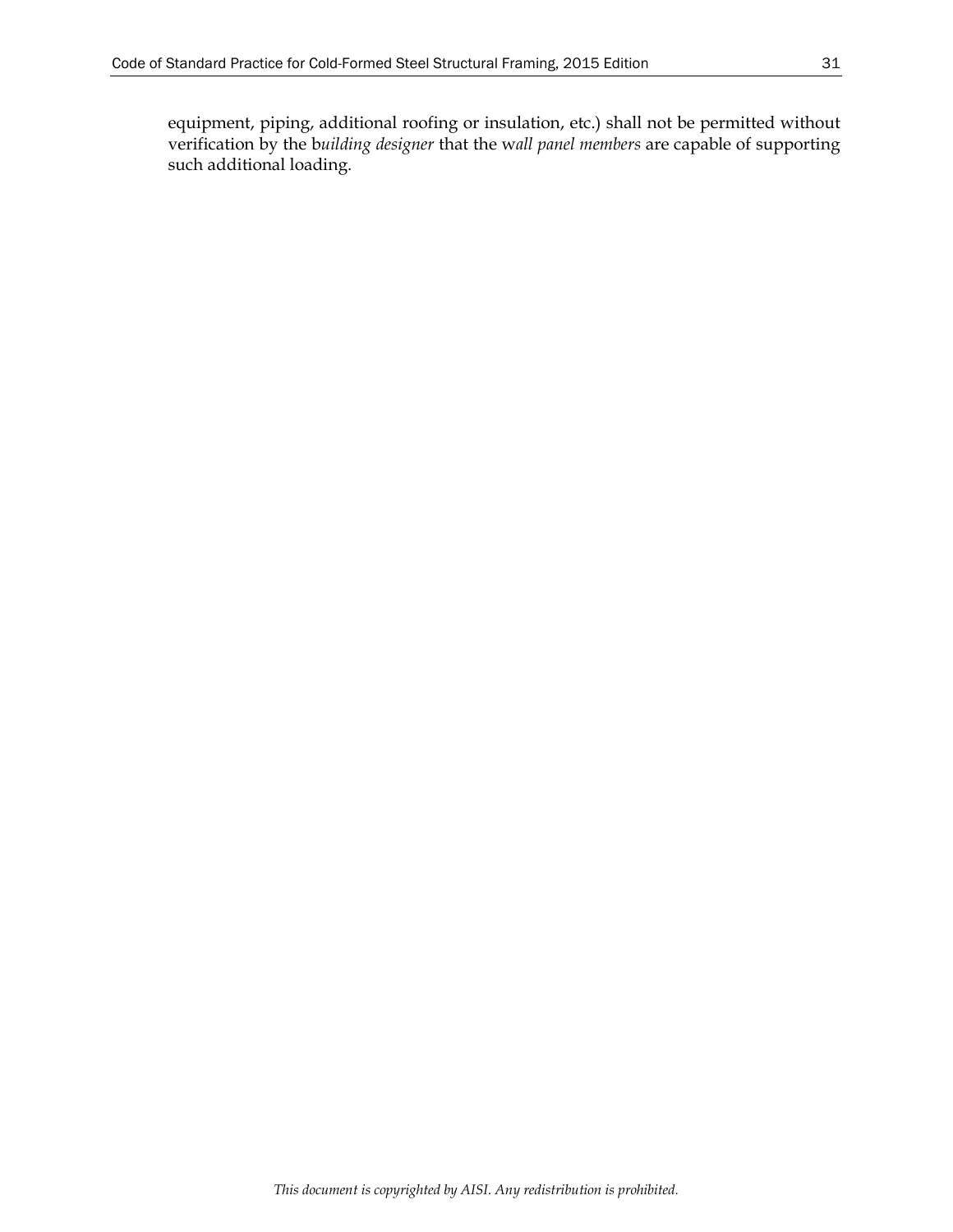# J.PRACTICES SPECIFIC TO COORDINATION OF CFS STRUCTURAL FRAMING WITH OTHER TRADES AND MATERIALS

In addition to Chapters A through I, this chapter provides standard practices specific to coordination of *CFS structural framing* with other trades and materials.

### J1 Steel Floor and Roof Deck

#### J1.1 Responsibility of Building Designer

### J1.1.1 Design Responsibility

The *building designer* shall be responsible for the design and specification of the *steel deck* to resist the design loads, both out-of-plane and in-plane. The design and specification shall include, as applicable, the following:

- (1) *Steel deck* layout, including *steel deck* direction,
- (2) *Steel deck* profile(s) and minimum base steel thicknesses of the *steel deck*,
- (3) Minimum required *steel deck* bearing widths on support framing,
- (4) *Steel deck* attachment type and pattern, including support, sidelap, boundary, and collector attachment requirements,
- (5) Minimum support member base steel thickness, yield and tensile strengths,
- (6) Required support framing at hips, valleys, ridges, eaves, penetrations, and other locations to support deck edges and resist design loads,
- (7) *Chords, collectors*, shear transfer framing, *blocking*, and other items as required to develop a complete diaphragm system, and
- (8) Integration of *steel deck* with *overframing*.

#### J1.1.2 Required Information in Construction Documents

The *building designer*, through the *construction documents*, shall provide information for the supply and installation of the *steel deck* and other structural elements and shall provide the applicable information listed in Section J.1.1.1 within the construction documents.

#### Commentary:

The *building designer* is responsible for design of the *steel deck* as part of a complete system for gravity, uplift, and *diaphragm* loads in accordance with the applicable standards ANSI/SDI RD, ANSI/SDI NC, and ANSI /SDI C.

In complying with these responsibilities, the *building designer* should consider the following:

- (1) Minimum required bearing widths for the *steel deck*, including locations where the *steel deck* may need to be butted rather than continuous or lapped;
- (2) Minimum *CFS structural framing* or *truss* top *chord* thickness for development of *diaphragm* forces and fastener pullout;
- (3) Limits on the number of fasteners that can be installed within a single *steel deck* rib;
- (4) The design for deck support at locations where the *steel deck* changes direction and at unsupported *steel deck* edges, such as at valleys, hips, eaves, ridges, penetrations and openings; and
- (5) The design of a complete *diaphragm* system, including shear *blocking* and other shear transfer devices.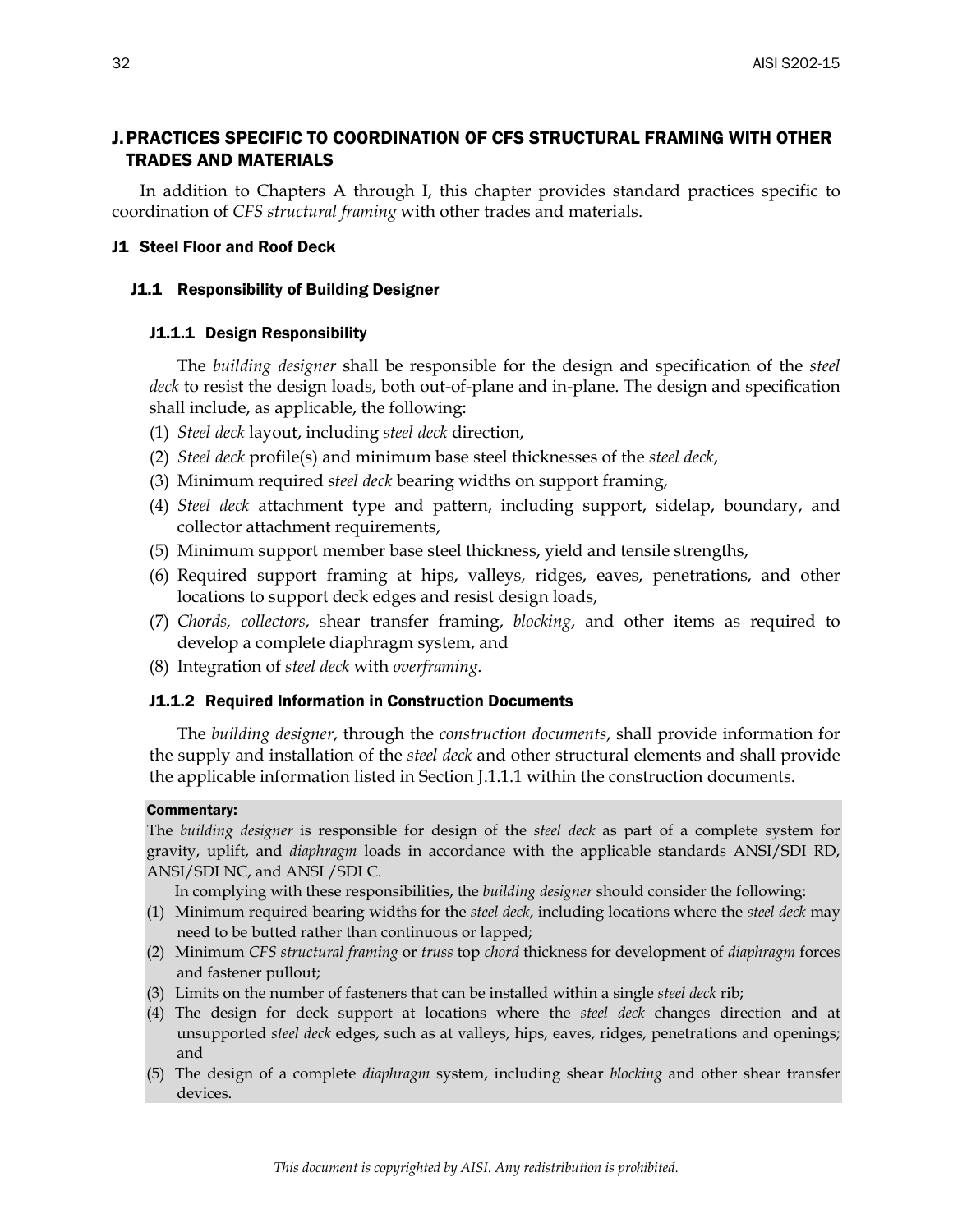When the design of the *steel deck* is to be performed by a *specialty designer*, the *building designer* must specify the following:

- (1) Extent of *steel deck* and direction of span;
- (2) Magnitude, type, and location of all loads to be supported by the *steel deck*;
- (3) Magnitude and type of lateral load to be transferred;
- (4) Load path (i.e., where loads originate and where they are to be transferred);
- (5) Bearing material and conditions; and
- (6) Any special requirements for the design of the gravity, uplift, or lateral load transferring elements.

#### J1.1.3 Review Steel Deck Submittal Packages

The *building designer* shall review the *steel deck submittal package*. All such *submittals* shall provide for a notation indicating review status.

#### J1.2 Responsibility of Steel Deck Support Framing Designers

- **J1.2.1** The *trusses* shall be designed in accordance with Section I1.
- **J1.2.2** The *CFS structural framing* shall be designed in accordance with Chapters A through H.

#### J1.3 Responsibility of Steel Deck Supplier

The *steel deck supplier* shall supply *steel deck* in accordance with the requirements of the *construction documents*, and a *steel deck submittal package* when required by the *construction documents*.

#### Commentary:

The requirements of the *steel deck submittal package* are covered in SDI COSP, *Code of Standard Practice*.

#### J1.4 Responsibility of Contractor

The *contractor* shall review proposed construction operations to determine if construction loads will exceed those specified in SDI-RD, SDI-NC, and SDI-C, as applicable, and notify the *building designer* prior to submission of the *steel deck submittal* if those loads are to be exceeded.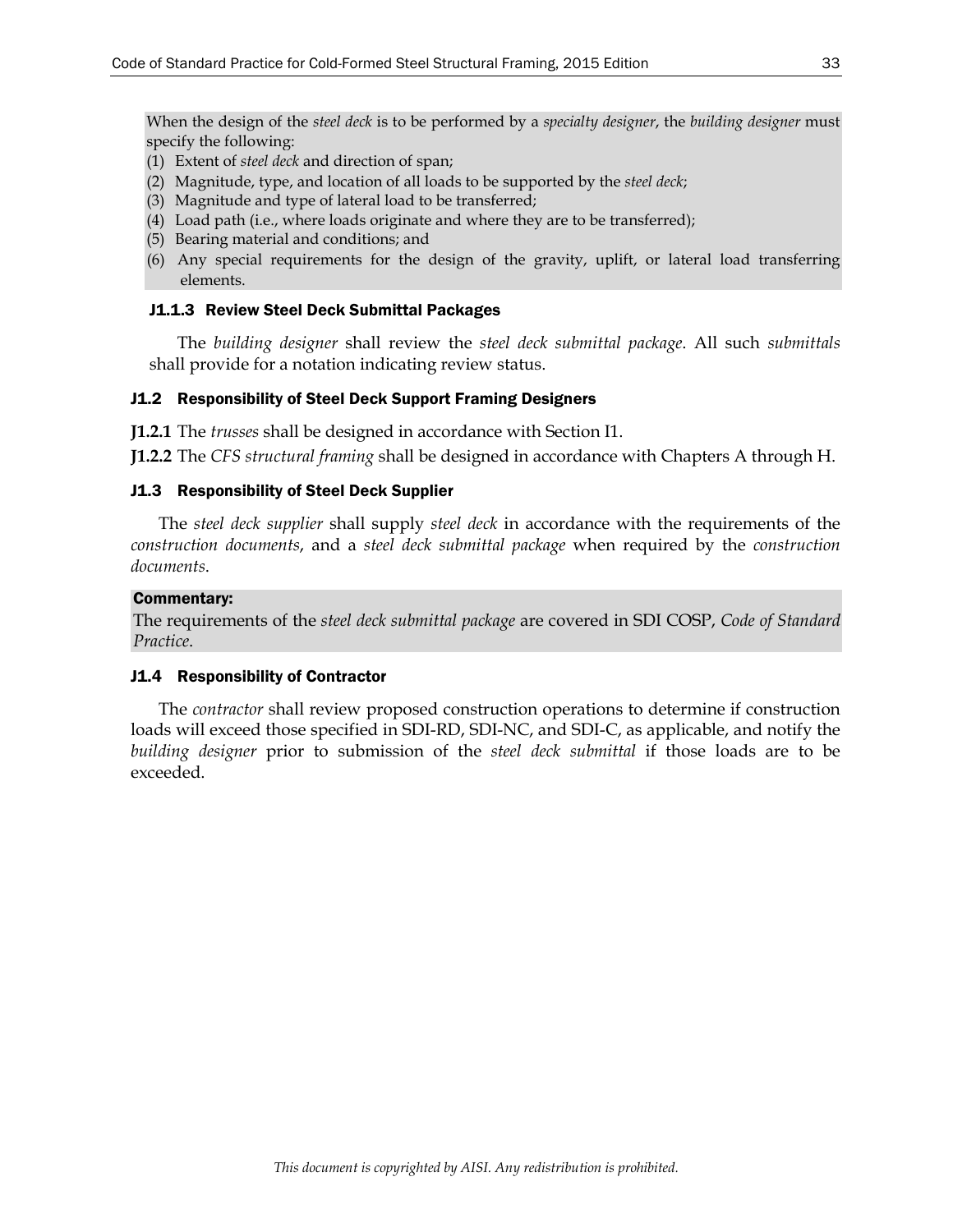This Page is Intentionally Left Blank.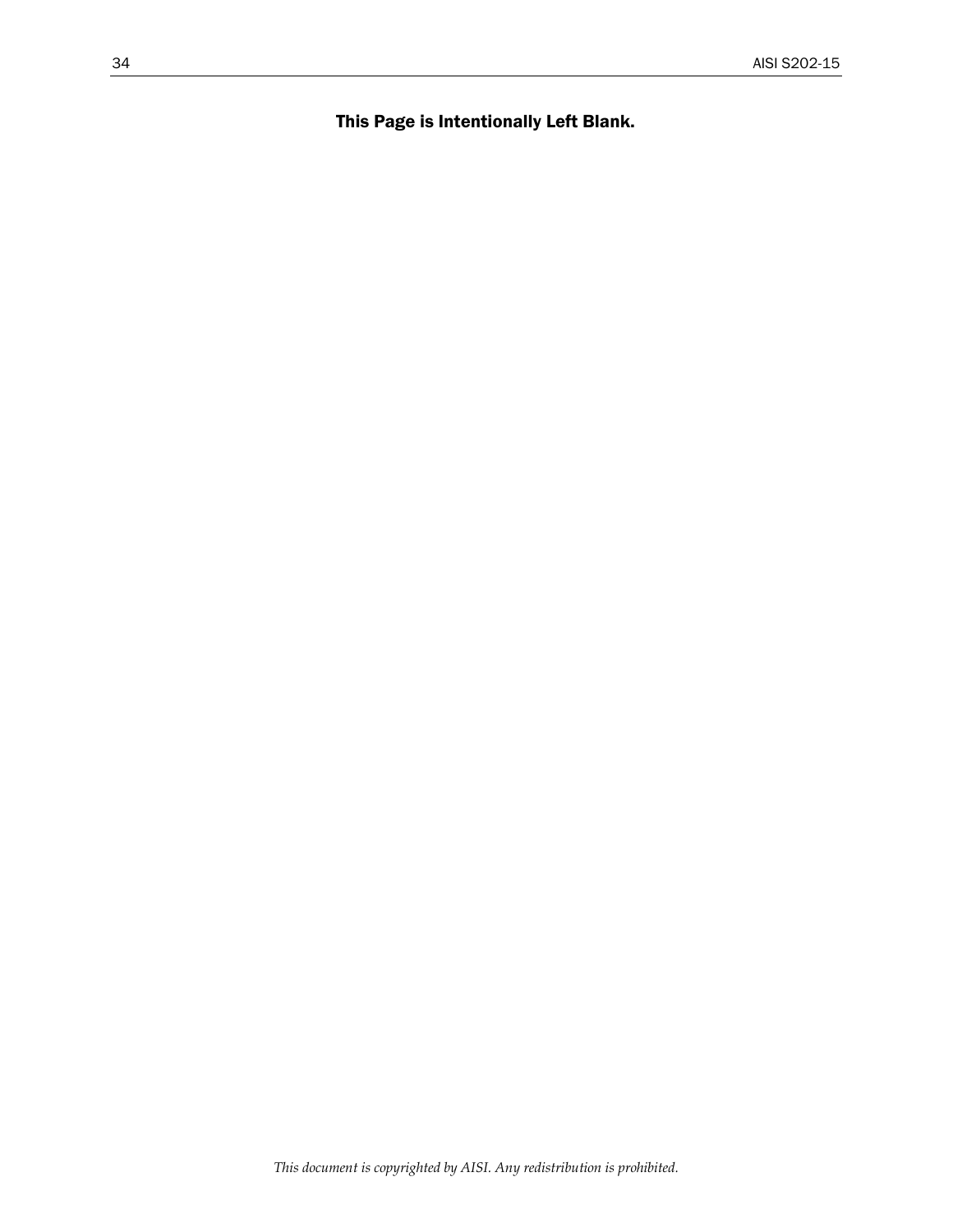

25 Massachusetts Avenue NW Suite 800 Washington, DC 20001 www.steel.org